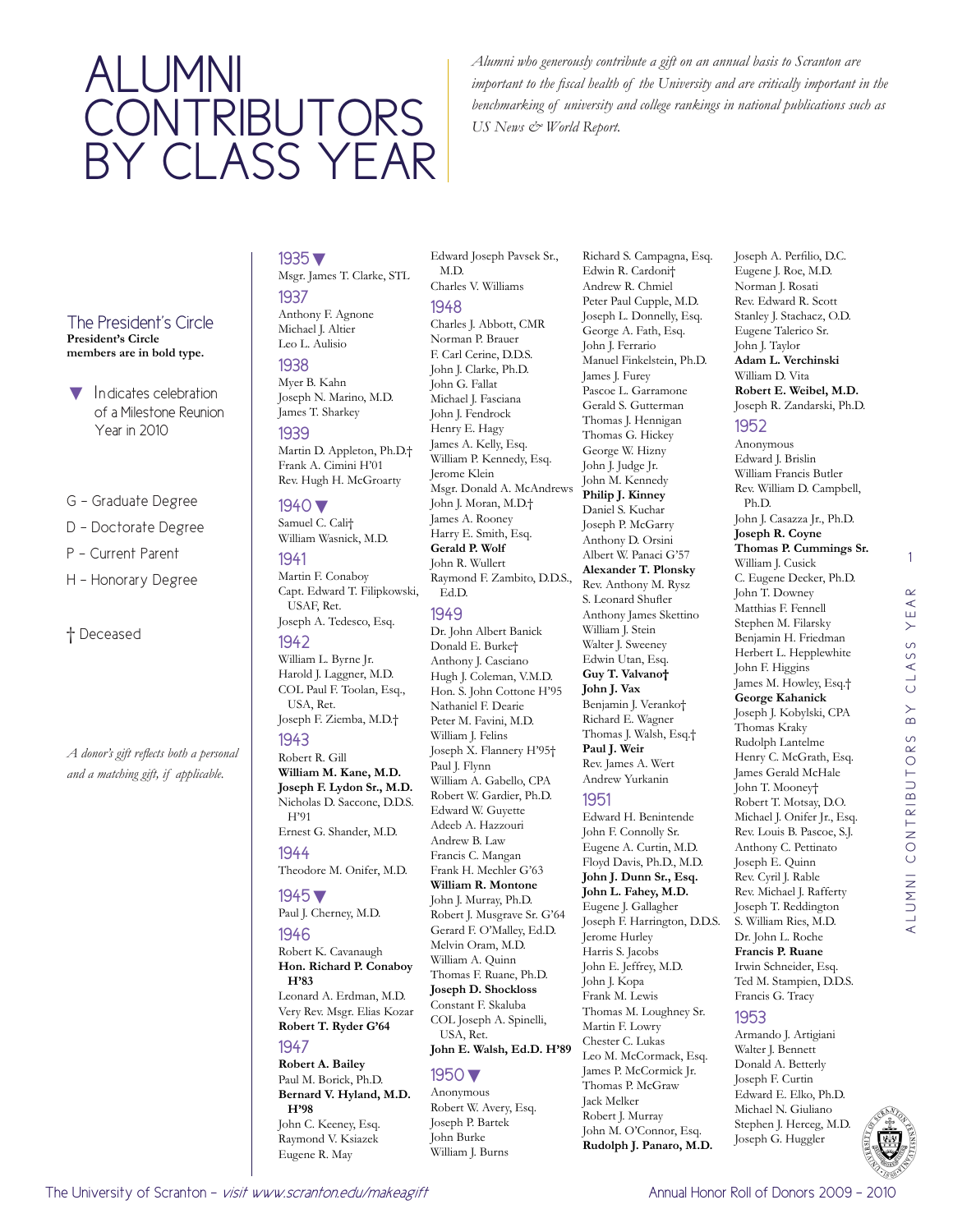**Arthur J. Kania, Esq. H'89** Herbert L. Lebovits Peter J. O'Donnell Jr. **Katherine T. Reilly Gerard R. Roche H'82** Edward M. Skovira, M.D.† Michael P. Solazzo

#### 1954

Anonymous Robert H. Baldi **Paul S. Berger, Esq.** William A. Bohan **Rodney D. Brown III, Ph.D.** Sam D. Campagna Arthur E. Clark, Ph.D. **Dominick A. Cruciani Jr., M.D.** Martin E. Fanning Joseph R. Gilroy **John M. Hallstead†** James J. Houston **Eugene J. Kane Sr.** Walter C. Kizer Irene T. Kocak (G) **Claude R. Martin Jr., Ph.D. G'63 James F. Nolan, Ph.D.** Robert F. Sklar, Ph.D. Paul P. Szydlik, Ph.D. Harold J. Weiss Jr., Ph.D. John F. Wheeland, Ph.D.

#### 1955▼

Joseph J. Barbacci, CPA **Robert M. Bessoir** Thomas J. Brown Kenneth M. Calmenson Walter D. Conrad Lewis C. Druffner Jr., M.D. Francis X. Duffy Alex M. Felser Robert M. Gibson Robert Giovanelli Joseph P. Kearns John J. Martinowsky William A. Mecca Jr. **Frank A. Milani, M.D.** Thomas P. Morreale James F. Mullaney Frank J. Polkowski, Esq. Joseph G. Ritter Louis M. Savary, Ph.D. LTC Edmund J. Sieminski, USA, Ret. Joseph T. Sincavage Lt. Col. Vito M. Solazzo, USMC Marion T. Spellman (G) Henry C. Walsh Hon. James J. Walsh Paul W. Yarrish

#### 1956

John R. Appert John W. Bednash **Donald R. Blum Joseph A. Caputo G'61** George J. Chmiel **James G. P. Collins, M.D.** James A. Cosgrove Jr.† John Gilbert D'Arcangelo James E. Dynan, M.D. John F. Finegan **Neil A. Gallagher** John A. Granahan

Harry R. Jones Robert F. Jones Donald P. Judge Monroe Judkovics Donald J. Kemple, Esq. Paul J. Malone Joseph P. McDonald Michael T. Moran James J. Murray John P. Nealon John J. O'Connell Jr. Robert G. Rebek G'65 Raymond A. Ridolfi John M. Sabia Walter E. Seigle, M.D. Joseph F. Sinkewicz **Edward C. Slagis** David F. St. Ledger G'69 Norbert R. Stalica, Ph.D. **Thomas N. Tate, Esq.** Thomas J. Walsh Sr. Francis R. Williamson 1957

Robert P. Holland

**William J. Antognoli, M.D.** Leo B. Burke **Sylvester T. Chapa** William J. Connor Sr. Dominic F. Cossa H'82 Angelo A. Costanzo, D.D.S. P'13 F. Morgan Cox Ramon J. Deeb, M.D. Bernard F. Dick, Ph.D. Robert F. Duffy **John J. Farrell, CPA** James F. Flynn, Esq. **Thomas J. Foley Jr., Esq.** John J. Heaney Carl I. Hopf Joseph J. Jankowski, M.D. William R. Kruzel Frank J. Lesnefsky Malcolm R. Maguire Frederick W. Malloy **John P. Martin, Ed.D. (G)** A. Jerome McCormick **Thomas J. McHugh, Esq.** Paul C. Moffitt William P. Morris Joseph J. Mowad, M.D. Robert R. Newton, Ph.D. John F. O'Malley Roland Salamon G'61 Andrew E. Sluko Walter E. Smith G'64 John C. Wall, D.D.S. Thomas J. Walsh Sr. Raymond L. Williams 1958

Thomas E. Antonicci Louis F. Auriemma COL Warren N. Balish, USA, Ret. Joseph J. Barrett, Ph.D. Donald Bernstein Donald J. Booth Arthur J. DeNero Michael P. Doyle John J. Flynn William J. Glennon John P. Gower Michael J. Grobosky

Thomas S. Higgins, Esq. **James L. Horan Jr.** Edward J. Hughes Sr. Howard C. Kellerman J. Roger Kemple John R. Kwolek Eugene M. Langan Jr. G'64, G'68 Joseph A. Lavelle, Ph.D. **John J. Leahey** Robert D. Lepisko Joseph J. Loux Joseph Patrick Moran Hon. James M. Munley John J. Nallin Joseph J. Pascoe G'64 Robert A. Roberto John J. Rossi Charles M. Sardo John T. Schofield Joseph J. Severini James R. Stone Harold A. Swift **Robert J. Sylvester** Albert Tawil, M.D. Very Rev. Myron G. Zuder, Ph.D. G'66

#### 1959

Louis Adams Anonymous Joseph J. Banick G'67 Walter C. Barry Joseph T. Bellucci, Ed.D. Edward M. Bohan Raymond R. Caucci Walter F. Cavanagh Thomas J. Comiskey G'69† William G. Connolly Jr. Louis Connor **Richard V. Conroy** Michael J. Delaney Robert G. Donovan, P.E. Frank C. Dwornikoski Msgr. William J. Feldcamp **Theodore L. Ferraro** Joseph H. Fitt Victor P. Frattali, Ph.D. Gerald A. Gryczko, M.D. Vincent J. Gulotti Jr. Albert J. Guzzi G'66 Bernard F. Harding Jr. C. Daniel Higgins, Esq. Rev. Daniel Hitchko, S.T.L. G'67 Cal H. Jones Arthur J. Jordan, O.D. Joseph M. Joyce G'67 Edward D. Kazakavich Sr. Edward G. Keen C. Martin Kelly Jr. **E. Donald Kotchick, M.D.** Walter Kowalchik, Esq. James W. Laporta John S. Lechaton, Ph.D. Donald J. Mauro Brian E. McHugh Arthur T. Myers James J. Needham Donald J. O'Boyle, P.E. **William C. O'Malley MG Daniel J. O'Neill, USA, Ret. G'64** Edward J. Orokos Samuel P. Pane

Ned R. Panfile Sr. Marvin Pollack, CPA **Julius C. Prinzo** Francis J. Pryal G'64 John P. Reddington, Ph.D. Robert J. Riedy Chester D. Sebastianelli Robert Thomas Shields G'70 Paul J. Stull **Gerald Richard Walsh, Esq.** Paul A. Walsh, CPA

#### 1960▼

Anonymous Gene E. Banick, CPA Emily Barrett (G) Carl E. Bartecchi, M.D., MACP James G. Bevelock Joseph C. Bohan Thomas R. Boland, Esq. Terrence S. Carden Jr., M.D. **Angelo R. Cinti CAPT William J. Connors Jr., USNR, Ret. Hon. Robert J. Conway** Michael A. Cruciani Robert A. Denton Jr. Paul F. Dwyer Sr. G'69 C. William Eckenrode John J. Ferry, M.D. Joseph Edward Festa G'68 Joseph T. Finnan Joseph J. Flanagan Wallace E. Fletcher Carmen M. Gigliotti G'67 John J. Gilligan G'70 LTC Henry C. Gilmore, USA, Ret. **MG John P. Herrling, USA, Ret.** Joseph G. Homoki William J. Hopkins Jr. G'69 Thomas F. Jennings Andrew W. Leo Cornelius J. Lorden **J. Edward Ludes** Thomas J. Lynott G'72 Edward J. Manley Sr. H'97 Donald F. McAndrew Fred J. McCrae Jr. **Frank J. McDonnell, Esq. H'08** John W. McGoff Joseph P. McGraw G'62 Sarah J. McHale James J. McKane G'72 Michael J. Melnick G'67 **Gerald P. Moran, Esq.** Donald G. Myers, Ed.D. Anthony M. Perry, M.D. John G. Pittelli G'65 Arthur P. Poli Edward J. Polkowski Gerald T. Powers, Ph.D. **John B. Pryle Alfred M. Rotondaro, Ph.D.** Robert J. Sarnowski, M.D. COL George L. Shevlin, USA, Ret. James F. Skalski COL Robert J. Suhosky, USA, Ret. William J. Walsh John P. Whalen

Robert E. Whitford Harold L. Wilensky Joseph P. Woolsey (G) Edward F. Zelinski

#### 1961

Anonymous James M. Basta F. Thomas Bonick G'66 James F. Brennan, Ph.D. William V. Burke G'73 Leonard G. Chromey John F. Clark Richard F. Close Jr. John M. Connor Thomas F. Cosgrove Hon. Paul F. Crowley Earl E. Davis Richard C. DePrimo James J. Grace **George R. Holmes, Ph.D. Theodore Jadick** Eugene V. Joynt William J. Kasulis G'70 Paul R. Kennedy, Ph.D. George H. Kinback (G) Joseph M. Kovalik Matthew A. LaBrutte John J. Lash Sr. **Saul M. Levy** John J. Marcinkevicz Jr. John J. McGee G'70 Andrew Scott McGowan, Ph.D. **James A. Mezick, Ph.D.** COL James J. Muldoon, USA, Ret. COL Thomas C. Munley, USA, Ret. Paul Mushak, Ph.D. John M. Nape G'71 Bernard A. Nawrocki **R. Barrett Noone, M.D.** Thomas L. Palumbo Thomas G. Peacock John S. Rafalko Leonard M. Sarr (G) Sidney B. Severe Thomas W. Sheehan G'68 Benjamin J. Snipas (G) William J. Summa **John P. Sweeney** Joseph F. Tokarchik Clement L. Valletta, Ph.D. **Drew Von Bergen** Charles M. Wehler Joseph F. Weiss, Ph.D. 1962 Anonymous Leonard B. Berkoski Jr., CCLA, CFE

2

Robert J. Brislin John D. Brixius G'68 LTC Robert L. Cillo, USA, Ret. William J. Clark G'64 Hon. Michael J. Collins James F. Corcoran Flora M. Cupple Charles T. Curtin, M.D. Edward A. D'Agostino Joseph A. Dermont Joseph V. Doria, ACSW, LCSW Thomas J. Dougherty G'68

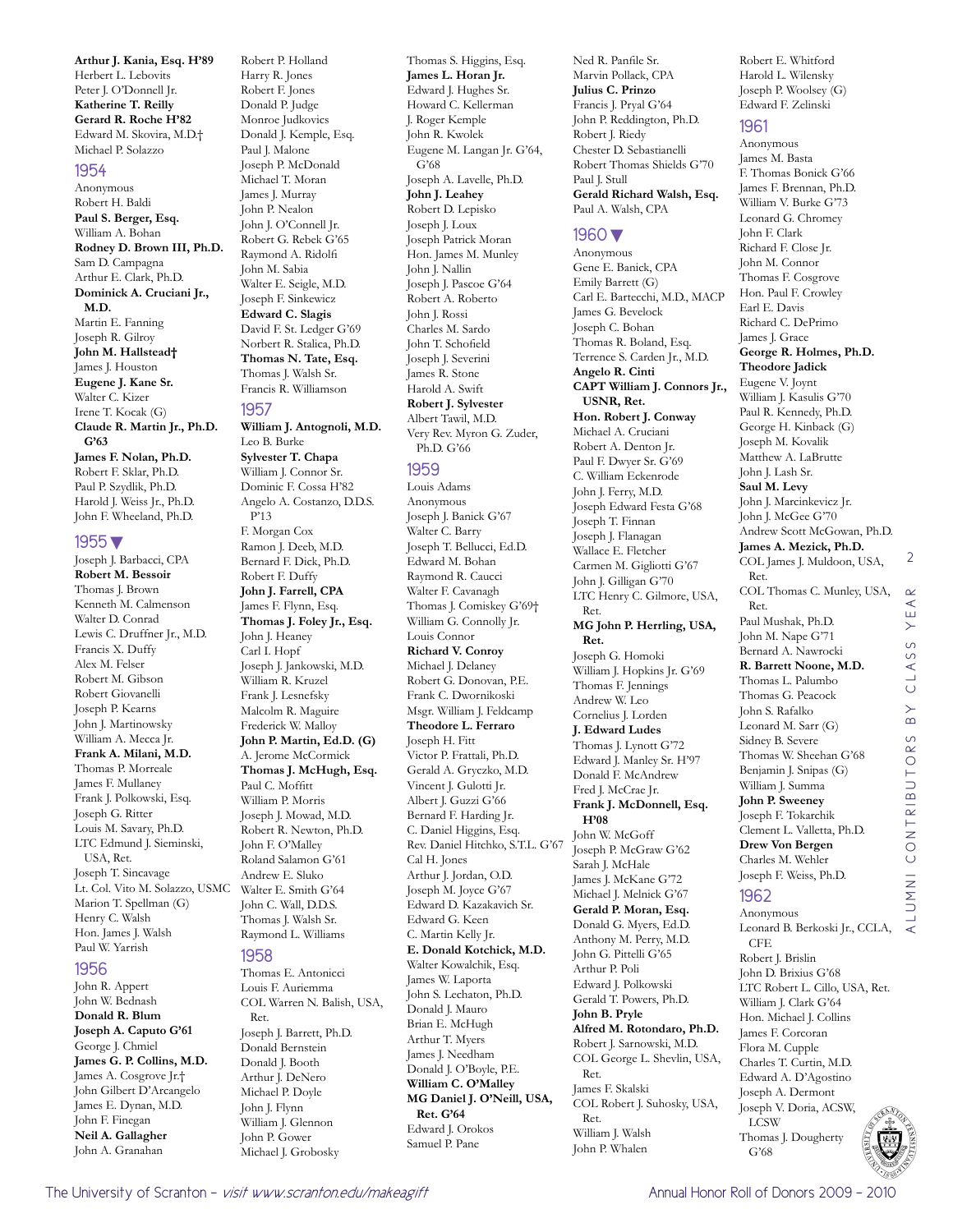Richard J. Dowling Jr., Esq. Frank J. Drummond Michael J. Ezdebski Sr. G'65 James J. Farrell, Esq. Rev. Michael Fill Kenneth J. Forconi Stephen Fueshko Jr. G'73 Samuel Ross Giamber, M.D. John J. Glynn Henry L. Graham Jr. George G. Gulbin Jr., CLU Terence J. Hayes, V.M.D., Ph.D. Frank P. Hoffman William Houston Joseph F. Jablonowski John B. Jordan G'64 **Carl J. Kuehner /Jacques P. Kueny** William G. Letwinsky Robert C. Loughney Paul W. Lowry Gerard J. Malia Albert J. Marmo Robert G. Meeker, Ph.D. (G) James J. Mellow Jr. Vincent M. Montoro G'69 **Paul M. Montrone, Ph.D. H'86** Joseph F. Murray Jr. Francis T Oberman Michael A. Occulto David A. Oven, D.D.S. John P. Pacanowski, M.D. Joseph J. Rava Charles A. Scavo Michael J. Sekol Edmund F. Sweeney Donald L. Thompson Edward Timinskas Arthur H. Van Buskirk Jr. Carl J. Vinitsky Richard J. Williams **Stephen R. Wojdak, Esq.** 1963 Anonymous

Thomas A. Artabane, M.D. **John Barry Beemer, Esq.** Edward J. Bellan Robert J. Boylan, Ph.D. Philip J. Burke, Ph.D. G'66 James L. Burne Jr., D.D.S. John J. Burns, P.E. (G) Charles H. Castellino Marion R. Casterlin, R.N. Paul A. Chianese Edward A. Ciaston Jack E. Cisney (G) Thomas G. Cupillari **Michael D. DeMichele, Ph.D.** Louis J. DiMattio George P. Duhigg G'70 Richard J. Flynn, M.D.

Gerard A. Gallagher Jr. Michael A. Gangloff, M.D. Edward D. Higgins Robert J. Holtham G'69 **John P. Kameen** Charles Joseph Keffer, Ph.D. Jerome P. Lacotta G'72 Robert J. Lang George P. Leshanski, Esq. Michael Loyack II G'82

George J. Macko Walter E. Malhoski, M.D. James E. Martin John Michael Martin Sr. G'71 Paul Barry McAndrew Walt McGough Patrick J. McGraw Michael J. Mitchko Eva Moretti James P. Noone, M.D. **John G. Paulishak** Michael J. Pokalsky **Donald L. Preate Sr., M.D.** Elizabeth Procik G'69 Robert M. Rossick, CPA Albert G. Rutherford II, Esq. Hon. William W. Scranton (H) Michael Scuba† **Gerald P. Tracy, M.D. H'99** Angelo J. Vergnetti

#### 1964

Anthony D. Amadeo Joseph F. Aquilio David Barry LTC Earl E. Bechtold, Ret. James J. Buda Robert J. Burke G'80 Thomas C. Burns Edward J. Cavanaugh David P. Chowanec Francis R. Cicci G'68 Patrick F. Cioni G'69 Angela B. Cobb (G) Francis W. Connolly, Ph.D. John S. Corcoran **William J. Corcoran, Esq. James R. Costello Jr., Esq.** John P. Cummings **John J. Cunningham III, Esq.** LTC Thomas P. Curtin William P. Cusick, CPA G'69 Joseph F. Davis, CPA Joseph B. DeAngelo Sr. Anthony DeCarli Jr., Ed.D. G'67 Patrick A. DiNapoli G'66 Paul F. Dunleavy **Walter Ermolovich G'71** Paul F. Fahey, Ph.D. Regina C. Ference (G) James J. Ferguson G'67 Joseph B. Fitzgerald, M.D. Edward J. Flesch Stephen H. Furman, CPA Alvin R. Gelb G'68 Ralph Grambo, Ph.D. John W. Hattman, D.A. (G) Frank G. Healey Ann Teresa Helring **Frank X. J. Homer, Ph.D.** Enid P. Housty (G) Ann Marie Hrobak G'69 John P. Kazista G'70 **James M. Kelly Joseph T. Kelly Sr., D.M.D.** Frank G. Kost Frederick J. Kozlowski William V. Krause J. Dennis Kryzanowski G'69 COL Willis F. Larrabee, USA, Ret. Robert J. Lundy Jr.

Edwin S. Malloy, M.D. John T. Malosh Carl F. Martino Sr. John D. Matiskella Alexander M. McGowan Robert W. Mitchell Sr. Anthony P. Molinaro Daniel J. Moran Jr. John J. O'Malley Jr., Ph.D. Gerard E. Philipp Arthur H. Piper, CPA John P. Prehodka John C. Rader Frank P. Riedy **Thomas F. Rocereto, M.D.** Gregory J. Rosasco, Ph.D. Eugene F. Rosetti G'71 Michael W. Rosiecki, M.D. Joseph F. Sauer Charles J. Siconolfi James M. Soranno **LTC Michael E. Stamilio, USA, Ret.** Nicholas I. Talotta Andrew P. Zale, D.D.S. David J. Ziobro

#### 1965▼

Irwin S. Adler Donald Amorosi **John F. Bagley, Ph.D.** Nicholas J. Barosi **John P. Bednar (G)** Thomas L. Bennett Thomas E. Bergan (G) Carol M. Burke (G) Edward F. Burke, D.O. Joseph D. Castrogiovanni G'68 Joseph D. Ceccoli Dennis R. Darlak, Ph.D. Thomas E. Dunn, LUTCF **Jeremiah W. Eagen, M.D.** Emil F. Ebner Jr. Thomas J. Egan, D.D.S. Richard J. Fitzsimmons, Ph.D. Patrick J. Flanagan Gregory J. Franceski, CBM, CGFM James Joseph Franconeri Jack R. Frazier Jr. G'75 Thomas P. Gilligan, Ed.D. James A. Gilmartin (G) Clemens B. Glunz Jr. William P. Grochowski Edward Francis Heffron, Ed.D. G'67 William J. Hinz Michael Hoffman, Esq. Frank J. Hughes Jr. Miriam Jamelli (G) Nicholas J. Ketcha Jr. **Stephen E. Killiany Jr.** Leonard R. Kuplinski Joseph J. Lafferty Thomas P. Langan, CPA, CFP John C. Lesher George J. Litz Michael T. Lynch **Edward J. Lynett Jr. H'93** William S. Maguire Paul R. Mancia, D.D.S. Thomas V. Mataconis Anthony J. Mazaitis, Ph.D. Michael McCloskey, Ph.D.

#### **Brian L. McDonnell**

Hon. Dennis M. McHugh Frank P. McLane G'67 William J. Moran Jr. Joseph A. Narcavage Louis J. Nardella Sr. G'68 Joseph T. Neary, Ph.D. COL Jessie W. Olshefski, R.N., USAR, Ret. (G) Allen S. Plotkin (G) Edward J. Robson G'68 **Harry T. Rose Thomas P. Ruane, Esq.†** Leonard F. Sabalesky (G) John H. Scanlin, PMP Jacob M. Schorr, Ph.D. Robert L. Sebastianelli Joseph C. Sever Jr. **Gerald E. Shanley III** Joseph P. Sheehan Jr. Larry Sherer Joseph J. Stefursky G'69 John Swyers Leonard L. Szpara, Ed.D. G'67 Ronald Troy John R. Walsh G'67 William J. Walsh Martin N. Weinstock John J. Whalen Jeffrey D. Williams Dr. Joseph S. Wittig (G) William H. Wohkittel (G) Brian Yeager, Esq.

#### 1966

Joseph P. Ananka, CPA Charles Joseph Arena J. Justin Blewitt Jr., Esq. William J. Bradley III James P. Calpin Anthony R. Cannella Roger C. Carro Thomas J. Cawley, Esq. Richard H. Cole James Colleran, Esq. Mary Elizabeth Connors G'68 Salvatore J. Cottone Frederick Robert Donarum **James W. Dyer H'04** Mary Catherine Egan (G) James Vincent English Jr. (G) Stephen J. Evers, Esq. Alfred F. Fischl William D. Foote Jr., Esq. Eugene F. Gallagher (G) George P. Generas Jr., Esq., CPA G'68 **Michael P. Glinsky Jr.** Paul J. Gritman (G) Michael E. Henry Sr. **Lawrence Paul Herbster** Richard F.M. Hickey G'93 George G. Hohberger, M.D. Albert T. Karam G'69 Edward R. Katusak G'71 Ronald G. Krafjack (G) J. Ronald Krupka Edward J. Kusner Walter M. Latzo **James J. Loftus, M.D.** Hon. Stanley J. Lukowski Frank E. Martino Jr. Augustus V. Materazzi Jr., Ed.D. G'68

James E. McCrone G'70 Brian P. McGlynn David H. Meyer Thomas J. Milson Jr., Ph.D. James D. Moran, Esq. **Francis J. Murphy, Ed.D.** Gerard M. Musto G'74 David F. Nonnenmacher **James A. Noone, Esq.** John K. Oakes Joseph A. O'Brien, Esq. (G) Gerald J. O'Toole, Esq. Brian E. Petrasko, Ph.D. Frederick T. Price William E. Price, Ph.D. (G) **J. Anthony Quinn, D.M.D.** Raymond A. Roche Robert A. Sherrock, Esq. Thomas E. Shoener Harvey Sicherman, Ph.D. John M. Spangenburg G'76 Bernard Strenecky Stinson R. Swyers William L. Tabone† Martin J. Torbert Jr. Robert J. Tyrrell, Esq. Donald G. Van Steyn John Vandegrift COL Raymond T. Waity, USA, Ret. **John A. Walsh** Thomas D. Walsh Michael R. White **Thomas J. Yucha, M.D.**

#### 1967

Anonymous Frank R. Banko Richard J. Barrett, Ph.D. Paul A. Battisti (G) Joseph W. Battisto G'66 Ronald T. Baux G'69 Shepard Bennett (G) Robert P. Berkheiser G'69 John C. Boylan Sr., Ph.D.† James A. Boyle Richard W. Burge Sr. John M. Casper, Ph.D. Paul T. Clark Frank P. Clarke James Robert Clift G'73 John A. Colonna G'86 John J. Comey Marie Coyne Flederbach (G) Peter J. Coyne **Thomas P. Cunningham** Philip R. Daniel Janice W. Davis (G) Lee A. DeHihns III, Esq. Paul A. Del Rosario G'73 Joseph F. Desuta G'69 Thomas J. Dilts, MT, ASCP Loc Eckersley Wayne W. Elvidge Edward J. Farrell Jr. William H. Finn H'04† William M. Gallis John E. Gustave Jr. Albert J. Guzek G'74 **Charles A. Henderson Robert P. Hickey** David G. Hooper Donald M. Hughes James R. Ide (G)



3

 $\alpha$  $\prec$ YE,

CLASS

 $\overline{B}$ 

alumni contributors by class year

ALUMNI CONTRIBUTORS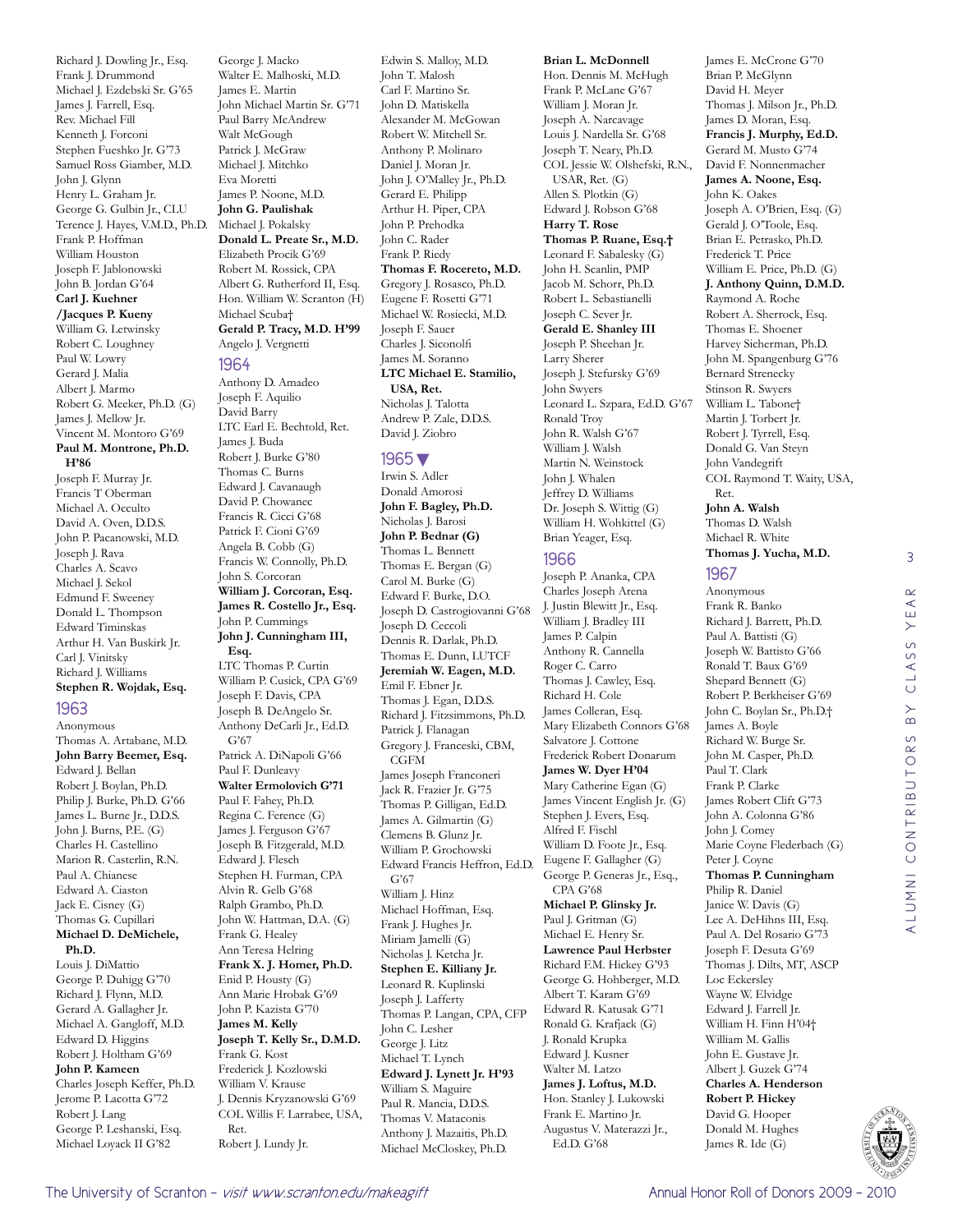Francis A. Iskra (G) **Jerome W. Jordan, M.D. P'13** William P. Kiehl, Esq., Ed.D. Edward S. Kiely, Ph.D. George J. Klem Peter J. Lally Sr., Esq. Harold L. Landau (G) Thomas G. Lauth Richard J. Lavelle, Esq. Hon. Joseph F. Leary Ronald L. Lemoncelli, Ph.D. John E. McAuliffe (G) **John W. McAvoy Robert G. McGroarty** John W. McHale G'71 Donald J. Mosley G'71 Alfred T. Myles III James P. O'Neill Richard S. Onze James J. Paddock G'72 Frank P. Paoli Jr. G'69 Robert L. Price G'69 Michael D. Riley, Ph.D. William P. Rinaldi G'75† Ronald J. Roman Robert A. Rudnick John R. Rusnok Leonard C. Schneider COL Charles A. Seland, USA, Ret. **Michael M. Sheridan G'72** Albert P. Sindall Jr., D.D.S. Eileen J. Soranno **Gerard D. Straub Sr., CPA** Russell J. G. Symons Aloysius J. Teufel (G) Richard J. Wagner J. Christopher Warner Robert J. Weinschenk Gordon E. Williams G'69 George S. Wineburgh, M.D. **Anne Louise Wittman (G)** Robert S. Wywiorski, O.D. John W. Zimmerman 1968 James W. Adams G'70 Nicholas D. Alteri Jr. Anonymous Susan A. Begliomini (G) Robert F. Bisciaio G'73† Leroy A. Bordick Lawrence J. Braja, M.S.W. **William R. Branca** Hugh Donald Burns, Ph.D. Charles J. Buzad Norman A. Carter G'70 Robert J. Cavalieri, D.D.S. Sandra M. Cella (G) LtCol. Leonard J. Comaratta, USMC, Ret.† John R. Condon Thomas R. Corgel Joseph R. Cours Peter D. Dakunchak G'69

Dominic Ingraffea

William J. Egan Sr. John J. Elias (G) John F. Fenton G'70 John R. Ferguson Thomas P. Gallagher G'71 Thomas E. Garvey, CPA Charles D. Gassert Patrick J. Graham Lawrence J. Gramling, Ph.D. Mark Elwood Hamdi G'67 Edward J. Hubbard Robert P. Hughes, CPA **Joseph M. Jordan** Robert P. Joyce Joseph K. Judge Theodore V. Kabatt Stephen J. Kavulich **Stephen F. Kaye** Rev. Robert J. Kelleher (G) Thomas Kisthart (G) John Victor Kozloski Thomas P. Kurosky **Edward R. Leahy, Esq. H'01** Dorothy Marie Lenhart **Daniel P. Loftus, MSW, MS** Thomas Logan G'72 Walter T. Loven Harry K. Mallery Joseph G. Malloy John G. Martines Joseph P. Matukonis G'79 **Alan R. Mazzei** Neil J. McCabe William E. McDonough, V.M.D. Martin Robert McGurrin G'81 Michael F. McNulty Nan P. McNulty G'72 Charles Mellody Richard T. Meredick, D.P.M. John W. Murphy Joseph D. Myers Jr. G'70 John T. Noto Kevin M. O'Keefe, Esq. Frederick W. Parker III, M.D. Daniel R. Price Jr. (G) **Norman J. Rabkin** John M. Reddington (G) Joseph G. Rudawski Sr. (G) **Joseph T. Sebastianelli, Esq.** John A. Shwed, Ph.D. John F. Spall, Esq. Jeffrey Spielvogel (G) Michael L. St. Clair, Esq. Edward B. Testa G'75 Robert J. Tokarz Frank J. Wallner 1969 Ronald J. Amorino Harold E. Anderson Jr. Anonymous Marion V. Armstrong Jr. Mary Babcock, RD (G) **Patrick J. Bagley** Ralph A. Barosi **Robert J. Bednar Jr.** Thomas M. Bender Michael J. Bintz **David C. Blake Jr., Ph.D., J.D.** James G. Bommer Theodore J. Borgna, Esq.

**James R. Bricker** Donald J. Bridy, Ph.D. Stephen G. Buchness William F. Buckley James R. Burnett John R. Burns, Ed.D. Robert J. Burns (G) Blair E. Caboot (G) Regina M. Carey (G) Ronald J. Casella, Esq. Joseph T. Casey Robert J. Chelik G'72 Peter J. Chepucavage, Esq. Joseph J. Ciocci G'75 John T. Clark Jr. Michael H. Collins, Esq. Peter Paul Cottone Jr., O.D. Robert G. Davis **Thomas J. Davis, CPA** Myron C. Dolecki G'71 **Joseph T. Doyle, CPA** John Q. Durkin, Esq. Thomas James Earley Ambrose J. Finnegan, Ed.D. Jeffrey S. Gabriel Sr. Msgr. Chester A. Gajewski (G) **John J. Gallagher, Esq.** Joseph A. Gentile Rev. William L. George, S.J. (G) Arthur J. Gloeckler G'71 Robert T. Gownley, Esq. Michael Guman G'75 Gregory O. Hare Paul R. Hart John E. Helcoski G'72 James B. Ingalsbe Robert J. Jennings James P. Kane Marie A. Keeler (G) Robert R. Kennedy G'71 Marianne B. Kleha Thomas J. Klensk, Ph.D. William L. Kovacs, Esq. Ronald J. Krowiak **Joseph E. Kuna, Ph.D.** Frank L. Larkin Lawrence J. Leiser, Esq. John J. Malahoski Stephen S. Mariani, M.D. Rev. Connell A. McHugh Robert McHugh (G) Richard E. McLaughlin Hon. Robert P. Meehan William J. Morley Jean M. Murphy (G) John T. Nalevanko G'74 Carol D. Nogi (G) Nancy M. Noonan (G) Ronald J. Ofalt (G) Thomas J. O'Malley Frank D. Parker Charles L. Parry (G) Chris R. Pettigrew David M. Philips Richard J. Pierotti, M.D. Charles J. Pineno, Ph.D. (G) Sister Mary Bride Pollard, R.S.M. (G) Carolyn W. Price (G) David S. Pronko Ronald J. Rinaldi Sr. (G) **William L. Roughton Jr., Esq.** COL George J. Savitske, USA,

Walter F. Sweedo Hon. Brendan J. Vanston James L. Walsh, Esq. James D. Walsh H'01 John F. Walsh III Leo C. Walsh G'77 Robert G. Wanschura Alfred J. Weinschenk Jr., Esq. G'74 **Hon. David J. Wenzel G'74** Timothy J. Woestman Robert W. Zech Jr., Esq. William J. Zogby James A. Zrebiec Andrew M. Zurick, M.D. 1970▼ Anonymous Robert J. Bennett Margaret R. Brady John J. Brostoski Sr. COL Arthur T. Carey, USA, Ret. G'69 Joseph M. Castine Robert J. Chaney (G) Philip J. Cichon, M.D. **Joseph F. Cimini, Esq.** William J. Clarke **Christopher M. Condron H'03 Michael M. Costello G'75, P'10** John M. Cummings, USA Wilson T. Curtis Gary T. Dale Alfred B. Davis III Gregory T. Dickinson, D.D.S. (G) John A. Donaghy, Ph.D. Timothy W. Dukin, Ed.D. James B. Earley Hugh J. Gallagher (G) Michael P. Graham, CPA John B. Gunner P. Kurt Haarmeyer, D.D.S. Gregory W. Hayden Otto J. Heil Michael P. Hudick Robert T. Hughes† T. Peter Hyland Donald J. Kavulich Leonard J. Krepshaw Jr., CPA (G) Gerard M. Krupski Clayton S. LaCoe Jr. G'74 **Thomas M. Lawler, Esq.** Paul R. Leber Jr. G'72 Andrew Lee† Paul F. Leonard Sr. Donald E. Lewis (G) COL Anthony J. Mangan, PANG Armond T. Mascelli James E. McConnell Peter William McCourt G'74 Robert J. McDevitt (G) J. Patrick McDonald Robert E. Meehan G'73 **Francis J. Merkel, CPA** Ronald E. Miller, Ph.D. John A. Brunetti Joseph E. Donovan, CLU, John T. Forconi **James G. Gavin**

William G. Sclafani G'71 David A. Scull Virginia A. Shupp (G) Hon. Robert G. Smith

Anthony J. Munchak Paul A. Naso, Ed.D. Paul J. Nelson Charles W. Nutt Jr. James C. O'Brien (G) John S. Palumbo John M. Parenti, M.D. Joseph J. Podrasky Jr. Alex Poplawsky, Ph.D. **Carlon E. Preate, CPA** Barbara Price, Ph.D. (G) David M. Rafalko, M.D. Stephen L. Ratko LCDR Richard N. Repchak, USNR, Ret. Harold W. Rose (G) George M. Roskos G'74 Nathan T. Schelle Brother Robert Sevensky, O.H.C., Ph.D. Ann G. Sinco (G) Allan Slawitsky James M. Sovaiko **Joseph K. Speicher, CPA G'74** David A. Stanek Janet M. Stansbury G'78 Anthony R. Summa Sr. Frank S. Synowiec Jr. (G) William Torrick Geraldine J. Turkington (G) Brother David J. Turmel, C.S.C. E. Michael Walsh Charles S. Weiss, Ph.D. Dr. John J. Wetter G'79 Richard G. Wilson Raymond Wojcikewych, Ph.D. **Richard A. Yarmey, Esq.** Thomas P. Yonkin **Harry N. Yuhnick** 1971 Alfred P. Allen G'76 Michael C. Baker Charlotte M. Becker (G)

Walter J. Borowski Jr. G'74 Carol Boyle (G) Thomas F. Brennan **Michael J. Breslin** Joseph E. Briganti G'73, G'78

Robert G. Carroll, Ph.D. G'77 **Paul R. Casey Jr., M.D.** John D. Choplinsky Patricia M. Cicci (G) Robert P. Corcoran (G) Rose Corcoran (G) COL Joseph S. Czyzyk, USAR,

Stanley W. Dombroski, D.D.S. Neil J. Donahue P'13 Sister Margaret M. Donnelly,

Michael J. Fromhold, Esq.

Jerome Edward Giles (G)

Thomas E. Moughan

4

 $\alpha$  $\prec$ Ш  $\left. \right\rangle$  $\circ$ LASS  $\circ$  $\overline{B}$ 

alumni contributors by class year

CONTRIBUTORS

**INNI** 

 $\prec$ 

Carl F. D'Angelo, M.D. Richard J. Davidson G'74 **F. Dennis Dawgert, M.D.** Albert A. DeFazio **Eugene J. Donahue** Francis A. Dougher, CPA G'71 James J. Dougherty G'70 **Gerald M. Durkin** F. Brian Boylan Rev. Martin M. Boylan

Ret.

John W. Gray Darryl H. Griwatz, CPL

G'73

Ret.

R.S.M. (G)

ChFC G'74 Howard B. Fedrick (G)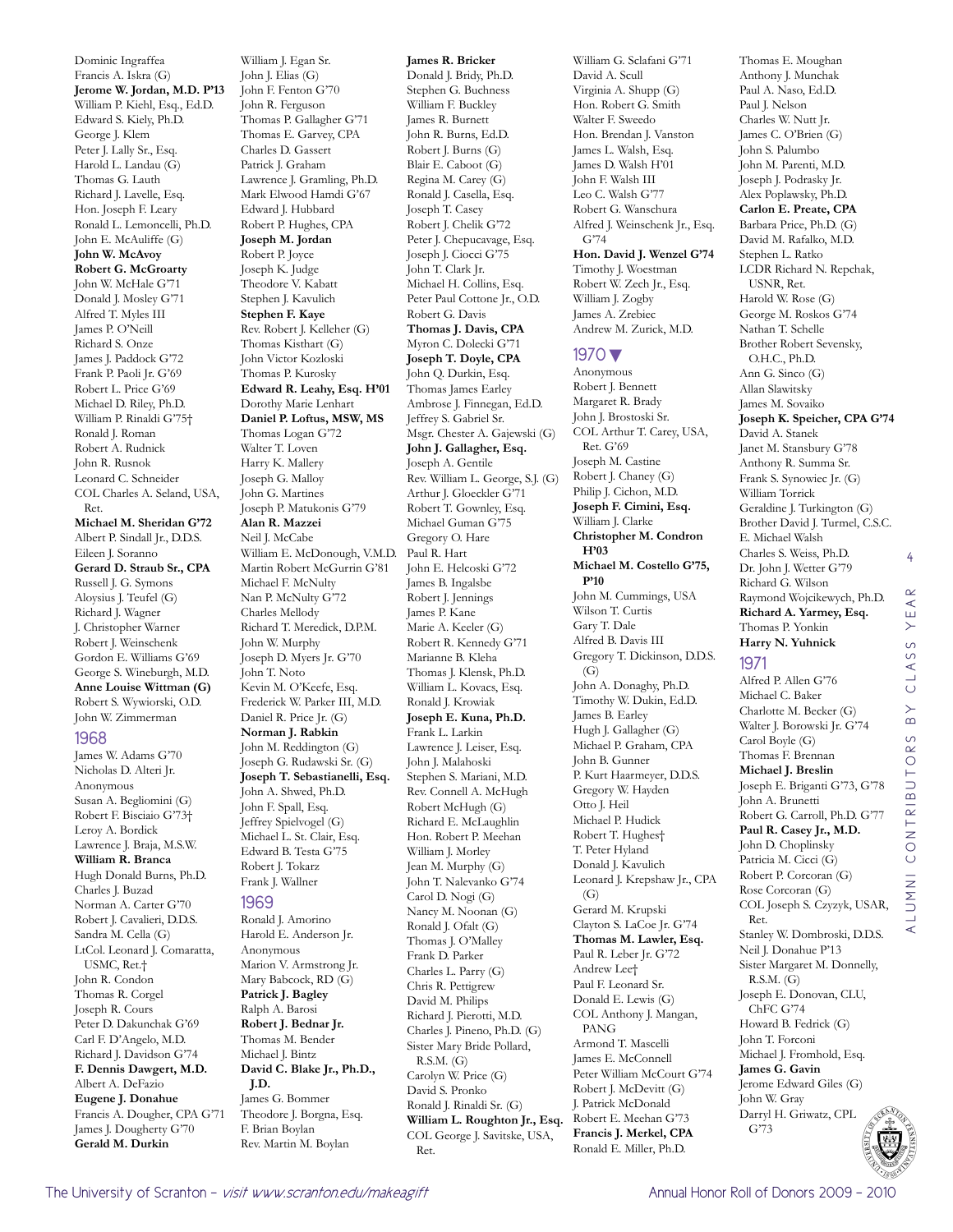Beverly S. Johnson (G) Walter G. Kosyjana Rosemary C. Kozlowski (G) Joseph M. Lawler Charles E. Lewert G'75 Raymond R. Listanski **George V. Lynett, Esq. (G)** Eugene J. Manning **John C. Mascelli, Esq.** Benjamin F. Matthews, Ph.D. Suzanne Fretz McCool (G) Mark E. McDade **Michael J. McDermott** Patrick M. McDonough G'75 Dennis P. McGlone, Esq. Robert L. McKeage, Ph.D. G'73 Paul E. McMahon Chris J. Mellow Geno J. Merli, M.D. Herbert M. Meyers Joseph J. Michalczyk G'74 Jerome K. Miller Jr. **William F. Miller III** Donald M. Millin (G) James J. Moore Sister Rita Mary Mulhall, O.S.F. (G)† George W. Neuhaus Jr., CPA G'73 **Francis X. O'Connor, Esq. P'10** Michael P. Ondo III Paul M. Oravez Ernest H. Pagliaro Jr. Gerard P. Panaro, Esq. Carl E. Pedley Jr. G'86 Stanley P. Prisco Jr. Juliette M. Saadi (G) Louis A. Samela, AIE Lawrence A. Schreiber John C. Seifried Victor J. Sgobba David John Simakaski (G) Rajeshmal Singhvi (G) Robert P. Spigarelli James F. Strome, Ed.D. G'76 Theresa A. Stuka (G) Thomas J. Sweeney Msgr. William P. Ward (G) **Charles V. Watson, Ph.D.** Edward J. Zebrowski Jr. (G) 1972 Michael A. Aherne **Anonymous** James P. Aulisio G'75 Leo D. Bagley Stephen C. Bennett, LCSW Donald Bielawski, M.D. Rev. William B. Blake (G) Hon. Thomas M. Blewitt James Boyle Charles N. Burns Jr., M.D. William J. Calpin Jr. G'75 Frank M. Cianci, D.D.S. James K. Conahan Michael J. Corbett James J. Coyle Kevin P. Creegan, Ph.D. G'76 Margaret M. Cusick (G) Richard J. Deemer G'74

George Paul Heffernan Jr. (G)

Thomas D. Hill II Joseph G. Hogan

Sister Mary C. Dougherty, R.S.M. (G) **Daniel J. Dunn G'74** John R. Ellis Wayne D. Evans (G) Andrew M. Falonk G'76 Carmen R. Fasula, CPA Michael R. Federovitch **CAPT Patrick J. Flanagan, USN, Ret.** Judy A. Forkal, CPA (G) Paul F. Gerosky Frederick M. Gorra Francis M. Goskowski G'76 Theresa C. Graziano (G) Marlene A. Guman Patricia Gunton Dominic Guzzi (G) Edmund J. Halbig LTC Gary J. Harrity, USA, Ret. Mark C. Haynie Robert L. Holbert Sr. John J. Houston, Ph.D. P'13 Francis J. Jackowski Clifford D. Jones G'77 H. Nelson Keyser III Kevin C. Kiley, M.D. Antonia Kintzer (G) James A. Kocsi Lawrence R. Kolbicka Stanley A. Kolodziej Rev. Joseph R. Kopacz William A. Kreisl **James J. Kuchera, M.D.** Leonard J. Lavelle III Lawrence J. Lonergan Alvin J. Luschas, Esq. **William R. Lynett** Joseph G. Machek G'74 **Mark R. McDonough** Thomas E. Meade (G) Caryl Meehan Robert J. Meneguzzo Jay M. Mirsky Robert C. Natale James F. Nolan Jr., Ph.D. Helen A. Pagnotti (G) Richard J. Powell, Esq. **Sidney J. Prejean, Esq.** Msgr. Joseph G. Quinn Josephine M. Saccone Rev. Phillip J. Sladicka Anthony R. Strzelecki (G) Geraldine M. Tarantini (G) David L. Tordella Francis C. Truman (G) Lawrence M. Vetter Robert J. Wilson G'76 Thomas W. Wisniewski P'13 Casimir J. Yanish Rev. Thomas A. Yaszcz Philip E. Yevics, Ph.D. Gary S. Zampano G'78 James J. Zaydon Jr., Esq. (G), P'12 1973 John Robert Adams (G) John Kenneth Bambach Vincent R. Bielinski Louise T. Brown (G)

Terrence G. Burns (G) Robert E. Caffrey Jr. William J. Ceccoli G'76 David J. Cherochak David M. Closterman (G) Michael J. Corcoran (G) Thomas W. Costello **Jeffrey L. Curtis, M.D.** Sandra Marie D'Addario (G) Gary S. Davis Jivjibhai V. Desai (G) **Ralph J. DiRuggiero P'10** Anthony J. DiVittore Henry Mario Donati (G) Marie Theresa Donovan (G) Leah N. Duckworth (G) Beverly Ann Dulny (G) **Mary S. Durkin G'72 Anne Marie Ermolovich (G)** Dennis E. Franko, Esq. Martin W. Gallagher G'75 Gerard M. Garvey, CPA **Deborah J. Gougeon, Ph.D. G'75** Ronald J. Grambo, Ph.D. G'76, P'12 Thomas Granito G'77 Robert C. Grieco, Esq. Jane Marie Helcoski (G) Joseph J. Hurley Jr. Alfred A. Jordano Sr., CPA (G) **James P. Juna** Ann Maureen Kearney (G) Michael G. Kelley (G) CAPT Brian F. Kelly, USN Anne Marie Kenney Eugene F. Killiany G'78 Edwin W. Koc Andrew J. Kosar Thomas M. Kusy Joseph S. Kutsop James M. Lawless Richard P. Majeski, Ph.D. G'75 Kathleen A. Marsh (G) Richard J. Marusak, Esq. David A. Mason, CPA Pia Mary Mazzarella (G) Daniel Joseph McCauley, CEAP  $(G)$ Michele Ann McDade (G) Patrick J. McGowan Francis P. McHale, Esq., CPA G'85 **Francis T. McMahon Jr. G'75** Angelo J. Mecca Robert John Miller Jr. G'78 John G. Mohler Jr., CPA Walter J. Moore, M.D. Michael J. Mootz Paul E. Mriss Kevin M. O'Connor (G) Thomas Joseph Oven, M.D. Thomas C. Padden Joseph A. Politch, Ph.D. LTC Peter J. Redding, USA, Ret. Paul F. Remick, D.O. Stanley C. Roth Joseph J. Ruzbarsky, M.D. Edward C. Scarp Joseph Robert Shilkofski Peter J. Sidlauskas, Ph.D. Angelo J. Sileo G'75 Theodore J. Slegesky

LtCol. John V. Smith Jr.

Kenneth F. Smith (G) Carl A. Solano, Esq. J. William Stapleton Edward A. Stecco Lorna Elizabeth Stuart Yvonne Szpara (G) William T. Taylor Gene J. Terruso G'88 Philip A. Tochelli G'76 Kevin J. Walsh G'77 **Jeffrey C. Webb Sr., CPA** Daniel H. Whitaker **David John Williams** Gloria A. Wilson (G) Joan Ann Wojdak (G) Joseph A. Wren G'78 1974 **Peter P. Ackourey, Esq.** Robert J. Altieri

Anonymous Christopher J. Brent Michael E. Brier, Esq. Beverly Burne G'75 Audrey J. Butkiewicz (G) Peter W. Chapla, J.D. Mark E. Chopko, Esq. William B. Coggins Michael James Connor Thomas W. Deering Michael J. Donohue, Esq. R. Mark Erhard **Robert Fleese William J. Fries, Esq.** James A. Gilligan G'76 Thomas J. Graham Russell O. Gunton Michael T. Hamilton, Esq. G'79 George J. Havrilla, Ph.D. Peter G. Holyk G'77 Mark E. Hoover (G) Lawrence T. Johnson Robert P. Joyce Paul B. Kerrigan, Esq. G'77 Richard M. Kessler William F. Ketcham, Esq. William J. Kiernan, CIC Richard J. Klonoski, Ph.D. John T. Kondrchek (G) Mark E. Kropiewnicki, Esq. Joseph J. Laffey Louise Landau-Reich (G) Jeffrey J. Leventhal G'73 Donna Marie Lisowski, MS G'73 Gerald John Machek Gertrude E. Mariano (G) Richard A. Martin, M.D. Brian R. McAndrew George W. McClure George Joseph McCool, Ph.D. Robert F. McCormick Robert W. McDonald, CPA G'86 Louis G. McKeage Thomas F. McNevin, Ph.D. G'77 Rosario John Mussoline (G) **David J. Nagurney, D.D.S. Joseph A. Nebzydoski, V.M.D. G'77** Mary Nowinski Timothy P. O'Brien G'83 Bhailalbhai Lallubhai Patel (G)

Thakor P. Patel G'73 Donald A. Powell, Esq. David W. Quinn William M. Rafalko William F. Reedy Daniel D. Rist Michael F. Rodgers (G) Edward D. Ruscil **Walter E. Sack G'79** Rev. Jeffrey F. Samaha Paul C. Schneider Randee William Sekol Sidney Solomon, Ed.D. (G) Anthony C. Spitale Nicholas St. George Lawrence E. Stetts Daniel M. Veet (G) Kevin G. Wilson, Ph.D. **Ted Wolff** Patricia Yevics-Eisenberg

#### 1975▼

Subhash J. Agrawal (G) Linda Alfano (G) Ronald W. Andidora, Esq. Anonymous John A. Archer John F. Ausura Madeline M. Badalaty, D.M.D. Stanley R. Balut John P. Bartley, Esq. Edward J. Blazejewski G'74 Michael B. Bocich Frank G. Cali **Charles E. Carey, Esq.** JoAnne Cesare Gerald A. Charnogursky, M.D. Gerard J. Cipriani, Esq. **Stephen Cosminski, CPA G'77** John A. Costigan Jr. Michael R. Cutri Jr. G'78 Robin L. Czekaj Joseph A. De Falco Jr. **Jerome P. DeSanto G'78 Frank J. Dubas Jr., CPA** Troy L. Duplessis Jr. G'73 **Philip J. Dzwonczyk, M.D., FACP** Edward A. Falkowski P'12 Robert Bryan Fitzpatrick G'80 Philip F. Golden (G) Dennis M. Guida Steven E. Hagen Ruth L. Hauenstein (G) **Frederick A. Hensley Jr., M.D.** Martin J. Hudacs, Ed.D. G'81 Glenn M. Hunter Francis T. Joyce, CPA William J. Kelly Paul D. Kocum Lois J. Kretsch (G) **Charles A. Lenns, Esq.** Rev. Richard J. Loch James M. Mancuso Archbishop Joseph S. Marino **John R. Mariotti, D.D.S. P'10** Andrew R. McClellan **David F. McCormick G'79** George S. McCrosson Michael J. McFarlane, M.D. Brian M. McGrail David J. Meehan, M.D. G'78

5



John J. Bruno G'72 Donald J. Burke Elizabeth Burns (G)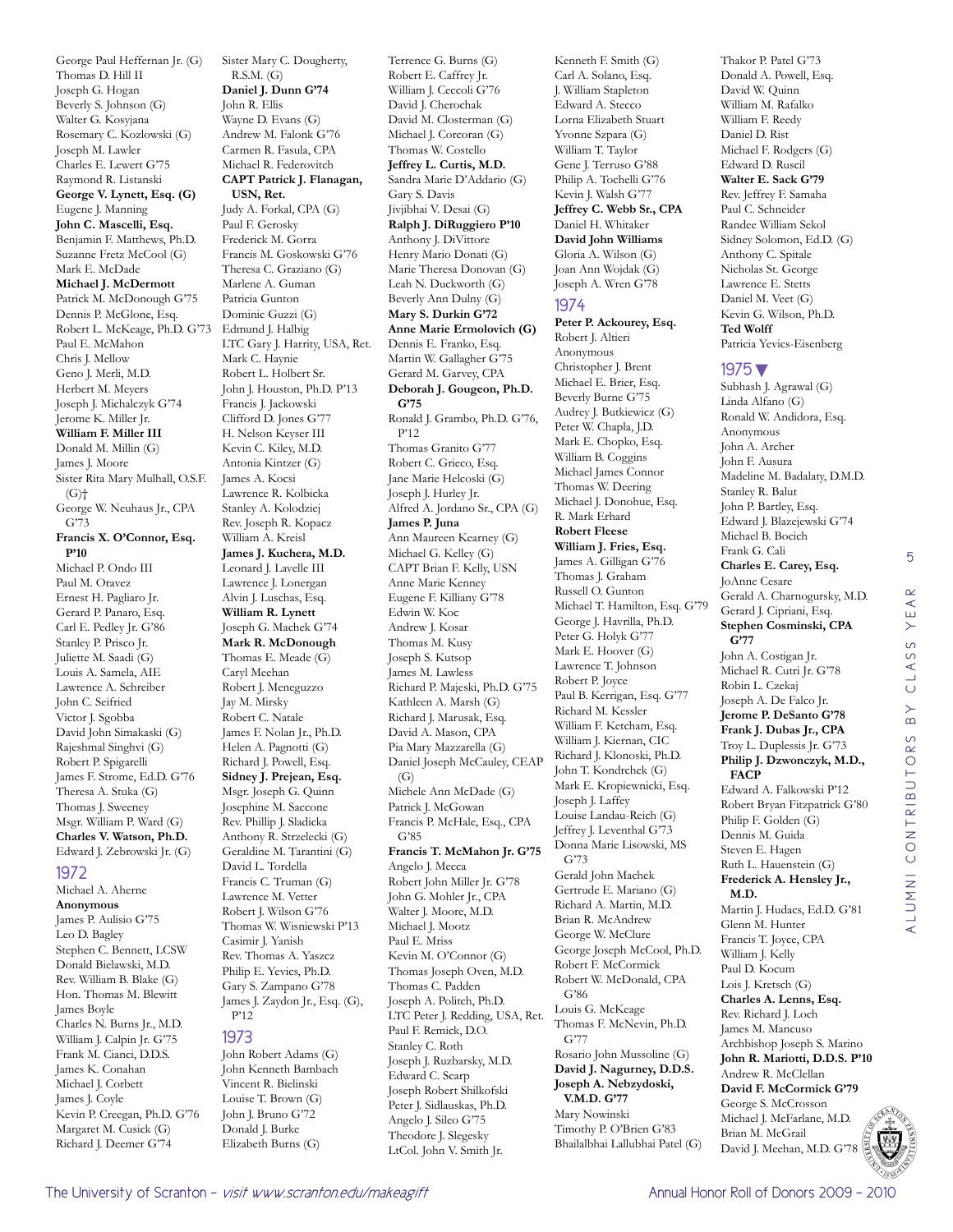Sau N. Mok Carl A. Mondoro Lawrence J. Morton, Ed.D. (G) Patrick J. Murphy Gerald T. O'Reilly Ronald F. Pepson Henry A. Phillips Edward J. Pietriyk Raymond R. Pilch, Esq., ChFC Margaret A. Preno (G) Joseph P. Rettura G'07 Daniel J. Riehl Barbara A. Soyka G'74 John T. Strony Robert J. Walker John T. Walsh Robert J. Wilson Dennis N. Witiak, Ph.D. Carl J. Witkowski Jr. William E. Wyatt Jr., Esq. (G) Antoinette Zandarski, R.N. 1976 **Christine Ackourey** V. Gerard Alberigi G'89 Margaret P. Aldine G'78 Anonymous Anne T. Armezzani (G) **Charles J. Barrett, CPA P'10**

Joseph J. Bartoletti G'82 Gary C. Beilman Jean F. Beilman Steven H. Berka **Paul P. Biedlingmaier Jr. Christine Blazynski, Ph.D. Jean-Paul Bonnet, D.O.** Donna M. Brent Andrew E. Bubser Margaret M. Burke (G) Salvatore J. Cherra Jr. Stanley J. Chmielewski Garth N. Connor Melissa Conway, Ph.D. Edward W. Crotti **Mary C. Cruciani, M.D.** Rev. William Ryan Culnane, Ph.D. Mary V. DeCicco, D.M.D., F.A.G.D. James C. DeHaven William J. DeLiberis, D.P.M. Timothy E. Denny Rudolph M. DiGilio Robert J. Eden Thomas J. Eden (G) Edwin R. Ehret Patricia Falkowski G'78, P'12 John A. Farkas, Ph.D. G'78 Howard S. Feinberg Donald J. Fenocchi, D.M.D.

#### **John M. Genova, Esq.** Ann M. Gerrity (G) James J. Gillotti, Esq. Alan G. Goldstein (G) Lucia M. Granito G'77 Angelo P. Grasso Jr. John J. Greco, M.D. Maureen Greco **Alan J. Griffith** Ellen Hamilton, RPh Kenneth R. Harrison Donna M. Helhowski

James C. Helhowski

P'11

Margaret A. Hovan (G) Thomas A. Jenkins (G) Ellen C. Kane (G) Bruce J. Kasten, Esq. Robert G. Keenan G'89 John V. Kelly Rev. Charles G. Kieffer, V.F. James E. Kneubuehl II G'77 RoseMarie Lally-Doyle, Esq. Peter J. Lemoncelli G'78 LTC Leo S. Lesko G'78 James M. Malloy Merrill Mayenschein P'12 William P. McAuley Patricia A. McCormack, M.D. Thaddeus M. Midas, Ph.D. (G) William J. Mizerak G'79 Clara R. Munley, CPA Joseph A. Munley **Justin B. Murphy** Pamela R. Myers (G) Thaddeus S. Nowinski, M.D. James Timothy O'Donnell, M.D. Kathleen M. O'Donnell **Bernard W. Ozarowski** Jean S. Pedley, EA G'83 Karen L. Pennington, Ph.D. G'83 John J. Pesavento Alan R. Peslak, Ph.D. G'77 Joyce W. Piedmont (G) Andrea Pilch Charles J. Post Jr. Gerald J. Preschutti (G) Judith C. Pugliese (G) Deborah Quarry Kasten Nicholas M. Ranieri, CPA Rev. Robert A. Rankin Janet M. Rygiel (G) **Frank C. Sabatino, Esq.** Karen A. Safko G'75 Anne M. Sample (G) Dennis Michael Size Marie W. Sonner (G), P'13 **Susan M. Swain H'99** Ernestine E. Swetland (G) Mary Ellen Taggart-Ford, MBA, M.Ed. Marcia J. Trignano Joseph F. Tyrrell Lawrence C. Van Iseghem G'79 Lois S. White G'75 Gerard W. Wierbowski G'85 Wayne F. Wilhelm Paul T. Zaydon, M.D. 1977 Col. Joseph R. Agostinelli, D.P.M., USAF, Ret. Rev. John T. Albosta (G) Anonymous E. Joseph Armstrong Jr. Richard V. Baker **Linda D. Barrasse, M.D.** Louis J. Belardi, CPA Michael A. Black (G) Keith I. Boyle COL Richard Henley Breen Jr.,

Peter V. Hoelen

G'75

Ann P. Hoffman, R.N. G'77 Nicholas A. Holodick, Ph.D.

Edward A. Bridy **Joseph J. Calabro III, D.O.** Gregory E. Cali, D.O. Brian P. Carter Kathy G. Carter **David J. Ceraul, Esq. P'12** Vincent A. Cinquegrani Jr. George R. Coar, M.D. Marian Coffey Ronald R. Collins, Esq. **Ellen W. Coughlin, Esq.** Michelle Davis Mark DeFalco Maj. Jeffrey J. Doran, USMC, Ret. Teresa M. Drogalis Judith C. Dunn, Esq. Hon. Nan M. Famular Robert W. Franklin William J. Frost (G) Joseph E. Fulton P'13 Margaret M. Gilbert Frank M. Gilmartin G'82 William Gluck Jr., Ph.D. Timothy J. Golden **Patrick J. Grady, M.D. P'12** Mark A. Graziadio Richard V. Haggerty Dina Heffernan Thomas G. Hetzel **Mark A. Hoy** James J. Janci, Esq. Peter M. Karlowicz, Esq. John J. Kashatus Jr. G'76 H. John Keimig Mary H. Kelly G'76 Paul G. Kopack III Carol A. Kristoff, Esq. Jeffrey J. Larioni John S. Larkin **Patricia P. Lawhon G'76** William J. Leonard Jr., D.D.S. James F. Loftus Wayne R. Magnot James F. Mangan, Esq. Charles C. Mangold, CPA Francis S. Mansueti Joan A. Materna-Solera John R. May, CPA Kathleen A. McGann Thomas R. McGann, M.D. Francis P. McKenna Jr. Thomas E. Mecca, Ph.D. Karen B. Middleton (G) James P. Miehe **Marian C. Moran Mary Ann Munley (G)** James J. Murray Andrew P. Nebzydoski, V.M.D. P'10 Judith A. Newak (G) Van D. Nguyen (G) James W. Nonnenmacher G'78 Joseph P. Pagnotti, M.D. William J. Parker, Esq. Emanuel S. Ramos (G) **Brian L. Reach** Rev. August A. Ricciardi Jr. Charles E. Ripa III G'93 John W. Roditski G'84 Hon. Thomas J. Rueter Timothy H. Schad Raymond J. Scoda P'10 Mary L. Scranton (H)

Michele Sisak (G) Edwin W. Slegowski Joseph A. Sohara, Ph.D. Martin M. Swift G'82, P'13 Deborah A. Tomko Wilensky Donna M. Tratthen Vincenzo P. Veglia Cathy A. Voyack James P. Wallis Barbara E. Wesolowski William J. Winslow

#### 1978

James A. Aldine Jr. Harlene Arenberg G'77 Thomas D. Aristide, Esq. P'10, P'13 Philip J. Artz, Esq. **Hon. Michael J. Barrasse (G)** Michael F. Baryla **Richard I. Bennett, CPA** Ellen D. Berka **Gary A. Bernabe P'13 Michael J. Bevilacqua, Esq. Mary Beth Bonnet** Rev. Ronald P. Bowman Sister Helen M. Bradley (G) Anthony J. Bruno Sr. Eugene Bunnell, M.D. G'82 Kathleen Cusick Buzad G'77 Michael J. Carey Joseph J. Carracino Maureen L. Carson Joseph C. Cerra G'89 Thomas P. Cleary, Ph.D. John J. Cobb Jr. Peter J. Colangelo, O.D. Joseph J. Corcoran Ann Marie Crow (G) Christopher R. Damico, D.O. David Danilack (G) Clifford J. DeCoursey Maria DeLiberis Matthew D. Dempsey, Esq. Daniel T. Demuth G'80 Terrence J. Dolan Gabriel W. Falbo, Esq. Joseph R. Famular Maurica R. Fedors Sharon Fernandes **Maria Figiel-Hemenetz** Kathleen A. Foley G'80 Patrick J. Garvey G'86 Robert J. Gatelli G'81 **Marie A. George, Ph.D. (G)** John J. Gill Jr. G'80 Mary Anne Giuseppe, D.D.S. Dr. Sam J. Guarnieri Jr. Donald W. Haines, D.D.S. Albert A. Hazzouri Jr., D.D.S. G'80 **Mark A. Hemenetz, CFA** Joseph F. Hessmiller Peggy A. Holdren (G) Cindy L. Homnick James L. House (G) Cynthia A. Hunt, D.V.M. Harry J. Jadick Jacqueline Johnson Parker **Joseph J. Kadow, Esq.** Jeremiah F. Kane III, Esq. Dennis R. Kapp, D.O. P'10 **Howard M. Kaufman** Kenneth J. Kelly

Michael J. Kennedy Kevin T. Kilduff Patricia L. Kitchen-Artz Rosemarie Kocher Raymond J. Kovalski, M.D. Kevin W. Kullman Laura C. LaFace-Sapienza, Esq. Debra M. Langan Paul J. Lasota Joseph J. Lawrence, D.O. Marc F. Leclair, M.D. Ronald E. LeKarz Richard C. Lengler, Esq. **Mary Levick, M.D.** Peter J. Loiacono, D.D.S. Colleen A. Lutchko Michael J. Maloney, CPA Edward M. Marchand, D.M.D. Edward F. Matylewicz Kevin J. McCarthy William J. McCarthy Jr. Margaret McGinnis **Monica McGonigle** Eileen M. McGuire, Esq. Mark A. McGurrin, M.D. Kenneth J. McPartland, D.M.D. William P. Mistretta Jr. Jean Ann Morton G'75, G'78 Adam R. Mozeleski Richard A. Mullock Kevin E. O'Brien Elizabeth K. O'Neill, Esq. Kerry A. O'Rourke Thomas J. Ostrowski, CPA Raymond J. Owens Thomas G. Parisot, Esq. Carimar S. Patrician (G) Patricia K. Pawling (G) Daniel P. Pillets Jr., Esq. Jean F. Procacci Robert A. Pulaski, CPA James J. Purcell G'86 Phyllis C. Reinhardt Dr. George G. Reither Melanie Ringa Anthony J. Salamone Donato J. Santangelo III, M.D. Russell J. Sapienza Jr. Brian J. Scheld Sharon Sanderson Schwartz, Esq. **Patrick W. Shea, Esq.** Kathleen M. Simpson Donald F. Strubeck **Bertin Marc Stuckart Jr.** Paul V. Suhocki, M.D. Annette R. Surgent Robert Taglialatela Jr. Samuel R. Tallo G'83 Helene Tinsley Victor Volpe Jr. (G) **John A. Waldschmitt III** Christopher H. Walsh, CIA Maureen A. Walsh, CRC, CPRP G'81 Peter B. Walters (G) Sharon D. Ware, LPN James F. Weinschenk Diane P. Weltman

6

 $\mathbb{R}$ YEI

CLASS

 $\overline{B}$ 

alumni contributors by class year

UTORS

ALUMNI CONTRIBI

USA, Ret.

Frank Wilensky Frank J. Willard III James M. Zefran, D.D.S. Mary T. Zygmunt, D.O.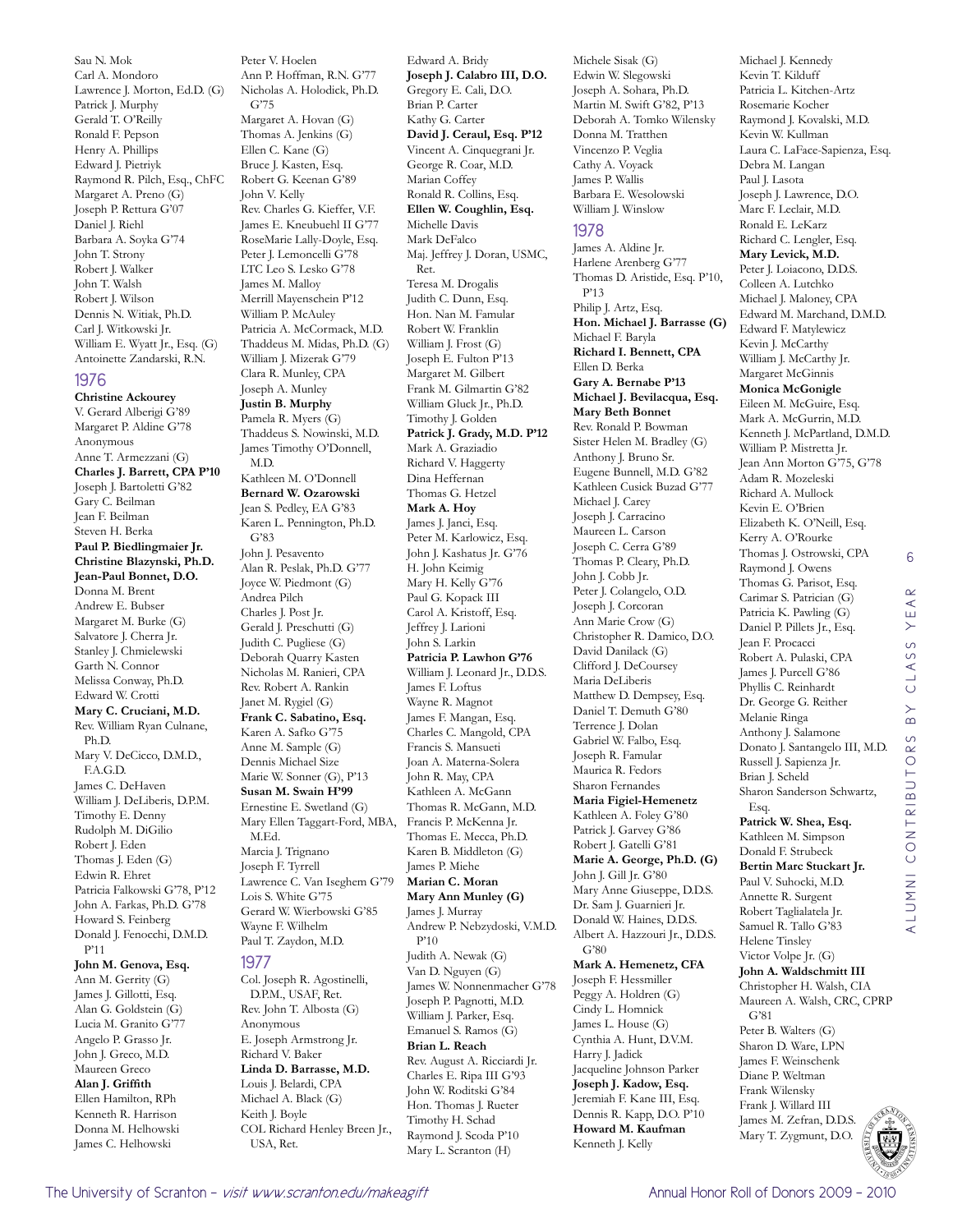#### 1979

**M. Barbara Ahern** Betty M. Aileo Kennedy G'81 Anonymous Thomas C. Awad, Esq. Richard P. Baker III, M.D. Mark E. Bender Scott B. Bennett, Esq. Louise A. Breakstone, M.D. Glenn C. Brodwater Mark R. Brojack Susan Lynn Brown Otto, CPA Thomas C. Browning Richard A. Bucci (G) Joseph G. Butash Ann E. Cappellini G'83 William L. Carley Jr. Barbara A. Casmer-Hurd Vincent P. Cipriani **Michael A. Connolly, Esq. Jane A. Conway, Ph.D.** John F. Conway Thomas M. Craven Susan L. Crocker Francis P. Curry (G) William G. Degillio Elizabeth A. DeMatteo Sharilyn A. DeNapoli Timothy P. Dinan Gerard F. Downes Joan M. Endress (G) Jane H. Evans G'78 Sam J. Evans, CPA, MST **Michael C. Fairbanks** Christopher R. Falls Leo D. Farrell, M.D. **Mary Beth A. Farrell, CPA H'10** Andrew Fedors Joseph R. Flisak, Ph.D. Patrick W. Foley, Esq. Christopher Ford James F. Gaffney Daniel T. Gallo Jr., Esq. Valerie A. Garcia Mary Theresa Gardier Paterson, Esq. Ann Marie Garvey (G) Leo E. Garvey G'78 Diana L. Gaylor Louis A. Genello, D.D.S. P'13 Hon. James A. Gibbons Ramon B. Gonzalez Jr. Frank J. Graeff Jr. Anna M. Grant, Esq. Cheryl Guse Ellen F. Hanes Peter M. Haney, M.D., Ph.D. **Maureen A. Hirthler, M.D. Susan M. Hogan Thomas G. Hogan Jr., CPA** Robert P. Hosko, D.D.S. P'10 Meg C. Jacobs Mary P. Karanik Ann Marie J. Laskiewicz-Ross G'09 Debra Lawrence Maryann C. Leclair Robert E. Lesniak, D.D.S. J. Kenneth Long Gregory J. Lynch, D.O., FACOS P'10, P'12, P'13

Thomas M. Lynch

Anthony J. Magnotta, Esq. James P. Reilly Marion L. Riley P'13 Robert W. Riley G'89, P'13 **Wayne A. Risoli, Esq.** Daniel J. Rybarczyk Michael E. Santoski Daniel P. Scanlin (G) J. Timothy Scott, Esq. Nancy Scott Thomas E. Sheridan Jr. G'86 Florence H. Sherwood G'78 Lucille M. Shick G'81 Elizabeth Casalnova Shriver John W. Sikorski Wesley N. Simon John S. Skutnik Jr. Carol A. Smith Eugene D. Smith Norita A. Smith G'81 Gregory R. Staats Harold J. Staats Henry J. Steinberger Catherine Rist Strauch Madelene A. Timonte Kirkutis  $(G)$ William R. Tingley Donna L. Tomko Steves Donald J. Trost Jr. Leon J. Tylenda Mark S. Vanyo Charles A. Villare Jr. P'12 Janice A. Villare P'12 **Andrew J. Ward** Catherine A. Weinschenk (G) William J. Wenner, M.D. Rev. Donald J. Williams Rev. George R. Winne G'10 William J. Woods Jr. Judith A. Yokaitis-Skutnik, Esq. 1980▼ Thomas G. Abene Stewart G. Allen Jr. Anonymous Rocco J. Baress P'12 Charles A. Battenberg Paula M. Bennett, M.D. G'82 **Patricia P. Bernabe P'13 Mark J. Biedlingmaier (G)** Cynthia L. Blackwell Margaret M. Borton (G) Rev. Michael W. Briese Barbara Bronczyk

**Nancy M. McCurry**

**Lauren Morel** Joseph P. Mozaleski Mikael Nasle-Saraji (G)

John J. O'Donnell Stephen K. Pasterchik Michael P. Pfister

**Joanne Pulice P'10** Catherine E. Pursell Michael W. Pursell Robert J. Radics, CPA

**P'10**

Patrick J. Marx G'85, P'12 **James D. McCurry, Ph.D.** Timothy M. McGinley G'78 **Thomas J. McGonigle, Esq.** Edward P. McNelis, Esq. Thomas C. Nebzydoski Catherine M. Nicholls (G), P'11 Christine C. Piatek, Esq. **Dominick A. Pulice, V.M.D.**  Christine M. Bruno Brig. Gen. Christopher F. Burne, Esq. Donald M. Burns Peter C. Butera, Ph.D. Andrew J. Carlowicz Jr., Esq. John D. Casey Jr., M.D. Anina J. Casper William P. Cawley Eugene P. Clarke Jr. Ella Jean Colborn (G) Michael J. Coleman (G) **John J. Cox, CPA P'13** Andrea L. Danilack (G) Angela M. DeAntonio, M.D. **Lynn M. DeSanto (G) John J. Dunn Jr. P'13** Kurt W. Eisele, Ph.D. G'85 Elaine M. Evans Michael B. Faletto, Ph.D. Veronica J. Falls Joan M. Finn Connelly Kathleen M. Fisher, Ph.D. **Melinda C. Ghilardi, Esq.** Lawrence J. Gribb, D.M.D. **David M. Guarnieri, M.D. Kathleen M. Guarnieri, M.D. James M. Haggerty, D.P.M. P'11** Gregory Halenda, M.D. Sharon Halenda, D.P.M. Helen Marie Haney, M.D. William H. Haynes (G) Joyce A. Heneghan Leonard M. Hoal (G) Genevieve M. Hoinski, MT, ASCP G'87 Kathleen Holmes CH (LTC) Fr. Timothy L. Hubbs, USA **Riaz Hussain, Ph.D. (G)** Patricia A. Jordan Paul J. Kane Robert J. Kelly, Ph.D. Robert K. Keyes (G) Kenneth G. Koberlein, Ph.D.  $(G)$ Garry R. Koch, Ph.D. John J. Kramer (G) Terry A. Ksensik Daniel D. Kuchar Margaret A. Kuhar G'83 William F. Kullman, Esq. John Patrick Lang Denise Mancuso Lay Anthony J. Libassi G'82, P'10, P'12 Kevin J. Loughney P'12 Stephen E. Luchko Maggie A. Lund, Ph.D. G'84 Andrew J. Lupo Carolyn Lupo, CPA Jerome F. Lynott Robert J. Mancuso G'83 Martina A. Martin Jason L. Mascitti

Ret

Linda S. Mason Vincent P. Matteo, LTC, USA, Donald P. McCarthy Theresa M. McDonnell Dunn Carmela McDowell **Linda McGowan** Gaetano Mercogliano, Esq. 1981 Jay A. Conklin Lisa Critelli G'87 Deborah DiMarzio Cumberland P'11

Mary Beth Mercogliano G. Jean Mihalick (G) Thomas J. Mineo G'83, P'13 **Joseph M. Montella, M.D.** Brian Morton, CPA Kathryn M. Muldowney Ann Marie Murphy, Esq. **Kevin J. O'Brien** Susan O'Leary Margaret L. Owens Leo M. Pall, Esq. Nicholas Paulish, CEBS Renna Pelkofsky Rev. Dale E. Pepper (G) Nancy S. Policare Catherine L. Potash G'82 Megan Quain P'13 **Vincent F. Reilly, Esq. P'11** James P. Reinert, Esq. Maryjane S. Rooney **Stephen E. Sandherr, Esq. Kathleen Santora, Esq.** Thomas P. Schaible, CPA James D. Scott (G) John W. Sharp Jr., M.D. Terrence M. Sheehan Theresa Sheehan (G) Regina M. Sidorski-Sanders Therese Marie Silvent-Schense Tony C. Singer (G) **Hon. Casmir S. Sondey** Michael A. Sostok, M.D. Ray H. Stanton (G) Patricia A. Sullivan Deborah G. Szczenski Michael E. Tyrrell, CPA James M. Underwood Valerie A. Vavra Joseph Velazquez Jerry Winter (G) Thomas F. Wright Edward D. Zeidler Carol L. Ames (G) Anonymous Marie R. Armenio Judith M. Aulenbach Colleen E. Baker Margaret M. Barrett **Paula Kearney Barrett, CPA/ ABV, CVA P'10, P'12** Mary Baxley, CPA David P. Begany David J. Bertsch, M.D. Lisa A. Borrelli, Esq. Mary J. Brown Michael T. Buckley Gary C. Burke, D.O. John W. Burke **David J. Burns, Ph.D.** H. Joseph Byron III, Esq. Cynthia W. Cann, Ph.D. G'84 Joseph P. Cardamone Mary E. Cassis, Ph.D. Michael J. Cawley, Esq. **Patricia A. Charouk** Joann M. Chichura John H. Christian John W. Clark

Brian J. Daly **Robert M. Danovich, Ph.D.** Colleen M. Darby James M. Darby, Esq. (G) Maria G. Demuth John J. Devine Julia DiGiovanni Donald M. Dillon Leonard F. DiNote Lisa A. Duda, Esq. Maureen Dugan McCollom Raymond M. Fallon T. Kevin FitzPatrick, Esq. Linda Sebastian Frantz, M.D. Michael P. Gaetano **Matthew Geiger** Alicia M. Ghilardi Adonizio Richard E. Gnall Anthony J. Goff Steven P. Gohsler, M.D. J. Joseph Grady, Esq. Andrew J. Gregorowicz Joseph A. Habersky (G), P'13 David A. Havrilla Lt. David H. Hellman Jon Howell Marla I. Iverson G'87 Mary L. Jacko, D.P.M. **John M. Johnson, D.D.S.** Donald J. Jordan Jr. P'12 Edward P. Jordan Salvadore J. Julian **Belinda M. Juran, Esq.** Donna M. Justick G'90 Thomas F. Karam Sharon A. Kelly Carol Ann Killian Diane E. Kime William M. Kime Richard K. Kirk John-Tom M. Knuttel Louise C. Knuttel Ruth A. Kozar Maryanna Krishanda (G) Ruth A. Kudlick (G) Frederick A. Kuhnen (G) Carolyn B. Layaou (G) Raymond J. Lillie, Esq. Donald J. Liotta Deborah A. Loughney P'12 Stephen R. Luciani Erika Lynch P'10, P'12, P'13 **Lawrence R. Lynch, CPA** Andrew D. Magnus Rev. Msgr. Louis A. Marucci, D. Min. Mary A. Maselko Denis P. McBride, Esq. Kimberly L. McCarthy Molly A. McGeehin **Michael J. McGowan** Mark T. McGrath, Esq.† David Migliore-Erdman Judy Migliore-Erdman M. Christine Minsker **Patricia Moran, Esq.** Andrea Morbitzer Joseph F. Mullen, Esq. Capt. James W. Murtin Hon. Terrence R. Nealon **Katherine C. O'Brien** Joseph F. O'Hara Lynne M. O'Hop-Feeney

7



James M. Papp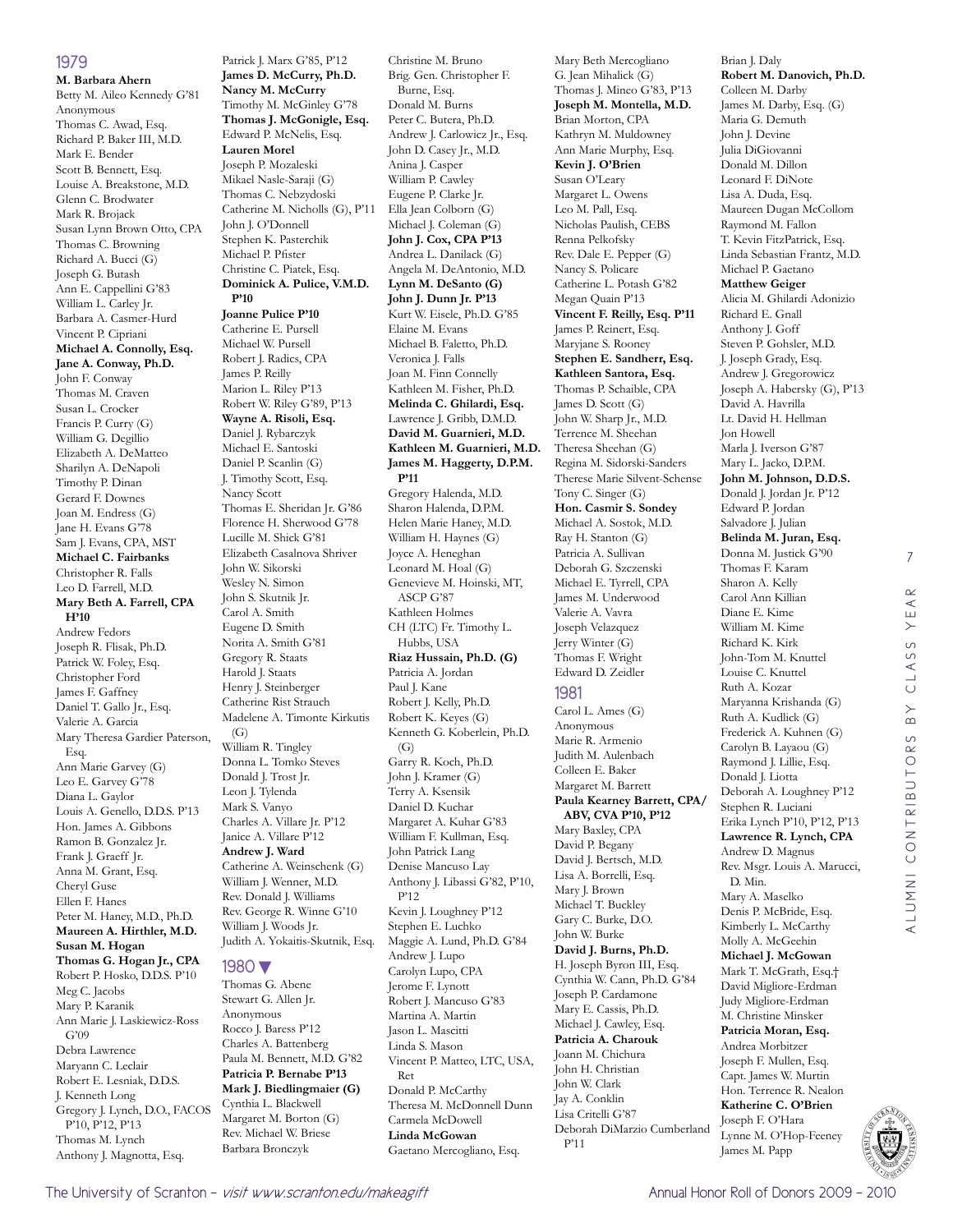Mary V. Piazza **Barbara J. Piernot, CPA, CIA, CISA** Karen W. Pinder Susan M. Poswistilo, Esq. **William Rakauskas, M.D.** Kenneth N. Reimann Paul M. Reinert, Ph.D. G'91 Mary V. Richelmi (G) John J. Ruggiero G'93 **Louis Santiso G'90 Teresa M. Schafer** Gregory G. Sekela **Joseph D. Skoritowski G'98** Roland G. Smilnak (G), P'10 Joseph W. Spelman **Edward J. Steinmetz Jr., CPA G'98, P'13** Marlene J. Stowell Karen M. Strelchun **Glenn R. Sykes** Joseph R. Syslo Colleen A. Tofani P'13 Kenneth A. Vercammen, Esq. Dr. Judith R. Warchal (G) Mark J. Wascavage Holly T. Williams Christine Wimpenny Amy A. Worster Daniel Wywoda

#### 1982

Michael P. Albano, Esq. **Anonymous** Peter D. Arvonio Jr., CPA Mark J. Baran Michael F. Barrett **Patrick T. Barrett, Esq. P'10, P'12** James A. Bartolacci Susan C. Bartoletti (G) Gerard A. Bartolino Mark J. Beres, O.D. Barbara K. Blankenship **David J. Borys, M.D. P'12** Mary R. Boylan G'84 Richard Boylan, Esq. Mary Ann Braun Michael T. Brown, M.D. David G. Brudzinski G'89 **Joyce A. Burnside, M.D.** Kathleen Calemmo, Esq. Kenneth J. Calemmo Jr. Patricia Camayd **John C. Cardone, M.D.** Catherine I. Clark Eugene P. Clark (G) Eileen J. Cleary Patrick D. Conaboy, M.D. Rev. Msgr. Joseph M. Curry Sandra J. Czibik (G) George A. Decker (G) Deborah Dempsey John J. Dermigny, D.O. Maureen A. Dillon **Joseph F. Doyle** Glenn G. Druckenbrod, M.D. John P. Duggan Patrick J. Durkin James A. Dych Mary Ann Erlanger P'10 Sylvia M. Esjornson, Ph.D. **George F. Evans** John P. Farrell

**Melanie Filipczyk-Cardone** Mary A. Finnegan Thomas V. Flanagan G'95 Edward J. Fortuna Elizabeth Francis Julia A. Gallagher Maria L. Gallagher Michael B. Gallagher Michael A. Genello, Esq. P'13 Carmen J. Giunta, Ph.D. Barbara E. Gleason G'94 Barbara J. Gotsch Anne M. Grady Francis M. Graytock Susan Greene Deborah T. Grizzanti J. Kevin Haines Janet P. Halsey, D.D.S. Florence L. Hayden (G) Joan F. Hennigan (G) Daniel J. Herman, M.D. Joan Hoffmeier Gorrell Adrienne K. Horger (G) Chi T. Hsu G'89 Christopher J. Hunt Robert M. Hynosky Maryann Patterson Issertell Catherine Jirak Edward C. Jones (G) Marilyn C. Kelly (G) John H. Kent Alice M. Kispert Michael J. Kitsock Jr. (G) Arthur F. Klepper COL David B. Kneafsey, USA, Ret. (G) Mark J. Kosinski Mary Kosinski Louis W. LaBar (G) Russell J. Langan Rita Leet **Barbara J. Loftus, Ph.D. (G)** Mary Ann Long G'89 Alan J. Lukowicz P'11 James E. Lundy (G) Lawrence W. Lyman Jr. Kathryn M. Magee Michael C. Malinics, D.O. Lorraine T. Mancuso G'95 **Gregory S. Martino** Cynthia Q. May Terrence P. May, M.D. Maria D. Mazzeo-Brannon G'95 David M. McCanney, Esq. Kevin W. McGlinchey **Dennis J. McGonigle** David M. Mercanti Mark J. Moisey Kenneth Thomas Moore (G) Mark E. Moran, D.O. **Jane C. Nagurney (G)** Kathleen E. O'Connor Sue A. Oliver Mary Jo O'Malley Joseph G. Phillips P'13 May J. Reed-Johnson, M.D. **Brian T. Regan, CPA Eileen T. Reilly P'11** Daniel J. Reisteter Jerome B. Rivers Barbara Rose Anna Maria Rusnak Noon G'90 Sally N. Rutherford, Esq. Kathleen F. Ryan, M.D.

**Margaret Mary Sacco, M.D., FACS** Marianne J. Santioni, D.O. Alice J. Scott G'84 Robert L. Sebo Anthony E. Sevilla Mary Ellen Shamilian Marcella D. Shepard Bradley U. Shick (G) Eileen F. Short Edward J. Sitar Thomas J. Skarbez (G) Michael J. Slovenkai G'89 Beverly Ann Smith (G) Michael G. Sopinski Julie M. Speicher, M.D. Janet Hoeflick Straub **J. Michael Strong (G)** William M. Trently, D.M.D. Patricia A. Trubia, CPA Karlene Kosmach Turtz, M.D. James J. Vitali Janis Prezelski Vollkommer, CPA Joseph E. Walsh Jr., Esq. Michael I. Walsh Anita M. Waznia, R.N. (G) Diane M. Wilhelm Joyce Wyatt (G) Anna Young Linda A. Zefran 1983 Laurie Molloy Alvich **Joseph P. Bannon, M.D., FACS, FACRS P'10, P'12, P'13** Michael P. Barrett Paul W. Barrood Robyn M. Barrood Candice Bello Noel O. Benkoil **Robert E. Bolger Jr. P'10** Michael D. Booth Christopher G. Bosse, M.D. Stephanie A. Boyarsky, M.D. Carmel J. Bradley **Nancy Brady P'12 William J. Brady P'12** James W. Braun William M. Bukowski Peter M. Butera, CIMA Patrick P. Capece (G) Michael J. Carroll **Marion Cartwright, Esq.** Aurelio D. Catanzaro (G) Mary B. Caughlin, Esq. Jeffrey S. Cavanaugh G'92 Kathryn M. Cesario Stephen J. Charnitski, D.M.D. P'10 Diane Cherinchak-Loughrin, Esq. Peter C. Crane Robert F. Cudworth Sr., Ph.D.  $(G)$ James A. Cummings William J. Cunningham Rev. John T. Dakes Alan W. Dakey (G) Mark A. Davis Joseph T. DeGraba Jr. Lisa D. DeGraba

Robert P. Ryder, CPA

Irvin T. DeRemer Jr. (G) Brian J. Devers Craig H. Donahue John B. Donlevie Jr. Peter H. Dorman, CPA Robert J. Dougher, Esq. **Mary K. Dowden** Ellen M. Dragotto Barbara J. Duggan **Kevin Patrick Duncan Sr., CPA, MBA** Deborah M. Dunstone, CPA P'11 William F. Dunstone, Esq. P'11 Noradeen Farlekas, CFA, MBA **Jodya E. Farrell Michael A. Farrell, M.D.** Timothy P. Farrell, M.D. Janice M. Finnochio Mary Ellen Frank (G) **Marise Garofalo** Eileen Gatti Margaret A. Gorman (G) Janet A. Grahn P'10 Janette Hall John J. Hambrose III P'13 John F. Hartman **Patrick J. Haveron, CPA** Mary Hawley P'12, P'13 **Edward M. Hazzouri** Kevin G. Holmes Paul P. Hospodar, M.D. Paula A. Hresko Mendoza, MBA Chei-Ming Hu (G) **Colleen A. Joseph, M.D.** Patrick F. Joyce (G) Kathleen A. Kamor Karen A. Kane (G) Yasmine Kane Joseph F. Kantner, D.M.D. Laureen El Kelly Paul M. Kirsch P'13 Timothy J. Kochanasz David J. Kolessar, M.D. Maureen C. Kozloski, M.D. John J. Lamond III Gerard W. Langan Jr., Esq. (G) John S. Lewis (G) Mary Kathleen Lewis (G) Karen A. Longenecker, Esq. Janet Lowe Ann E. Lupkowski-Shoplik, Ph.D. **John J. Lynch III** Dorothy E. Lynn Eugenia M. Lynn Pollyann K. Maduro, Ph.D. Thomas V. Mallon Jr. Jill Marie Marth **Leo V. Marzen** Michael P. McAfee James P. McCormick, M.D. Gerard A. McDonald John C. McDonnell (G) Mary A. McElmoyle (G) Thomas R. McGill Dorian M. Meoni, PMP John P. Mesko (G) Patricia L. Moore, Esq. Vincent M. Munley **Elizabeth A. Murphy** Andrew J. Nat III John P. Nealon, CPA

Anders P. Nelson, M.D. M. Ellen O'Connell-Ledgard Thomas E. O'Connor Mary Ellen O'Grady Harvey, Ph.D., CPA Kathleen O'Neill Martin J. O'Riordan, M.D. Gerard F. Ott, D.M.D. **Francis J. Pearn** Bruce M. Pellegrino John D. Peter Natalee A. Picillo, Esq. Frederick W. Porsche, MBA, CPA William T. Powell (G) Eileen P. Reagan John P. Reap Peter D. Regeski **Frederick J. Reidenbach** Jeffrey J. Roman Karen L. Sadowski (G) Ann M. Scarpino, Esq. G'91 Peter J. Scharr James J. Schimelfenig Laura M. Schroeder Capt. Robert J. Scott **Daniel A. Shea** Susan P. Shevlin, MSW, LSW **Ellen M. Sica** Ernest J. Sobkow Jr. (G) Paul K. Stimpfl Thomas F. Strelchun Yerramilli Subhash (G) William J. Tooley Jr. Joan M. Turnbull P'10 William C. Turnbull P'10 John J. Vernoski Joanne F. Veschi Kathleen A. Violand Tortorella Kimberly Wentworth P'12 Mary Jane Wertz Karen S. Whipple (G) Peter M. Wowk Joseph J. Yanish, FACHE Robert M. Yates, Esq. Michael R. Zaboski Jr., M.D. **Marybeth Zazzera** 1984

8

 $\alpha$  $\prec$ Ш  $\rightarrow$  $\circ$ LASS  $\circ$  $\overline{B}$ 

alumni contributors by class year

ALUMNI CONTRIBUTORS

#### Anonymous Irene Aronoff Christopher L. Baldi, D.O. **Tracy F. Bannon P'10, P'12,**  Matthew G. Bathon, Esq. Diane P. Begany, M.D. Steven Bevilacqua Mark J. Beyer P'13 **Susan F. Borys, M.D. Ellen M. Boyle, Esq.** Jacqueline Cain Briggs, D.O. Rachele Browning

Edward J. Burda Greg F. Burke, M.D. Suellen Burkhardt **James A. Caccavo** Rosemarie Candelli John Carlucci, CPA Steven E. Casey, M.D. **Kathleen M. Cassidy Peter J. Cassidy** Susan Cerrone Sharon A. Chapman



**P'13**

**P'12**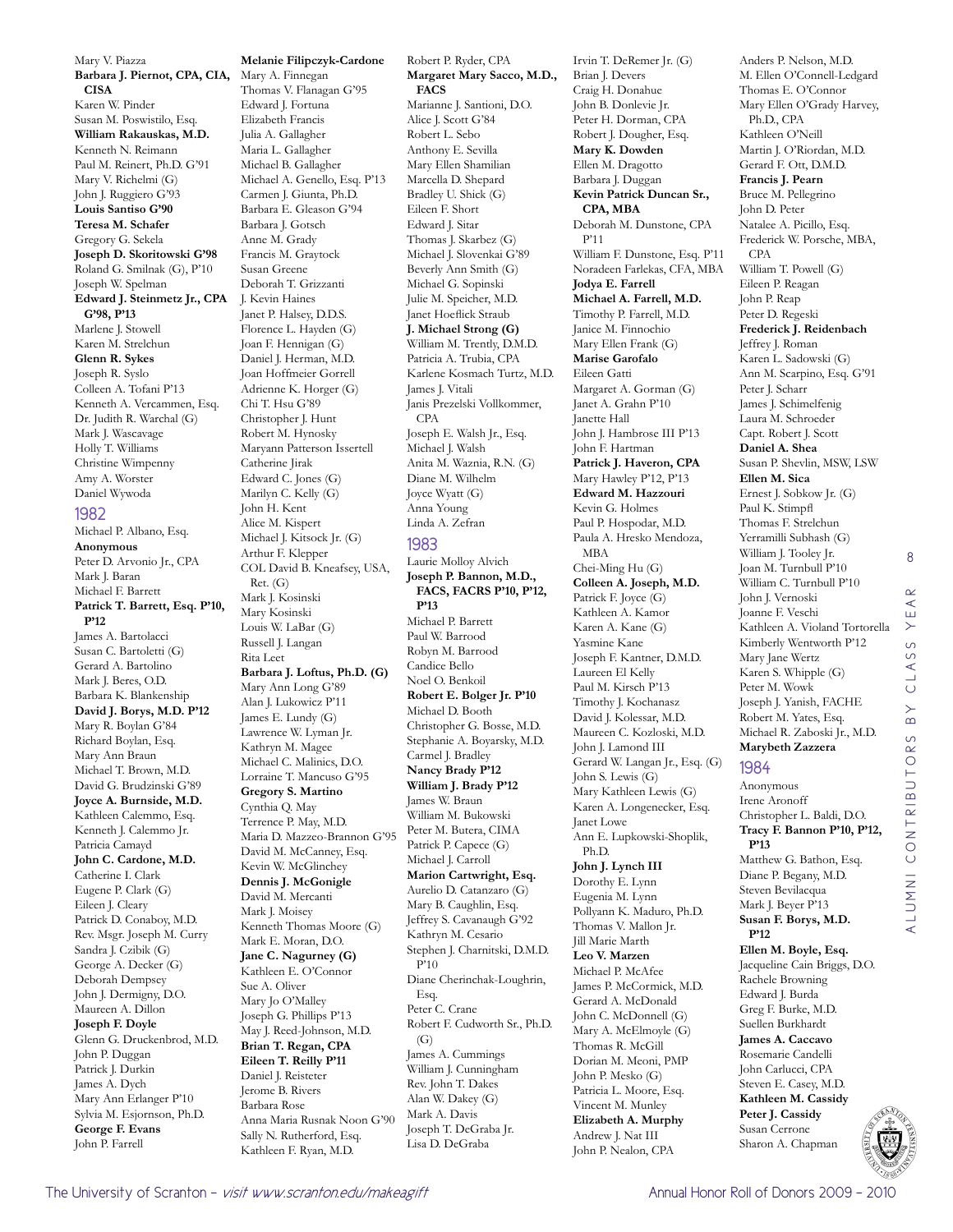Charles T. Cleveland Michael G. Coco G'94, P'13 Katherine Connors, MPH, PT Bruce Louis Coyer, Esq. (G) Ann M. Crisanti Kayce A. D'Agostino John J. Daly G'95, P'13 Jonathan P. Dame Patricia A. Davis (G) Frank R. DiMaio, M.D., FAAOS Martha A. Diver (G) Susan A. Dolan Thomas K. Dubas Michael R. Ducey James J. Fedor, CT, MAC, MDV MA, BCC Eugene P. Feeney, Esq. Katharine Freeman, M.D. Teresa L. Gaetano Linda M. Garbade Linda A. Gardus Gloria M. Gavin G'86 Lynn Giacobbe Joseph P. Gizzi Kathleen G. Gizzi **Thomas J. Grech** Suzanne M. Greco (G) Christine E. Grieco-Mellon Charles W. Grimm Gary M. Grzywacz Mark P. Hatala, D.D.S. Carl J. Hoos Paula J. Hroch Donald H. Jenkins, M.D. **Stephen P. Joseph, Ph.D.** Robert E. Kalafsky Eugene J. Kane Jr. Mary J. Kanzler G'86 Mary Beth Kerbaugh Thomas N. Kollar Robert J. Korjeski Kenneth H. Kromer **John F. Lanahan, Esq. Kevin J. Lanahan** Mary Lawlor, Esq. James R. Lawn **Brian J. Lenahan, Esq. Kristin A. Lenahan** Barbara Ann Limer Deborah M. Longest P'13 Roberta W. Longsworth (G) Shirley Ann Lucore (G) Kelly M. Maton, M.D. Michael Joseph May Anne Marie McGinley, Esq. Robert G. McGinley, Esq. Gerard A. Migliore Theresa M. Mihalik, Esq. Gino E. Mori Felicia Z. Morris (G) **Alice Musto P'10, P'12** Patrick J. Nally **Lisa Napolitano, CPA** Donna M. Nealon G'85 Michael G. Nolan MAJ Joseph F.X. O'Donnell, USA Monica S. O'Donnell G'95 Ward J. O'Donnell, M.D. **Alice L. O'Neill, Ed.D., NHA**  Diane R. Elliott **(G)** Kevin E. O'Neill Catherine M. Owen, D.P.T. G'88, D'07

Martin C. Penetar, D.O. Peter R. Pizzoli Theresa B. Ponko (G) Mary Ellen Prince, CPA Gary M. Pryblick, D.O. Judith Pryblick, D.O. William M. Pryle Jr. Murli Rajan, Ph.D. (G), P'12 Lindsey Ripa (G) Karen A. Rossmell Elizabeth A. Rozelle (G) Alice J. Rulapaugh G'87 Lisa M. Shantz, Ph.D. Daniel P. Sincock Jerome M. Smith P'10, P'13 Joseph C. Sokoloski Jr. Kathleen Stankiewicz Susan Alicia Steffy Margaret M. Sullivan Francie Truran Warther Robert K. Tuite, CPA Mary E. Tygh, Ph.D. Ignacio V. Vila Elizabeth A. Wagner John P. Walsh, CPA Janice M. Winslow G'96 Rocco F. Yanora (G) Denise Zampano Cynthia Ziegler, CPA Stan M. Zygmunt G'95, P'12, P'13

#### 1985▼

Joseph W. Adams G'96 Susan E. Adams, M.D. Rev. James J. Alco **Anonymous** Lori A. Bathon Leonard M. Bechtel John Lansingh Bennett (G) Marlene Marie Bobar, R.N. (G) Gilda D. Booth John R. Brandt Mark D. Brennan Jr., M.D. **Daniel T. Brier, Esq.** James W. Burke Thomas J. Calvo Michael Campana Rosa Campana Dawn M. Cardone Carlo R. Celli Mary T. Champi Nametko Theresa Charnitski P'10 Thomas A. Cinti, Esq. Michael W. Corey G'87 Mark A. Cruciani **Gerard F. Cruse** Madalyn E. Cuff-Cowles, O.D. Elizabeth Dahut Mara Jean Daidone, M.D. **Mark F. Degenhart** Vincent H. DeSanctis, CPA, **CVA** Brian C. Dillon Brian T. Doherty Michael J. Dolan Catherine C. Naughton Dowling, D.O. Karen M. Earl, M.D. W. Carl Elliott Jr. Joseph M. English, Esq. Manuel J. Evans, CPA (G) Mary Beth Ferriola

Raymond T. Ferriola Marylou Findlay Mary J. Frattali, M.D. Kathleen M. Gallagher Laurie E. Gallagher Mark A. Gallagher Russell W. Gladd III Felicia Gordon-Riehman G'87 Vincent J. Grega Jr. **Christine Gutekunst** John Joseph Harrington **Mary R. Haveron, CPA** Regina M. Hefele Janice L. Hess Mark S. Hillman (G) Anne B. Hoeffner (G) Mary Hoffman Pancake Gaetana Kalafsky Brian R. Kanaley Elizabeth A. Kenny, Esq. **John J. Kenny, Esq. Brian A. Kilcullen Carol J. Korutz, R.N. (G) Kevin A. Kucharski** Thomas S. Kucinski Kenneth J. Lindenfelser, Esq. Leo R. Loftus Thomas M. Loughney Jr., M.D. Francis A. Lovecchio Jr. Richard C. Mariette, CPA Margaret M. McGill John P. McGlynn, D.M.D. Alexander J. McGowan, O.D. William P. McGowan, CPA Michael P. McHale Thomas J. Miller Cheryl A. Moran G'87 Ellen M. Morgan G'92 Daniel J. Murray Theresa M. Murray, CPA Megan A. Nakamoto Donna M. Narsavage-Heald, Ph.D. Christopher P. Nealon Maureen T. Nemshick Ann Nicastro G'88 James P. Nicastro Marie C. Niemiec Mark B. Nixon Kim Nolan Robert G. Novak Jr. Alicia O'Connor, Esq. Judith A. O'Donnell, M.D. Bridget Olesiewicz Joseph P. Olesiewicz Mary B. O'Neill, Ph.D. Raymond Orzechowski, D.M.D. Sharon A. Petchel (G) Robert V. Piorkowski Angela M. Piranio P'13 Sarah E. Pires John Pivovarnick Lisa A. Pugliese Powers Michael Francis Quinn IV Susan L. Rash Zita A. Redford Damian F. Rigatti, D.O. Robert F. Robertson Michele Ann T. Robinson Mary Grace Rogers Guy F. Rothery Kevin J. Salaway (G) Anne E. Salerno G'88

Michael C. Salerno Jr.

Margory Scharr Linda A. Schultz, MSN **Judith Shea** Erin C. Shine Michael P. Shine Steven E. Shive, Ph.D. Joseph W. Simkulak **Anthony P. Smurfit** Lynelle C. Spitzer John J. Squirlock Robert J. Stefanovich (G) Leanne M. Stephen (G) David R. Stettler (G) Mary Beth Sunick, Ph.D. Joel C. Susco, CPA Carol A. Thomas Rosemarie P. Thomas, Esq. Donna Jean Titus (G) Lawrence J. Toohers, D.M.D. Janet Tooley Mary Alice Trainor (G) Anita F. Wagner Marie J. Warner, D.O. Joyce A. Westgate (G) Elizabeth Witterschein, R.N. Robert G. Yager Jr., D.O. G'88 Maureen A. Zaboski G'94

#### 1986

Ximena Ahl Anonymous Mari A. Arevalo, M.D. Patrick C. Askin, Esq. John J. Bentz Jr. Joseph A. Bertolino, Ed.D. Kathleen Bevilacqua Ann M. Beyer P'13 Edward R. Blackburn Jr. Eileen A. Bonomi Deneen A. Bowlin, M.D. James F. Boyle, CPA G'04, P'12 Elizabeth M. Brown James T. Brown Evelyn Capooci Victor J. Capooci Rosemarie Cappucci Rosemary Carlsen Ross A. Carrozza, Esq. Colleen E. Chancler Francis V. Clementi **Patricia A. Clifford** Paul P. Cominsky Jr. Mary Jane Conlon Reilly G'87 Joan P. Dailey, Esq. Michael D. Darrow (G) **Mary Ellen DeNoon** George J. DeRaymond Joseph J. Dignam Joseph P. Dillon Jr. **John D. Dionne H'10** Maura Doherty Louise Doll (G) Angela M. Donohue Kathleen V. Eid-Heberle Christopher J. Elliott **Angelo L. Falcone, M.D.** Marla J. Farrell, M.D. Timothy J. Farrell, M.D. Lisa Favini-Bailey **Francis M. Fetsko** Nancie J. Fitch, D.O. Jane C. Foy (G) George A. Frederick Janice A. Fueshko

John D. Gavas Brian Patrick Gilroy (G), P'12 Robert P. Graham Joseph J. Greeley, CPA Judith M. Greeley, PT Kevin G. Haggerty Mary Jo Haggerty Margaret E. Hambrose P'13 Virginia A. Haney P'13 Mary E. Hank Margaret Theresa Hargreaves DiFalco David M. Hazzouri, D.M.D. LTC Terry J. Hemminger, USA, Ret. (G) Rose E. Jacobs, PA-C Donna M. Joyce (G), P'10 Paul W. Kamor G'90 Barbara A. Kapelan Lauri A. Kavulich, Esq. Deanna A. Klingman G'91 Jennifer Krunkosky **Michele M. Ksenich-McGowan** Leanne M. Ksiazek, V.M.D. Maureen E. Kuypers Jean M. La Penta G'89 Jean M. Lamardo Rita Ann C. Lamb Gerald M. Langan Mary F. Langan Jeffrey R. Lattmann Peter T. Lavelle Lawrence J. Leitzel Mario J. Leombruni James E. Lucarelli, D.P.M. David A. Lutz **Sharon Lynch Thomas P. Lynch** Carla Gray Marchesini George Marchesini James P. Marcks (G) Michael L. Masiowski, M.D. Donald E. McAuliffe Jr. Jean M. McGann John F. McGivern Diana L. McGowan Thomas F. McGrath Kathy J. Megliola **John P. Michels** Martin J. Moran Thomas M. Moran Stephen M. Mullen **Cheryl A. Mullery James F. Mullery Jr.** Carolyn E. Murnane Maureen Joyce Murtha G'87 Janine M. Nemshick-Kerestes Daniel P. O'Brien, D.M.D. **Thomas P. O'Brien** Margaret Mary O'Connell James R. Ofalt Brian J. O'Hare Cynthia A. O'Hare Maria C. Olsakowski Patricia M. O'Neill Mary M. O'Sullivan Michael J. Pepsin Ann Marie Petagna

9

YEAR

CLASS

 $\overline{B}$ 

alumni contributors by class year

ALUMNI CONTRIBUTORS



Ralph F. Petagna, CPA Mary-Cynthia S. Purcell G'98

Kathleen A. Reap Ellen M. Redding Amy A. Regan P'13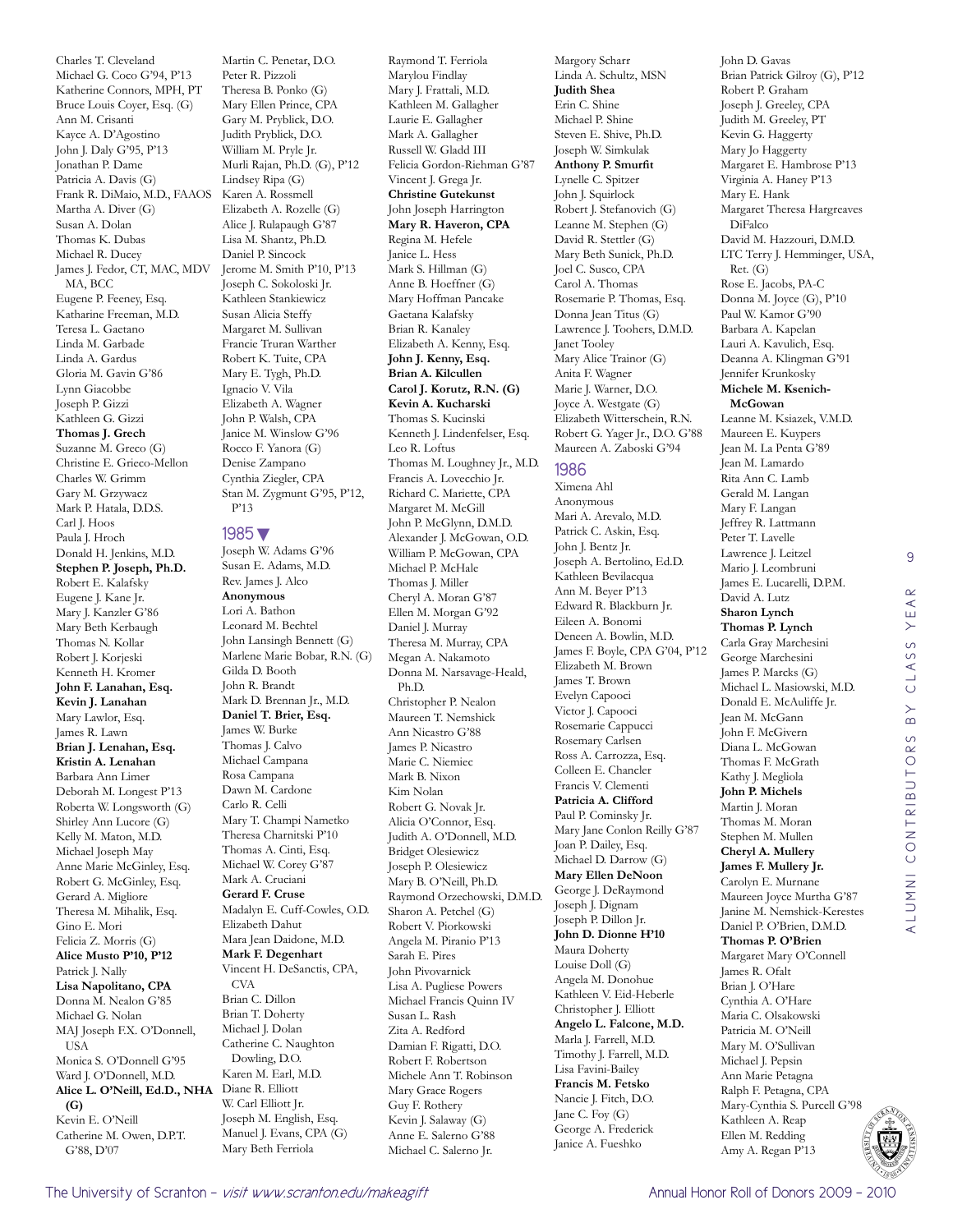Laura M.I. Saunders, Psy.D. Richard J. Schafer Lori Schmidt (G) Lisa A. Seamon Joseph M. Serra Melanie G. Shaw Robert Sherrier Jr. Mary D. Shumaker Eileen A. Sirois Honorable Lynne A. Sitarski **James M. Slattery, CPA** Michele C. Smith, PT Diane R. Smith-Hoban Susan K. Stare, P.T. Gregory A. Staub Noreen L. Stevenson CMSgt. Peter T. Stidham, USAFR Joanne M. Sullam Thomas G. Toolan Rev. John F. Vass, T.H.M. Ellen S. Velehoski Barbara A. Venosh Jones G'92 Lee Anne Wagaman Andrea Werkheiser, MT ASCP Elizabeth A. Wetzler Mary Helen Whalen Trish O. Whitcomb Michael A. Willie John J. Woloski Jr. (G) Kathleen Woodruff Kevin M. Wright Cynthia D. Zigarski, PT Diane Helyne Zyats 1987 **Joseph J. Andrews, M.D.** Denise M. Anhalt, R.N. **Anonymous** Alice M. Arden Jeffrey S. Arestivo Chris W. Bedwick (G) Joseph P. Bentz Maureen C. Bentz Thomas A. Blount Avery B. Boardman, O.D. Thomas S. Boland, M.D. John P. Brennan, M.D. Thomas A. Bresan Russell P. Bricker **Russell J. Buckley** Jill M. Buday Kevin P. Burke **Christopher C. Burns** Ann E. Chiodo, A.N.P. Andrew J. Convery Patricia D. Coreschi Todd M. Davis Andrea C. DeJesus John A. DeLuca, CFA Francis J. Dessoye (G) Sharon M. DiMarco-Adams Lisa M. DiRenzo, D.O. Timothy M. Doherty (G) **Andrea V. Dreisbach, Ph.D.** Jacqueline M. Dumbroff, Esq. Joanne L. Fallert Mark T. Familo **Joseph M. Ferrario** D. Michael Fisher, M.D. Karen A. Forsette, CPA P'12 Michael J. Frederick

Christine Bryon Santora, M.D.

Abby L. Gobrecht Donald G. Gorman Eugene P. Grady, M.D. Sean T. Granahan, Esq. Kimberly A. Gregorowicz **James J. Haggerty, Esq. (H)** Ronald A. Hampsey Theresa R. Haughey J. Timothy Hinton Jr., Esq. James Hoban Christopher J. Holleritter Christina D. Honan Margaret M. Hopkins G'92 Catherine G. Johnson Paul C. Johnson, Esq. **Timothy J. Kacani** Theresa J. Kaplan G'88 Michael P. Keating Juel Anne Klepadlo (G) Andrew J. Krupa Kristin M. Littel Gregg Loboda P'11 Mary Jo Loboda P'11 Maria T. Lodge **Brendan T. Lynch, CPA Frances R. Lynch** Paul J. Mackarey, PT, DHSC, OCS (G) Thomas J. Maiello Jr. Rev. Thomas J. Major Rev. Cynthia L. Mapstone Michael N. Mattise (G) Sandra B. McCarthy Carlene A. McCool Mark E. McCool Kevin J. McGowan Patrick J. McGuire Barbara C. Mericle (G) **Barbara C. Miller, D.P.T. D'07** Mark A. Miller, M.D. Maureen A. Mitru Mary Patrice Mollick, R.N. Stephen J. Mollick Kathleen A. Monahan Robert F. Montone Kathleen M. Moran Kathleen Bowe Mulderrig **Sondra Myers (H)** Sally M. Nancoz Kimberly K. Norton Kurland, D.O. LTC John E. O'Malley, U.S.A. Lisa R. Ott **Ellen P. Pappert** Robert J. Pawlak Rose M. Pedley Linda M. Petrino, CPA Thomas M. Pierce, CPA Amy B. Pollock **Brian J. Quinn, CPA** Mary Lou Racht (G) **Mark Rakauskas, CPA, CPCU, FLMI** Paul Regan P'13 Timothy P. Ritter Helen E. Rizos, Esq. Matthew Ryffel Shawn M. Sekela Maria Smith Margaret A. Sukonik Karen Amann Talerico, Ph.D. Neal J. Thomas, M.D.

Hector Daniel Trestini Jeffrey T. Trost, M.D. Howard F. Turner Jr. Joseph T. Velehoski Donna M. Verrastro Amy Weigand, Esq. Timothy D. Welby, M.D. Stephanie A. Westington, CPA G'04 Susan Whelan **Joseph R. Whitford G'89 Christopher M. Wolfington** Mary D. Woolson G'89 Jane Ann Yankelitis Stanley J. Yankelitis Gerald C. Zaboski G'95 Stephen G. Zarrelli, M.D. Frank J. Zawacki, Ph.D. Michael Zazzeri Elizabeth M. Zygmunt P'12, P'13 1988 Karen S. Alderfer (G) Sherri L. Alfano G'93 David J. Allegra, CPA Stephanie Alt Lamm Rev. Philip A. Altavilla, V.E. Anonymous Audra Lynn Arestivo **Ann K. Astolfi, D.M.D.** Patricia E. Betti Kimberly Blazejewski Michele A. Bramley Marie V. Brandt G'89 Donald A. Brasek Anne E. Brennan Joseph M. Brogan, D.M.D. Mary Ann Brooks David P. Brown Michael D. Cacossa Marianna Calabrese Eileen E. Calabro Carolyn E. Callan Susan C. Carey G'90 Wilfred Carey III, M.D. Jane M. Carlonas, Esq. Ellen Casey (H) David J. Caucci, M.D. Elizabeth A. Caucci, R.Ph. Michael E. Chismer, M.D. Orlando J. Cicilioni Jr., M.D. Christopher J. Clarke Anne Marie Collins G'91 Kelly E. Coughlin, J.D. Maria Coutts Kevin J. Cronin Carol Lee Cundey Michele D. Cutri Mary Noreen Danna Stephen G. Danna Deborah Ann Davis (G) Robert A. DeColli Jr., D.O. Kathleen M. DeLuca Kimberly Keane DeNick, M.D. Jennifer A. DeSimone John D. DeSimone Elaine M. Dignam Joseph L. DiMattio Maria R. Doria, M.D. G'90 Rev. James F. Duffy, S.J., M.D.

Most Rev. James C. Timlin,

 $DD$   $(H)$ Brian K. Trently Jennifer J. Emrich Paul M. Familo G'89 Colleen A. Feehan David P. Feehan, Esq. Mary F. Fiske (G) **W. David FitzPatrick, M.D.** Denise M. Fleming, CPA Jeffrey J. Gabello Robin D. Gawel (G) John F. Giegerich **Christine Griffin Robert J. Griffin** Kenneth John Halfpenny Paul J. Harak, Esq. Mary E. Haumacher Thomas J. Healy Jr. John S. Horchos, D.M.D. Eric G. Hosie, MBA G'93 Perry A. Johnson Noreen B. Jordan Janice R. Joyce (G) **Karen F. Kacani** Leonard F. Kanavy G'91 CDR Paul D. Kane, M.D., MPH, USN Jo Ann Kearon Kathleen M. Kemmerer, Ph.D. (G) Maura A. King, Esq. Carrie L. Kirgan Christopher J. Lake, Ed.D. G'96 **Megan Lanahan** Charlene F. Laniewski, CPA Susan J. LaPlante David J. Lauriha Bruce B. Lavell Christopher R. Loughney Lisa A. Lupico Karl P. Lynott, Esq. Joy A. MacDonald Michael P. MacDonald John V. Mallon, Esq. Kristen L. Mallon Timothy E. Markey, Esq. Gregory G. Marron Laura E. Mayeski G'98 Peter D. McCabe **Daniel J. McGarrey G'90 Patricia C. McGarrey** Erin M. Meitzler Joseph F. Mikitka (G) Maureen M. Miller Eileen T. Mulcahy, MPT **Kelly Rose Mulroy** Andrea F. Neal Eileen O' Hora Leonard William I. O'Boyle Kathleen M. O'Connell Kelly A. O'Connor Bieber, MSN, C.R.N.P. Richard P. O'Malley (G) Matthew F. O'Reilly Michelle G. O'Reilly Jennie Sherrin Hughes Popp, Ph.D. Jean Marie Poster John S. Poster Diane M. Raum Suzanne M. Rayeski, D.O. George D. Riehman, CPA **Jeffrey J. Rossi Kathleen A. Rossi** Kathleen P. Rothstein Virginia A. Rubin, R.N.

Kathleen Saxon Mark J. Saxon, D.O. **Lucyann M. Sciandra, D.O.** Timothy P. Shay Valerie M. Sherwin Kristen Siebecker Keith A. Slattery Andrew M. Sonnet Geraldine Sovak, LPC (G) James L. Steele Barbara A. Svachak Karl G. Sylvester Jr., M.D. Alison M. Takacs, Esq. Bonnie L. Thomas, Ph.D. Brian C. Thomas (G) Robert J. Troy, Ph.D. George M. Tysiak Patricia A. Tysiak James A. VanBuskirk Susan Vanderbeek Mary DeSales Walsh-Dempsey, Esq. Clare M. Waterloo, O.D. Ralph M. Wisniewski II, M.D. Paul J. Wylam Jr., Esq. 1989

Anonymous John Thomas Anzelmi, O.D. Lisa M. Anzelmi G'97 Peggy K. Banko Catherine V. Barhold Matthew P. Barrett, Esq. **Paul G. Basch, M.D.** Christopher R. Bayles Monica A. Bergin Kevin B. Blake John P. Bokal Jr. Danielle I. Borik, Esq. Kathleen M. Bowman (G) Sister Elizabeth Brandreth, R.S.M. (G) Katharine B. Breuninger Linda M. Briskey Susan M. Browne Michael J. Bryceland Mary C. Byrnes Charles M. Campbell Janet M. Caputo Lisa Carlone Laura Cazayoux Mark M. Chadwick Barbara Chapin (G)† Donna L. Chismer Cheryl A. Collarini P'11 Carolyn M. Colonna Elena M. Conn Christine DeMichele Consiglio, Esq. **Jeffrey T. Cromie** Scott T. Crouch John Curry

10

 $A \nvert R$ YEI

CLASS

 $\overline{B}$ 

alumni contributors by class year

LUMNI CONTRIBUTORS

 $\prec$ 

Anthony A. Dalasio (G) Jeffrey S. Davis G'94 Anthony A. DeCarli III, D.M.D. William D. Demo Jr. (G) Lynn A. DeSanto Mary Jane K. DiMattio, R.N., Ph.D. **Andrew B. Dinnhaupt**

**Jacquelyn Dionne** Kimberly A. Domiano Maureen E. Donlon Robert E. Donlon (G)



Linda D. Thorbahn

Patrick J. Gilmore Jr.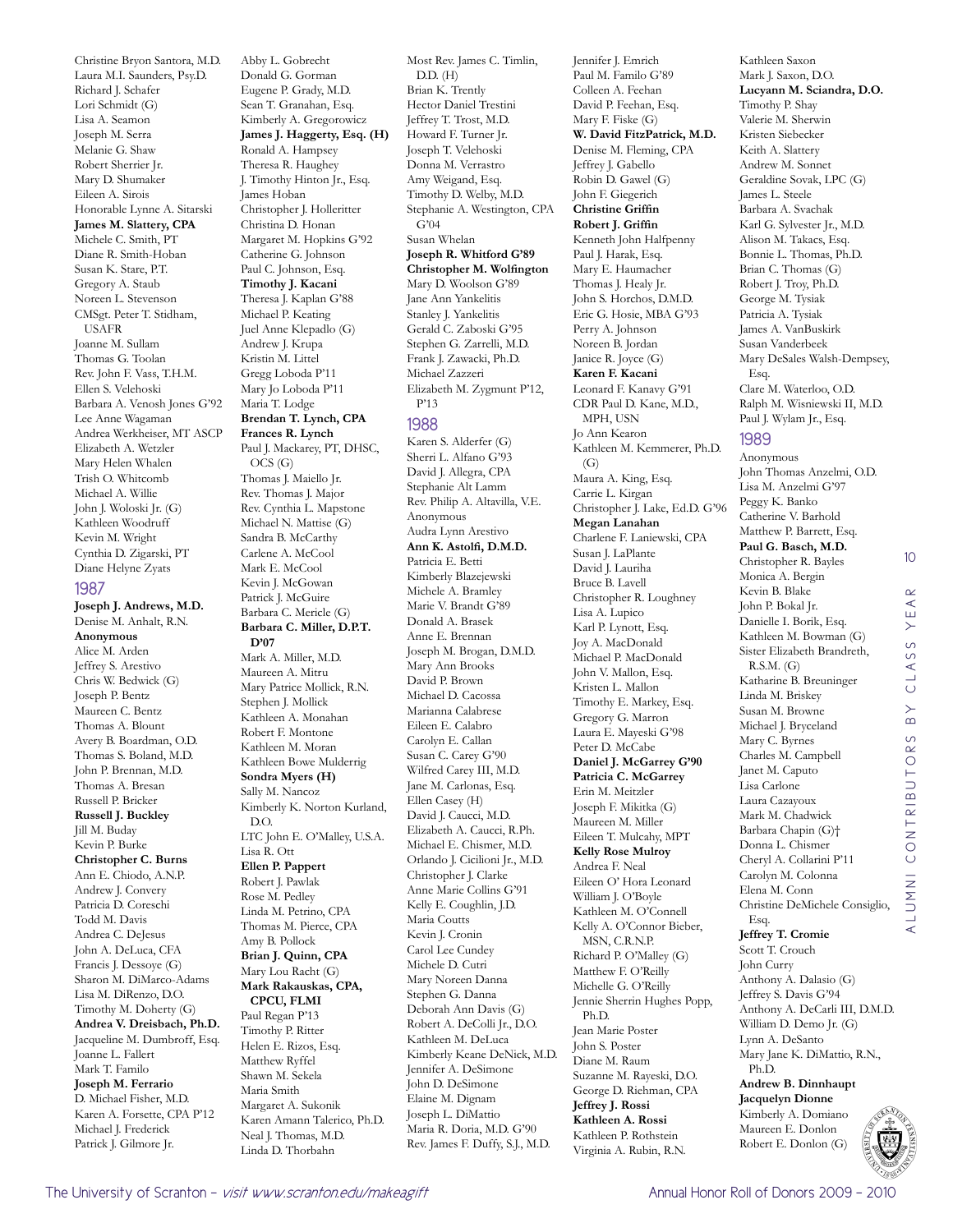Edward F. Donnelly Jr. **Regina A. Donohue** John J. Doran, M.D. David C. Drazdauskas G'95 Robert S. Duffy **Donna M. Eget Bessoir, D.O.** Neal Patrick Murphy Michael F. Fath Karen A. Fiscus Deborah E. Flint, MS, MBA Michele Flynn Susan J. Freitas Jeanne W. Friedrichs (G) Cathleen F. Gaffney-Knecht Erin P. Garrity **John G. Genello, CPA** Anna Giacchi Pamela W. Gitschier (G) Patricia Ann Gnall John P. Gonzales, Esq. (G) **John P. Gorham** Mark E. Grzymala Marie A. Guarnuccio Michael F. Guarnuccio, CPA Marie E. Guinan Brian P. Haas Theodore F. Haas III Donald T. Hall, M.D. Gabrielle E. Hampsey Jana Kaye Hamrick (G) William J. Higgins II Arline M. Hoal Rustin L. Holmes (G) **Christine A. Horan** Lynne S. Hosie Michelle L. Howe Amy L. Hughes Edward J. Hughes Jr. Margaret F. Hynosky Anthony J. Ivankovic Ann I. Joyce, Ph.D. (G) **Patrick J. Kane** Michelle A. Karedes Michelle A. Kelly Margaret A. Kennedy Mary E. Kerrigan Kenneth H. Klein Joseph J. Koniszewski (G) Judith Kosydar (G) Walter J. Kozak Nancy Langan Kathleen E. Larkin-Keating Vincent Leo III, Esq. Karen L. Lisk, P.T. Mary Theresa Litvin (G) Andrew C. Lynch, Esq. (G) Victoria A. Lynch Matthew O. MacDonald Barbara A. Malinowski G'96 **James P. Malone** Wendy Manetti G'99, P'13 Mara A. Marczyk Gregg G. Marella, M.D. Cheryl A. Martonik P'11 Renee K. Masters Julie A. Matthews Mary Jo McArthur (G) Amy Carol McAteer Christopher M. McErlean Michele K. McErlean Kathleen M. McGinley Kathleen M. McGuire-Dunlea Charles W. McManus Meghan M. McManus Mary Louise Mecca (G)

Marla E. Meizanis Mark E. Melchione Kirsten M. Merkle Michael P. Mezzio **John M. Mulcahey, Esq. G'91** Clare C. Mutone Robert Mutone Jr. Karen A. Noll Joseph J. Notarianni Jr. **Robert B. Nourian, Esq.** Patricia L. O'Connell Machelle I. Owens William E. Owens Sr. Philip C. Pagliaro, CFA Claire M. Pawlak Christopher M. Pietruszkiewicz, Esq. Maura A. Pinto G'96 Nelson V. Pinto G'90 Louis R. Pizano, M.D. Michael P. Plevyak, M.D. Christine Posly Timothy J. Pryle John F. Pullo Sr. (G) Deborah A. Puscavage (G) Kathleen Quinn DePillis, Esq. Maureen J. Quinn Hellberg James L. Riehman Jr. Richard J. Robbins (G) Gina M. Roche Lawrence R. Roche Christopher J. Roman (G) Timothy J. Ruby Ann Marie Rutsky Ann F. Schiavo Maria T. Sciandra Jennifer A. Seaman Gail D. Senak (G) Pamela A. Septer John I. Shearer, NCC (G) Mary Elizabeth Sheehan Lisa M. Sherry David J. Sherwin Mary B. Siemonsen Jacqueline Marie Small, PT Cassandra J. Snyder (G) Joseph L. Spiccioli Eileen M. Steele Quinton H. Stemler Jr. Christine M. Sullivan Pauline A. Swartwood Linda J. Sweeney Matthew J. Swiatek, D.M.D. Virginia Swiatek, Esq. (G) Colleen A. Terracciano Christopher Robert Threston Laura Troy Paul J. Tuyp Dennis J. Udicious Michelle Udicious Mary Beth Voda (G) Mary Barbara Walsh (G) Megeen P. White Lawrence J. Yaskowski, CPA Roma Yenalavage (G) Lucy A. Zedolik McCabe Kristine M. Zingone

#### 1990▼

Jill E. Angradi **Anonymous** Thomas A. Archer, Esq. Thomas C. Ardese

**Gary Mark Arvay** Lou Anne C. Attardo Manish H. Aurora Margaret A. Barillari Salvatore Barillari Paula C. Bartkovsky (G) Barbara E. Bingener Graceann Bisig, MBA Sheri L. Boyle Laura J. Brennan Sheila A. Brown Perlick Emil R. Calomino, CPA Patrick J. Campbell Sally Candelli Judi Capozza O'Borski Christine Capper Thomas A. Capper, Esq. Patricia M. Casarin Edward H. Checkett, D.D.S. Mary Jane Checkett Mark Chegwidden Susan M. Chegwidden Judith Ciliberto Joseph S. Collins III (G) James J. Conmy Kerry Cosgrove-Conmy Mary Kelly Curran-Palermo Traci Jane Cyr Sharon A. DeCarli Melissa A. Dilley **Carole L. Dinnhaupt** Maureen Diver, R.N. Judith A. Dougherty Lang Sean M. Dougherty Lisa E. Dowd Kathleen Duffy Bruder, Esq. Kimberly A. Duffy-Wylam Jeanne M. Eberly Janet B. Eisele G'99 Nancy Ann M. Eliason Bruce E. Everett, CSP, MS (G) Kristina M. Farnsworth Laurence E. Flint, M.D. Patricia Duffy Fox Maureen F. Franco Wayne T. Franco Kathleen A. Friery Holly Z. Gaare Joanna A. Gallagher Leanna C. Giancarlo, Ph.D. Maureen M. Gonzales Margaret R. Grace David M. Hall, Esq. **Joseph P. Hanlon, MBA** David T. Harte James C. Hassel (G) Heidi A. Healy Christopher A.J. Heaton G'93, G'94 Matthew Heintzelman Maureen Loughney Heyneman, LCSW-C Elizabeth A. Honan G'95 Frances A. Howe **Kelly A. Hurley, CPA, MBA Tracey E. Ingle** John D. Isola Jr. Carlotta T. Jones Michael P. Kane Ginny L. Kellner-Weibel, Ph.D. Denise M. Kozlowski Frederick H. Kozlowski, M.D. Ruth Mary Kumet (G)

Catherine A. Lampey-Dougherty, CPA Annemarie M. Lapham Sean M. Lapham Brian J. Leahy Joseph J. Magalski Jr., M.D. Michael D. Manzano Matthew F. Mark Jr. M. Scott Mason, Esq. Terence E. Matthews Suzanne P. Maxwell Michael J. McCarthy Martha Oley McCauley Richard T. McClain Cathleen A. McCormack, Esq. Jeffrey W. McDonnell, Esq. Michael J. McDonnell Molly McDonnell Kimberly A. Melchione Stacie A. Metelski Robert P. Miller, Ph.D. Jerome J. Moga Lisa M. Mongiello, O.D. **Ellen M. Mooney Philip Mooney Jr.** Sondra Lee Morgan G'95 **Mary Elizabeth Moylan (G)** James V. Muniz (G) Louis J. Nardella Jr. Brian J. Neville, Esq. Thomas A. Niznik (G) Marian Oates† John J. O'Connell III Thomas A. Owings Margaret A. Parsons (G) Lisa A. Pastore, D.P.T. D'08 Lisa Phelan Mark F. Phelan Anthony B. Piombino Stephen A. Pokowicz, D.C. Anne M. Postupak, P.T. Carina J. Pronitis Marilyn A. Prybicien (G) **Matthew Rakauskas** Michael A. Raso Kristen M. Robson, M.D. Christine C. Santangelo John L. Sauer Patricia M. Sawyer Boex Frank W. Schall, R.N. (G), P'13 Anthony J. Schiavo Catherine A. Seymour G'98 Anya M. Sheiffele Susan J. Sheridan Monica V. Sherman, PT Thomas J. Shields, Ph.D. Anthony G. Simone Kelley A. Simone G'91 Christopher A. Snyder, D.O. Carl J. Speicher **Christine M. Stoffel G'92 William P. Stoffel** Mark P. Sullivan **Christina Trendler Sweeney, C.R.N.P. Patrick J. Sweeney, Esq.** Timothy James Terrell (G) Richard Teserovitch Richard Thomas Timko (G) Paul W. Torok Mark R. Trently Karen L. Troni John W. Tronoski Jr. Elaine M. Tweedy (G)

**Elizabeth Waldron William F. Waldron Jr., Esq.** Patrick J. Warren Michael W. Wertz Susan H. White Susan White Sarah E. Wilemski Molly Dooley Wiles Diane M. Williams G'94 Keri Ann Wing Karen M. Winicki, Ph.D. Cheryl Ann Woloski, CPA (G) Catherine C. Zahiri Dawn M. Zapotok, M.D. David J. Abel G'95 Anonymous Joseph J. Antosh Robert S. Bahara Margaret A. Bartnicki-Tatich Mary E. Blauvelt-Devine G'93 Danielle M. Brabazon, Ph.D. Barbara A. Braut-Winfield Matthew F. Brennan Joseph M. Bruno, M.D. Michael T. Burns Monica A. Burns Joanne Calabrese, D.O. Joseph P. Callahan Michael N. Campbell Robert D. Cantwell Jason Cirrito James P. Clark, Esq. (G) Kelly A. Clark Tracy A. Conrad-Shust, CPA Christine Costanzo Maj. Joseph M. Courey, USMC Margaret E. Craft (G) Robert F. Cummings Renee Czubowicz-Tierney John P. Davis Nancy E. Dealy Robert J. Dealy Jacqueline Denning Jonathan P. Dilley, Esq. Kathleen F. Dolan Daniel P. Egan Mary J. Finnan Dana M. Francis Timothy D. Friery Dennis C. Garvey Megan E. Gavin James M. Grace Gary J. Greco **Brian J. Grega** Bonnie B. Gregory (G) David A. Hair (G) Laura B. Hall Aileen Hand Karen V. Heckman Brian F. Henes, Esq. Julieanne M. Hlavac Bruno,

John Erik Ursin, Esq. Joseph F. Waldner, M.D.

1991

(ret)

11

YEAR

CLASS

 $\overline{B}$ 

alumni contributors by class year

ALUMNI CONTRIBUTORS

M.D. David F. Hogan Jr. **Michael T. Hughes, Esq.** Cristina E. Iavaroni Douglas E. Kaiser John Robert Kelleher Joy M. Kempter William J. Kennedy (G)

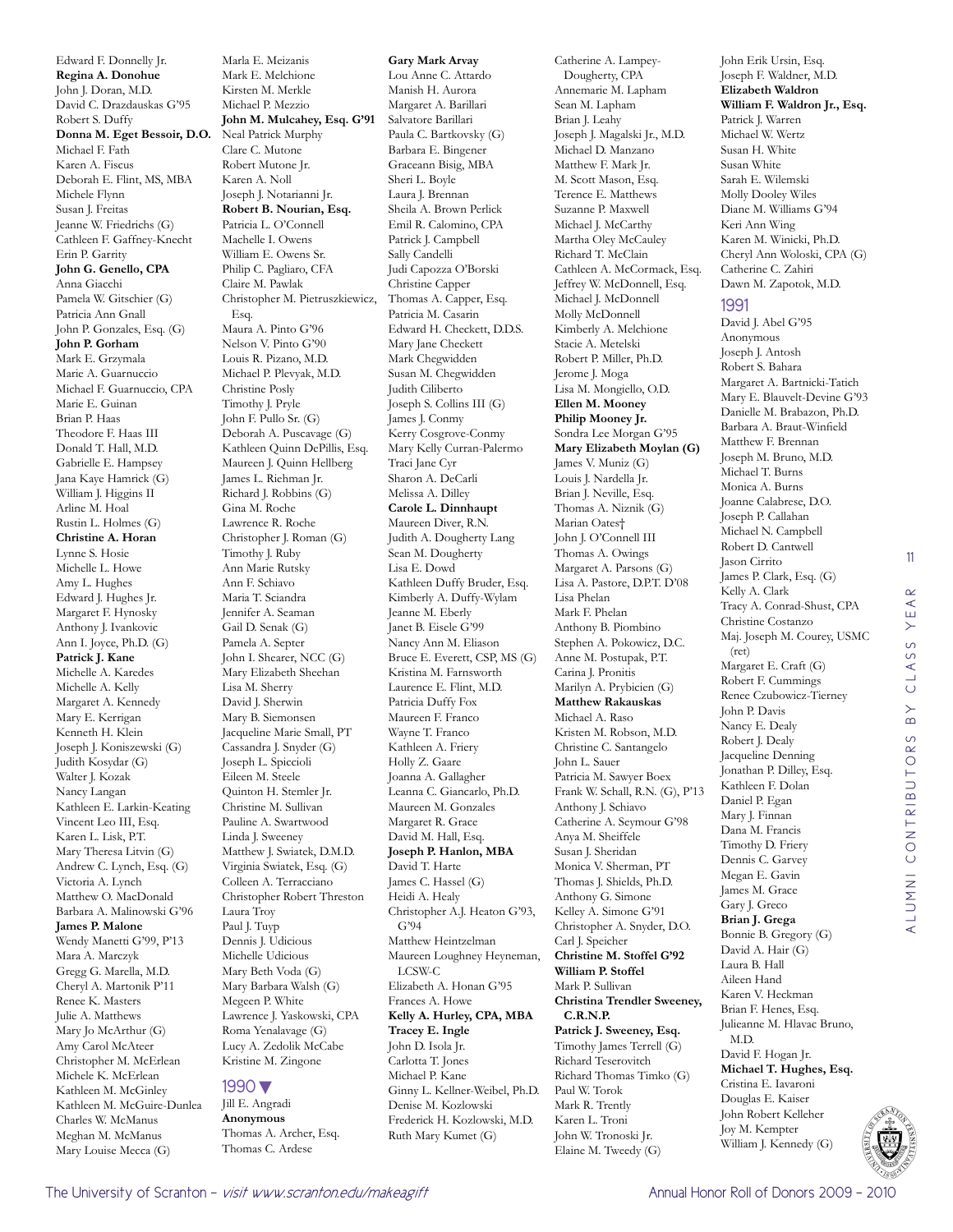Donna J. Kepler, R.N. (G) Christine Koester James G. Koester Terri Krevey (G) Jennifer M. Kucharski George F. Kukol (G) Martin A. Kupetz **Colleen E. Larkin** Susan M. Leahy Cheryl R. Leatherbarrow Laura L. Lochetta Nicholas J. Lochetta II, Esq. Julianne Maguire, LPC Mary R. Malone **Jeffrey W. Mancabelli** Frank A. Marcin, Esq. Colleen Mason Colleen A. McGraw G'97 Denise M. Michini G'94 Janet A. Morgan, CRNA Joseph F. Murray III, M.D. Maureen E. Neville **Monica T. Nicholas** Theresa M. Nimmer Mitrenga Lawrence J. Norton Eileen B. Notarianni Kenneth G. Okrepkie G'96 Francis P. Oliva Jane E. Orr Kathleen D. Owen Robert T. Pembleton Frederic Pepe, Esq. Christine P. Perko Zachary Perlick, Esq. Sophia A. Poggi Linda Pollick-Zazzeri Thomas G. Pollock Jr., D.O. Patricia J. Popeck (G) Kathleen M. Porter, C.R.N.P. Donald L. Preate Jr., M.D. Marilyn P. Pryle G'97 Patricia Ann Redman, R.N. Colleen A. Roberts Mary J. Rostock† John A. Ruddy Jr., CPA Jane C. Ryan (G) Jennifer A. Ryan, R.N. Todd C. Ryan, D.O. Erik R. Schmidt, D.C. Mary Catherine Scott, Esq. Tracy A. Seyferth-Sullivan **Sean K. Shanley** Sean M. Sheehan Kimberly A. Sherwin-Schmidt Sherwood A. Shoff (G) Beth A. Stroud Pembleton Kristin Sullivan Patrick S. Sweeney Janice F. Thompson, P.T. Jacqueline M. Tierney Karen A. Walker-Alexander Mary T. Walsh (G) William M. Williams G'97 Suzanne Knight Winter Diane M. Wylam, Esq. Peter J. Yatcilla 1992 **Christian S. Adonizio, M.D.**

Anonymous Eleanor B. Axford (G) Suzanne Bailey Carl M. Baruffaldi Mary Alice Bertrand

Michael C. Bertrand John C. Beyrent Kristen L. Blount Christopher P. Boam, Esq. Matthew E. Bogusch, CPA Shelley A. Bogusch Geri Maier Botyrius (G) Denise M. Boudreau-Scott **Elaine M. Brophy Eric D. Brophy, Esq.** Eric J. Bryla Sean P. Buggy, Esq. Kevin J. Byrnes Susan M. Carr-Spiccioli Benita M. Clark Maryann Comiskey **Timothy P. Conniff** Cristina R. Dachowski Stephen R. Dachowski LTC Ellen S. Daly, USA George M. De Persia (G) Cristy S. Dougherty, Ph.D. Patrick D. Dougherty Kara E. Dugan Joanna R. Earley, PT, GCS Barbara J. Eyet (G) Ingrid Farally Burd Joseph P. Ferguson Lynn A. Ferrara, M.D. Kieran D. Flanagan Sr. Mary Beth Flanagan C. Stephen Francis III Melissa M. Francis, Esq. **Mark A. Giallorenzi, D.M.D.** Karen Gil William F. Gil G'94 **Christopher J. Graham** Judith A. Grandinetti Eileen K. Greenlay Michael C. Guiry Debra Robertson Halpin Megan E. Hargrave, D.O. Kurt M. Heindrichs James E. Hennigan (G) Rung Jenn Hsieh (G) **Kevin J. Hudson** Jacquelyn Hughes, R.N. Tiffany A. Hughes, M.D. Donald F. James, PT Susanne John, MSPT Ellen A. Johnston, PHR Dina Jolly-Quiles Andrew M. Joyce Joan E. Kaiser Cara J. Kelly Maureen E. Kelly-Pappas, Esq. Cynthia A. Kenworthy **Christopher J. Kotchick, D.M.D.** Christopher J. Kudless Christina M. Lanno G'97 Jacqueline M. LaPolla Pamela J. LoBiondo **Alisa M. Loftus Brian P. Loftus, D.M.D.** Vincent F. Maletta Gregory S. Mancuso Rose Marie A. Mark, L.P.T. (G) Siobhain Mark

**Marybeth G. Markland,**  Erin L. Marut Ferguson William F. Maule James W. McArdle

Brian M. McCabe Margaret E. McCormick Michael E. McGrath, Esq. Bridget A. McMahon, R.N. **Mary Katherine McNeill** Amy C. McNichols, Ph.D. Marianne K. McTague **Stephen T. Michel** Donald I. Mickel Jr. G'03 Erik J. Miller Michael L. Molineux, M.D. Neil J. Monaghan Justine M. Monahan, OTR Maria E. Montenegro (G) Sean M. Munkacsi Lisa B. Nagy Michael W. Nagy, M.D. **Robert D. Naso** Donna M. Novicki G'94 Gail O. Olive (G) Steven J. Orzel Maryann Pavlick Patricia A. Perri G'00 April Phillips Davis, Esq. Joseph P. Piemonte (G) Jeannine M. Politoski Lori A. Rudalavage Jody L. Rzeszowski-Ursin John P. Schaeffer, CPA Yvonne Teresa Schaeffer Kristen M. Shaw, CPA Stephen J. Sokach (G) Marc R. Suraci (G) **Steven J. Suriani** Elizabeth N. Tennant Klein Amy P. Tibensky Marie A. Trovato (G) Jennifer M. Walpole Maureen M. Walsh Timothy J. Walsh Jere L. Waters-Iovacchini (G) **Kristen S. Williams** Marcia A. Yatcilla Justine M. Zavaglia Dennis P. Ziemba, Esq. Tammy L. Ziemba Debra A. Zito Joanna Zucker 1993 Dian F. Altemier (G) Nancy Anderson Thomas M. Anderson Anonymous Robert P. Barkley II (G) Patricia Baroni Jason M. Beccaris, Esq. Laurie E. Bokal Rolfe Colleen M. Brennan Kerry J. Brown Karen J. Burke-Callahan Jamie C. Buzzanca Kathleen M. Buzzanca Linda S. Campbell, NCC, LPC (G) Melissa A. Catalano, OTR/L Mei D. Cheo Patrick J. Coakley Thomas H. Comiskey Kevin M. Cunningham Matthew L. Davidson, Ph.D. Suzanne Davidson Michele E. Davis G'97 Alissa Dearlove McGrory, Esq.

Maura M. Devlin-Slatowski Lori D. D'Ginto Haring Lucrecia A. DiDomizio Dena C. Dodge, CPA, MBA, CFP Ellen W. Doss-Pepe, Ph.D. Edward A. Dougherty John E. Earley Joseph P. Finnan, Ph.D. (G) Brian J. Ford, ARM **Jeanne M. Giallorenzi** Christopher J. Giardina (G) **Frances E. Gray** Kathleen M. Gulbin, Ed.D. Moira A. Hair (G) Mary Jane Hart Jeffrey E. Havran, Esq. Brian P. Healy Jennifer K. Henry Gretta Jo Huck Jeffrey D. Huester G'04 Dorothy J. Hughes (G) Gregory P. Hughes Ann E. Humen Nicole M. Hutchinson Laura S. Indriso, RPT Anthony M. Iovacchini (G) Cynthia A. Jenner Eric G. John Taryn M. Jones James D. Kaiser Jennifer M. Kaiser William M. Kasulis Kara M. Kim, D.P.T. D'09 Laurie A. Klonoski G'06 Alan B. Landis Jr. Duane C. Lapus Katherine A. Lapus Lisa K. Lawler, CPA Beth Anne LiVolsi Melissa B. Lynch Jane MacDonald David M. Maher Frani Mancuso Kevin J. Manganaro Paul B. Matey, Esq. **Tracey M. McDevitt Hagan, Esq.** Timothy N. McMullen Ellen K. Meyst **Maureen E. Michels** James Llewellyn Miller (G) Steven C. Moersdorf, CPA Ann Marie E. Moran Noreen E. Morgan (G) Moira A. Mullen Bridget M. Newberry Lori A. Niznik (G) Dalida A. O'Malley Claudia Pope-Bayne Santo J. Quatra **Marisa Rinaldi Rakauskas, Esq.** Elizabeth A. Redington, Esq. Joseph Patrick Redington Christa E. Rehrer Joseph M. Roback (G) Theresa M. Roberts **Michele L. Rodeghiero Joerg** Mark E. Roethlin Perry J. Rose, CFP (G) Jennifer S. Seva John E. Shea Kevin William Siebecker G'99

Sandra J. Snyder Patricia M. Striefsky Christopher M. Strong Brian P. Sullivan, M.D. Eugene R. Tagle G'98 Patricia L. Tetreault G'00 Stephen D. Tibensky Jill K. Timmes Suzanne Toppy Staci L. Wille Constance A. Wisdo (G) Jennifer Zupp-Pitts

#### 1994

Francis P. Ahearn III Anthony C. Aliano, Esq. Judith Anderson Anonymous Michael R. Ashton, M.D. Terence C. Bayne Deborah A. Bednar Robert J. Bednar III Jennifer Billington L. Stephen Bowers, Esq. Peter A. Brawer, Ph.D. Martin J. Brazill **Kenneth J. Brislin, M.D.** Marianne Brodman Frank W. Buhler IV Eileen Callahan (G) Gregory T. Caluri William J. Carney Jr. Joanne Collins Roethlin Keith R. Cortright Eileen M. Crowley-Melloy Philip S. Cunningham Carol R. Curtis McMullen (G) Judy D. Davis-Copus Karen L. Domalakes, Esq. Jennifer A. Dorr, D.O. Timothy W. Earley, O.D. Christine M. Farrell, Esq. James A. Fink, M.D. Beth A. Florey (G) James M. Frankowski Linda B. Galli Renee J. Garvey G'93 David Brian Gilmartin **Mary Ann A. Groncki, DSW** Thomas C. Hampsey (G) Eleanor L. Harkin Buhler James J. Harrington Jr. Walter E. Hodor (G) Margaret Mary Hricko Pafford, Ph.D. Jennifer A. Irons Jeffrey A. Jenner Andrea L. Kabacinski John Z. Kabacinski Mark A. Karcutskie, M.D. Sean M. Kenney Terrence T. Kossegi, Esq. Michael I. Kutch Paul W. Lameo, CPA Lisa I. Landis Stephanie Lewis Patricia L. Little, MBA Amy S. Lloyd, M.L.S. Deirdre L. Lloyd Adele R. Lurie, MS, ANP-C Bryan C. MacDonald Pamela L. MacNeely

12

 $\alpha$  $\prec$ Ш  $\left. \right\rangle$  $\circ$ CLASS

alumni contributors by class year

CONTRIBUTORS

ALUMNI

 $\overline{B}$ 



**Ph.D.**

Jennifer D. Magnotta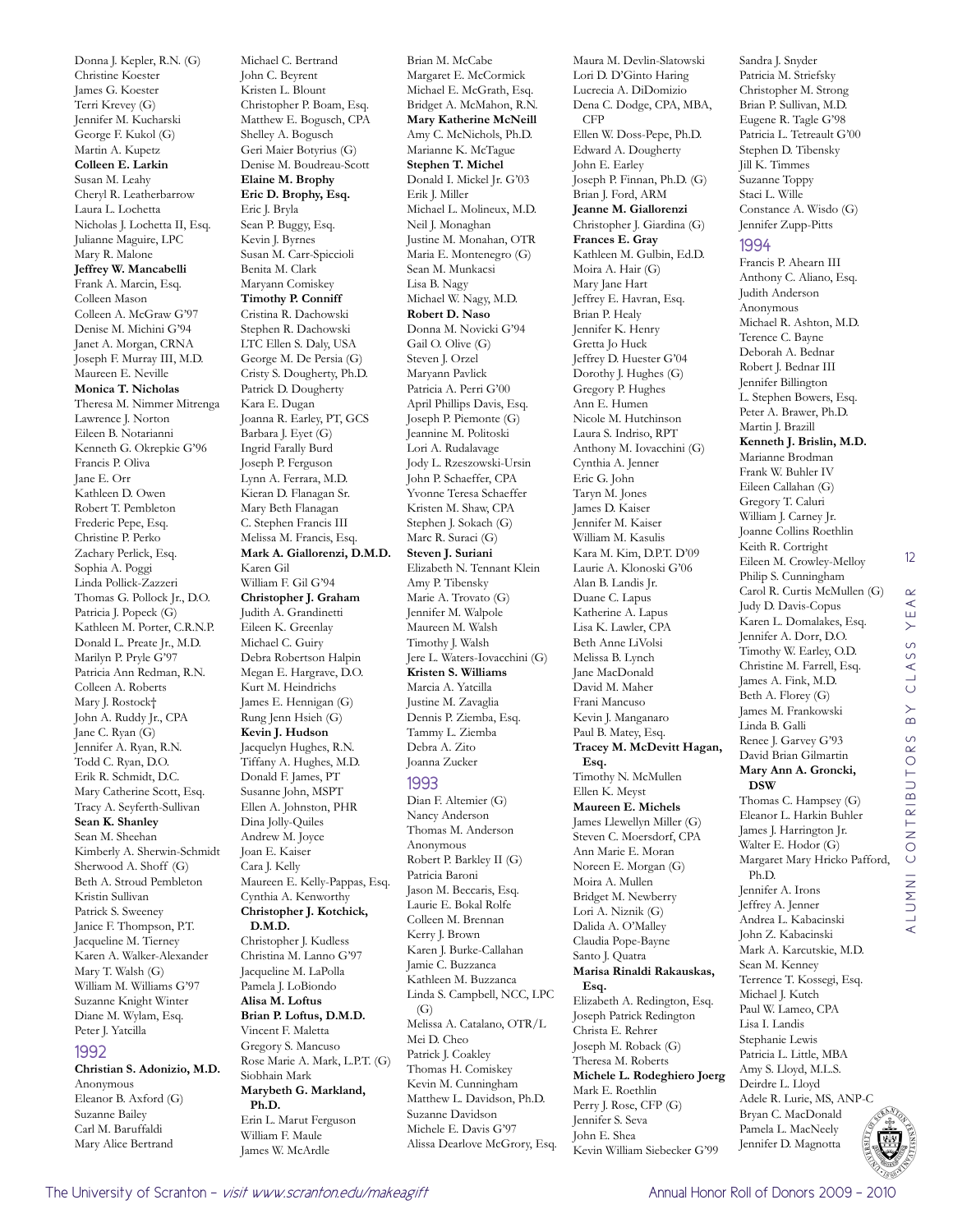Peter J. Mancuso, D.P.M. Mark C. Manne Elizabeth A. Marcelis Patricia A. Maskiell AnneMarie E. McCook Rebecca L. McMullen Paula J. Melton Aimee L. Montgomery Lucy C. Murfitt, Esq. Mary Lynne Musa Kevin M. Neenan Kevin C. O'Brien Sylvia S. Parker (G) JayneAnn M. Pittman, Esq. (G) Shai L. Post, PT Msgr. Paul J. Purcell, V.F. (H) **Carolyn Santiso G'00** Ann B. Saville Michael B. Saville Jennifer M. Seechock G'96 Meghan M. Shea Jennifer L. Sheahan Thomas A. Shimkus, Ph.D. Jacquelyn M. Slifko Richard M. Sorokas (G) Andrew J. Sugar Christopher A. Terpak G'97 Jennifer C. Thompson Keith W. Tucker Jeanne M. Turschmann Megan C. Ulmer Robert M. Varesio Brian R. Waterhouse Richard B. Winslow **Francis J. Wren, M.D.** Heather A. Yeremsky (G)

#### 1995▼

Anonymous Stephanie K. Appel Sylvia P. Appel (G) Joseph M. Armstrong, Esq. Susan A. Armstrong Christine Ashton James M. Azzolini Linda L. Biberman Cheryl A. Bisignani Terpak G'98 Robert J. Boyle Heidi M. Brawer Matthew J. Bulley Mark F. Burrell James P. Canally Jerry Caporaso Jr., M.D. Michael D. Carr (G) Maj. Mark Philp Carroll Jr., M.D. Jason A. Cascarino Sheryl L. Cebular (G) **Eva E. Christiansen (G)** Richeal M. Cline G'97 Michael J. Comfort Eliza C. Comly (G) Renee M. Cortright Colin C. Crawford Gretchen A. Davis-Welby, Pharm.D. (G) **James Devers** Anna M. Devine, CPA Brian P. Devine, Esq. Holly Ann Diamond, Esq. Ginger Y. Fennell (G) Michele A. Ferguson G'97 Timothy D. Ferguson

Allison L. Fullman, CPA Joan M. Gaffney Philip Gelso, Esq. Ivan F. Gonzalez Craig L. Graff Jennifer A. Graff Jennifer K. Graham-Edsell, RN, BSN Melissa M. Greblunas G'96 Stephanie Gregory Laura L. Gribbin Lameo, Esq. Victoria M. Guy Maureen E. Halpin, D.P.M. Matthew J. Halt Sean Hanlon William M. Hayden Danielle M. Howe Kerry E. Johnson, R.N. Daniel P. Keenan Robert W. Keenan Kathleen A. Kelly Laura A. Knott James A. Kompany Janelle S. Krehely, MS, NCC, LPC G'97 Timothy T. Langbein Kristin A. Lawler Gordos, D.M.D. Kenella L. Lester G'96 **Michael C. Madden Jr.** Ada M. Magni Gemma T. Matteo (G) Simeon B. McAleer, Ph.D. David M. McDonald, LSW Kristin M. McLaughlin **Donna M. McMonagle** Robert F. McNamara (G) Jennifer S. Meehan Cristina L. Moravec-Kossegi **Megan J. Morgan G'97** Ryan A. Morrissey Peter J. Mullen Mary Beth Mulry, CPA Raymond P. Mulry, Esq. **Nick C. Naro** Darrell M. Nazareth Kia K. Newman, M.D. Gerard M. Norum, J.D. Marisa J. O'Brien William F. O'Malley Jr. James E. Palumbo Theresa A. Pattara, Esq. Kevin E. Peltier, M.D. James L. Petras Nancy A. Petronio **Robert J. Portman** Vita Marie Racko (G) Kevin T. Reardon Christine Rothery (G) **Heather T. Rowan-Kenyon, Ph.D.** Margot R. Royer-Johnson Jennifer M. Siegel Steven J. Silva Christine M. Spassione **Anne Marie Stamford G'00** Eric C. Stanislaw Kristine M. Sweeny Amy L. Tafil Coyle G'96 Jennifer Taggart Ryan S. Taggart Christine E. Tarbox Joseph M. Tiboni

Penelope A. Fernandes

Jeffrey B. Tierney Stacy A. Ulland Riethmiller Brian S. Umpierre, Esq. **Joseph M. Vaszily** LTC John E. Voyack Sr., USA, Ret. Paul J. Ware, Esq. Rhonda S. Wayman (G) Jeffrey C. Webb Jr. G'06 Marilyn J. Weidner Linda J. West (G) Ryan G. White, OTR/L Eric E. Winter 1996 Karen L. Alaimo Eric J. Ashman (G) Robert S. Assenheimer **Lisa A. Baumann (G)** Harold G. Baxley Elaine M. Blanco **Jason A. Bonadio, M.D.** Brian J. Brazinski Michael F. Calderone G'99 **Peter J. Cawley, M.D.** Christine M. Chisholm Michael L. Ciambor David A. Clark Mary A. Clark Andrew P. Cline Jennifer Hawkins Comfort (G) Alfred A. Cooke III Michael S. Costello† Patricia A. Curran (G) Dr. David A. Czarnecki John J. Czarnecki G'97 Amy L. Davis Gemma P. Davis G'03 Kristen G. Dempsey Mary Elizabeth Doherty G'07 Christopher S. Durkee Sharon R. Fischer Douglas R. Forrer, CPA Jeffrey M. Ghergo Francis K. Gildea G'07 Jennette M. Gildea G'07 Christopher S. Gordos, D.P.T. G'97, D'09 Kathleen M. Grundy Marchetti **Kevin B. Grzelak, CPA** David R. Guarino **Rosemary Hazzouri Gallagher (G)** Susan A. Heim-Kelly, R.N. Amy Henry Joseph R. Henry Susan A. Hochreiter Pellegrino Michael A. Insogna **Kathleen M. Joyce, M.D.** Alan J. Kelly Cortney Klaus Katherine A. Kortbus Andrew D. Kosar, Ph.D. Robert J. Krehely Jr., MBA Laura D. Kuebler David I. LaGattuta **Justin J. Lavoie Megan A. Lavoie** Karim L. Letwinsky (G) Andrew P. Lovell Kathryn Ott Lovell **Elizabeth A. Madden** Christy L. Marshall Silva Pamela B. Marshall G'97

Maj. James T. Martin, USMC Bernice McDonald Michael A. McDonough Jr., Esq. Daniel A. McFaul Jr., Esq. Karen B. McFaul Catherine A. McGeehan, R.N., MSN Monica M. McMullan Shannon P. McNulty, Esq. Ruth C. Mecca MaryJo Miller Kevin C. Moran John A. Moyles Deborah M. O'Malley Maureen R. Owings, R.N. **Robert J. Pachence Jr.** Kimberly Anne Pavlick, MS (G) Jason A. Pellegrino, D.M.D. Michelle M. Podolak Cynthia M. Primerano G'97 Anthony Procopio Elizabeth A. Rhinehart G'97 Robert J. Ritz Jr. (G) Jeanne D. Rohan, M.D. Carol A Ruggiero Melissa A. Schnipp, CPA Kieran K. Schultz Brian J. Sileo Jill Lynne Skinner Ryan W. Smith Michael J. Snow Jr. Paula Sorokanich Barry, M.D. Maire A. St. Ledger Angela M. Stolfi, D.P.T. G'97, D'06 Hilary D. Sugar Glen A. Tacinelli Kerrin A. Tierney Shawn M. Tweedt, D.O. Jennifer A. Vaszily Czarnecki Bryan Scott Walker Carol J. Wallace 1997 Elizabeth Ann C. Aldridge

Jenneen E. Ameres John L. Ameres Anonymous Christina C. Antioco CPT Michele M. Ballister, USA Francis R. Barker Susan L. Bradley John J. Cahalane Judith A. Castrogiovanni G'01 Joseph G. Chojnacki Michael S. Costa G'00 Cynthia C. Cox (G) Sean F. Cryan (G) **Sara E. Daly** Madge Dargan Lee J. DeAngelis Robert DeDominic Douglas J. Demeter **Matthew C. Dwyer** Danamarie R. Every Jonathan T. Fanuzzi Lori A. Fanuzzi Brian P. Farrell Kathleen M. Farrell Carol A. Forbes (G) Joann Gallichio, ScD G'98 Michael P. Galvin Robert P. Gill

Abby R. Gordon Marilou Grant (G) Christopher M. Grasso Toni M. Green, D.O. Kristen L. Huber G'98 Sharon Patricia Jaworski Alfred A. Jordano Jr., CPA Christopher R. Keating Rebecca L. Kenney Gerard T. Kinzel Aaron J. Kosar G'99 Christin Hasara Krey, MPT G'98 Don Peterson Krey David R. Krishanda (G) Michelle T. Lenox Tinsley Kathleen C. Liszka, MPT G'98 Meghan T. Lizotte Jennifer J. Lyden Elizabeth E. Malarski Jocelyn M. Martin Gregory W. Maurer Jessica C. McCabe Matushek  $\left( G\right)$ Carol R. McDonough Michael J. McGarrigle Christine M. Meredith, V.M.D. Megan C. Monks Jean M. Morris **Andrea J. Mulrine** Steven T. Nalesnik (G) Denise A. Neto Salamanca Sarah E. O'Connell, Esq. Sheryl Lynn A. Oleski, D.O. Judith A. Oliver Nicole M. Orzechowski, D.O. Matthew J. Perlick Mary Ellen A. Petcavage, SPHR  $(G)$ **Kari J. Portman** Aravind Raj (G) Virginia S. Rickard (G) Dana M. Rosencrance Seth W. Rosencrance, D.P.T. G'98, D'08 Arthur J. Savokinas (G) Michael C. Shera Beth A. Shimkus, Ph.D. Mary Ann T. Siddons (G) Michael A. Soskil G'08 Jessica R. Strange Stacy A. Swarts-Carver Jennifer S. Tumilowicz Mary A. Vincent

13

 $\alpha$  $\prec$ YE,

CLASS

 $\overline{B}$ 

alumni contributors by class year

ALUMNI CONTRIBUTORS

#### 1998

Daniel T. Wilkins (G)

Kerri J. Andersen Anonymous Stephen P. Austin Judith J. Bailey G'05 Joseph A. Barrette Beth M. Bartholomay (G) Virginia K. Brienza G'99 Amy C. Brinkman Robin T. Brooks-Johnson Erin K. Carr Thomas E. Caswell (G) Matthew I. Christy Michael W. Coyle Elizabeth A. Defilippo Kristin M. DeFrancesco, OTR/L Anthony J. DePhillips

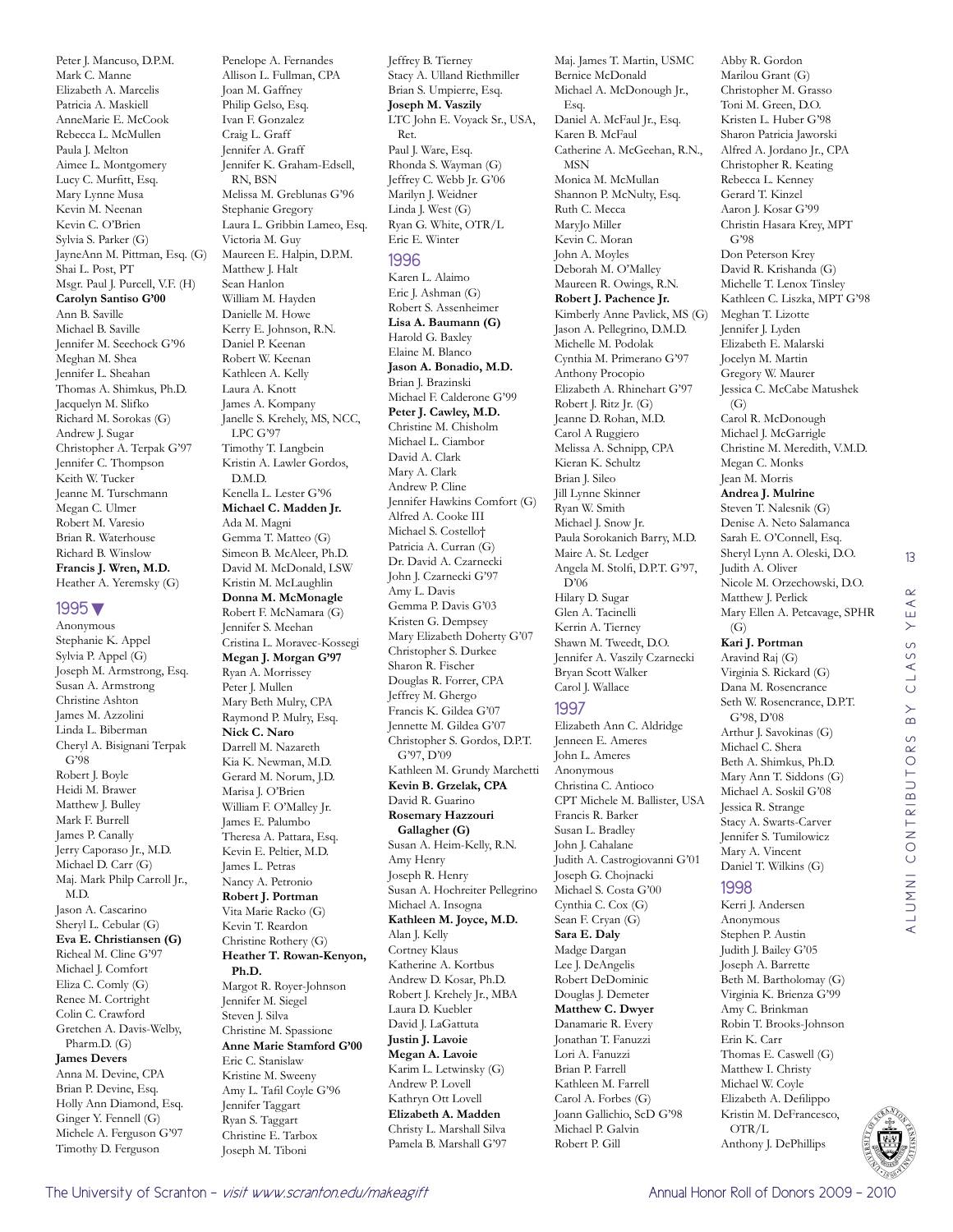Michael C. DeSalvo Donna A. Dolan (G) Juan M. Escobar Thomas K. Every II Alicia M. Farren Corey A. Frankowski Megan K. Getz Bohensky G'06 **Andrew M. Gilfillan Michele G. Gilfillan** Joseph P. Giovannini III Robert G. Grasso Paul G. Grzelak Mary E. Icker James P. Igoe Christine D. Ingram-Lipp Deborah A. Jones (G) Jean S. Kelleher O'Dowd Carolyn G. Labin, Esq. Rosemary K. Lavelle G'04 Jeannine D. Lawrie Robin L. Luise Michael T. McGraw Brian J. McKinney Janette M. Milano Matthew F. Milano, D.M.D. Sharon Miller Hunt Jennette M. Monahan Jason T. Moore Mark M. Morrow (G) Dianne R. Moser-Stout **Ann Moskovitz (H)** Rick B. Muller Allison E. Murphy Cryan (G) Deirdre M. Murphy Donald R. Murphy Karen Marie Noone G'99 Margaret M. Okurowski **Colleen E. Pachence** Andrea M. Pearson Joanna M. Peloquin Michael R. Pennacchio Maj. Stephen C. Phillips, USA Michael P. Platt, M.D. Mildred A. Polovitch Nicole L. Potthoff Yorke Joseph I. Rodriguez Maura K. Rottmund Cara J. Russo Michael C. Russo John F. Ryan Maureen A. Ryan Shannon P. Semmel Ciamacco Christine M. Shaw Carol J. Simpson David R. Simpson Meredith H. Simpson Emily Anne Smorol Brian P. Sorge Peter A. Swift, Esq. Peter V. Tafuri (G) Kim M. Tasker Tara A. Turkos Laura Turlip, Esq. (G) Joseph P. Voyt Susan F. Waldron Audra E. Walsh Eric C. Walsh Susanne M. Walsh, LCSW Russ H. Walter Jr. John C. Weber Matthew B. Wilson, Ph.D. Nongying Wu (G) Brian T. Yorke Sean Youngblood (G)

### Megan R. Zukoski Azar, D.D.S. 1999

Anonymous Jeanette M. Archetto Michael B. Bagdzinski† Kevan S. Bailey G'07 Brian R. Bakker Alissiah A. Barnett Robert A. Barrow (G) Sean P. Batten Lauren M. Bernero Raphael A. Bocchino Kevin M. Bogusz Andrew M. Boock Kerry J. Burrell, O.D. Gregory J. Butler Bernadette A. Cahalane William D. Camara Nathan C. Carter Daniel E. Collier G'00 Margaret A. Condon Mayorga Sharon D. Conway (G) Jennifer A. Cresko James N. Crocker II Janet M. Crocker Patrick T. Dalton Lisa Marie R. DeRogatis, Esq. Jeremiah F. Eagen, Esq. John T. Ellis, Esq. (G) Noel S. Eloff Johanna C. Eltz Camara, Ph.D. Michael J. Ferguson G'08 Yvonne Galella, D.O. Jennifer R. Gerardo Dr. William J. Gillespie Joseph J. Giombetti (G) Jill M. Grasso Meridith A. Grasso, D.P.T. G'00 James G. Greger Jr. Jamie C. Heenan Matthew M. Holly Jr. Jennifer A. Inglett, D.P.T. G'00 Kathryn A. Janofsky Judith M. Kennedy (G) Brian R. Kenney Katherine M. Kenney G'00 Marianne Klein Christopher C. Krall G'05 Kathleen M. Kurth Anthony E. Kwiatkowski Jr. Maureen E. Kwiatkowski G'00 Michelle Lynn Kyriakides Michael J. Lacovara Paul A. Lamendola† Jennifer Langan, Esq. Edward J. Larmann Jr. Shannon M. Laylo Matthew A. Lee Melissa J. McElwain G'08 Terence P. McNulty Monica A. Meilinger Todd M. Messina Stephen W. Mickulik Meghan E. Mikulski Donna M. Moga Brighid E. Moran Matthew W. Moran Paul Morrisette Steven M. Morton MAJ Cristin A. Mount, M.D. Ann S. Moyles (G) Rev. Thomas M. Muldowney Sean A. Munley

Shannon L. Murphy Fennie Edward Nazarko Jr. Rev. Martin S. Nocchi George E. Noone III Deborah E. O'Brien Susan C. Onofry (G) Caroline O. Ornst Karen T. Pasqualicchio Marissa Patel Jody C. Patterson Salvatore M. Piccolo Judy T. Platt, M.D. Kathleen D. Post (G) Susan M. Rutkoski (G) **Michael K. Short** Stephanie A. Spanton **Craig J. Steel** Stanley Strelish Jr. Kelly A. Thompson-Brazill, ACNP Vincent J. Vanston (G) Timothy A. Vecchiarelli Kristin Vieira Kimberly D. Ward G'00 Jennifer R. Wells Thomas J. Welsh G'01 Brian P. Wing Jill R. Wing, D.P.T. G'00, D'06 Katie M. Witkowski Darreth L. Zeccardi Kathleen M. Zelno G'04

#### 2000▼

Kristina Achilarre Anonymous Paul A. Bazik Rev. David W. Bechtel Paul W. Bechtel Kristina M. Bjelko Marisa N. Bonacci **Kathleen H. Burke** Colleen B. Burrell, OTR/L Lisa M. Carey Nicole Ceccacci, D.O. Angela J. Chaney G'01 Thomas A. Ciavarella Marybeth Clark Susan D. Collier Christian B. Connelly Kelly A. Corcoran Walsh Jacqueline E. Crawford John M. Creighton Julia S. Creighton Caroline A. Cunniff Daniel J. Czyzyk G'05 Erin K. Dalton Elizabeth A. DeHaven Amy E. Demeter James G. Demetriades Jr. Matthew D. DeNinno Christy L. Diehl Anna M. DiPaola-Gemolas Leslie A. Ditta Timothy P. Donahue Catherine L. Ehrlein David V. Falbo G'04, G'05 Anna M. Faramelli Joseph D. Fleissner Nathaniel W. Flook, D.M.D. Collette R. Freer, D.V.M. Matthew F. Fullmer Michael J. Gahagan Erin M. Graves, Esq. Philip C. Grieco

Amber D. Hannah (G) Dr. Jason M. Hapstak John C. Hergert Jennifer H. Housel (G) Casey J. Hughes H. Merritt Hughes (G) Anne M. Kearney Kathleen A. Kern Paul P. Kobliska Brian R. Kupchak G'02 Ruth H. Lancia Andrew P. Lund Jennifer M. Lund G'01 Kathryn G. Lyons Mary Ellen McFaul Corey P. McIntyre G'01 Amanda K. Micklus Suzanne B. Milano Adam C. Minakowski Nancy M. Molinet Elizabeth M. Murphy, Esq. Edward L. Murray, D.P.M. (G) Kimberly A. Mydland G'01 Julie Ann Nastasi Amy S. Nazarko Zachariah R. Newswanger (G) Jessica Osman Katherine L. Otis Eric M. Pauli, M.D. Michael J. Prendergast Laura A. Prosser, Ph.D. G'01 Michelle Lynn Radoslovich Donna R. Ramirez, Ph.D. Christopher R. Reina Melissa A. Ronga Christina D. Russo Contento Kathryn J. Scalera Shannon L. Schlissel G'01 Brian J. Shahum, Esq. James A. Sheninger Anna M. Slager Laura E. Smith Alexander E. Stark Maureen C. Steward Terri L. Strelish Danielle C. Struble-Fitzsimmons, D.P.T. G'01, D'06 April C. Tabor Kelly M. Taylor Mihir A. Topiwala Michele A. Truax (G) Stephanie Valente Kelly A. VanTassel Lauren K. Verlizzo Tara A. Vesci Jose Vilarino Jr., Esq. Cecelia M. Vitelli Melinda S. Walck G'01 **John L. Walker P'10** Daniel P. Walsh, Ph.D. Scott C. Walter Michael C. Wells Daniel C. Wrazien Angelique M. Xirouhakis Sherri Yevitz Eble Rebecca A. Young Laura R. Zambuto Jason J. Ziernicki Allison J. Zusmer 2001

Jamie J. Adamski, D.O.

Colleen T. McGinley G'01, D'09 Lauren C. Crawford, PT G'02 Anonymous Mary Kay Aston (G), P'13 Adrienne L. Bartlett G'04 Jason T. Bartlett Darlene Benjamin (G) Melissa A. Bevacqua G'05 Alicia M. Boyanowski Brian S. Boyanowski G'07 Matthew J. Burruano Nicole Burruano Emily M. Byam Thomas J. Carroll Jr., Esq. Stephen F. Chaklos Patricia E. Corieri-Ellis Donna M. Cottone (G) Carolyn Marie Davis Leeta Dennebaum Patrick R. Donohue Thomas H. Ehrlein Maria Fazio Joseph Fent III Amanda E. Fleissner G'02 Brian J. Giulian Nancy M. Gownley Christine M. Hall Patrick J. Hamm MAJ Mark W. Hannah, USA, Ret. (G) Erin M. Hoban James M. Karlinsey, Ph.D. Kristina L. Karnovsky Nicole M. Kelleher Colleen M. Kramer Dr. Paul Michael Krebs **JoAnne M. Kuehner (H)** Michael J. Kukla Sarah C. Kukla G'06 Shira L. Lipperini, D.P.T. G'02, D'05 Jennifer A. Lively Meghan G. Long Mary M. Lynch Barbara K. Lyons (G) Kathleen T. Madden Pasquale N. Mascaro Jr. Danielle C. Maske **Mary E. McDonald (H)** Kevin P. Moran Brendan M. Murphy Heather Liddle Murphy Joseph J. Murphy Melissa Pacitti Kathryn M. Page, MPT G'02 Judela J. Pearl-Thomas (G) Jessica L. Pelenski G'02 Cheryl Pisano Jenna M. Pizzo **Susanna Puntel Short** Mari-Christina Quinn Bryan J. Ruda, D.M.D. Deirdre A. Scheuermann Jeffrey R. Seymour (G) Joseph F. Sobanko Lauren A. Sullivan-White Thomas C. Venditti Carol L. Walker Jill F. Werner Nicole Ann Woering

14

 $\mathbb{R}$ YEI

CLASS

 $\overline{B}$ 

alumni contributors by class year

ALUMNI CONTRIBUTORS

Daniel B. Yarusso 2002

Kristine M. Bianco James P. Blaum (G)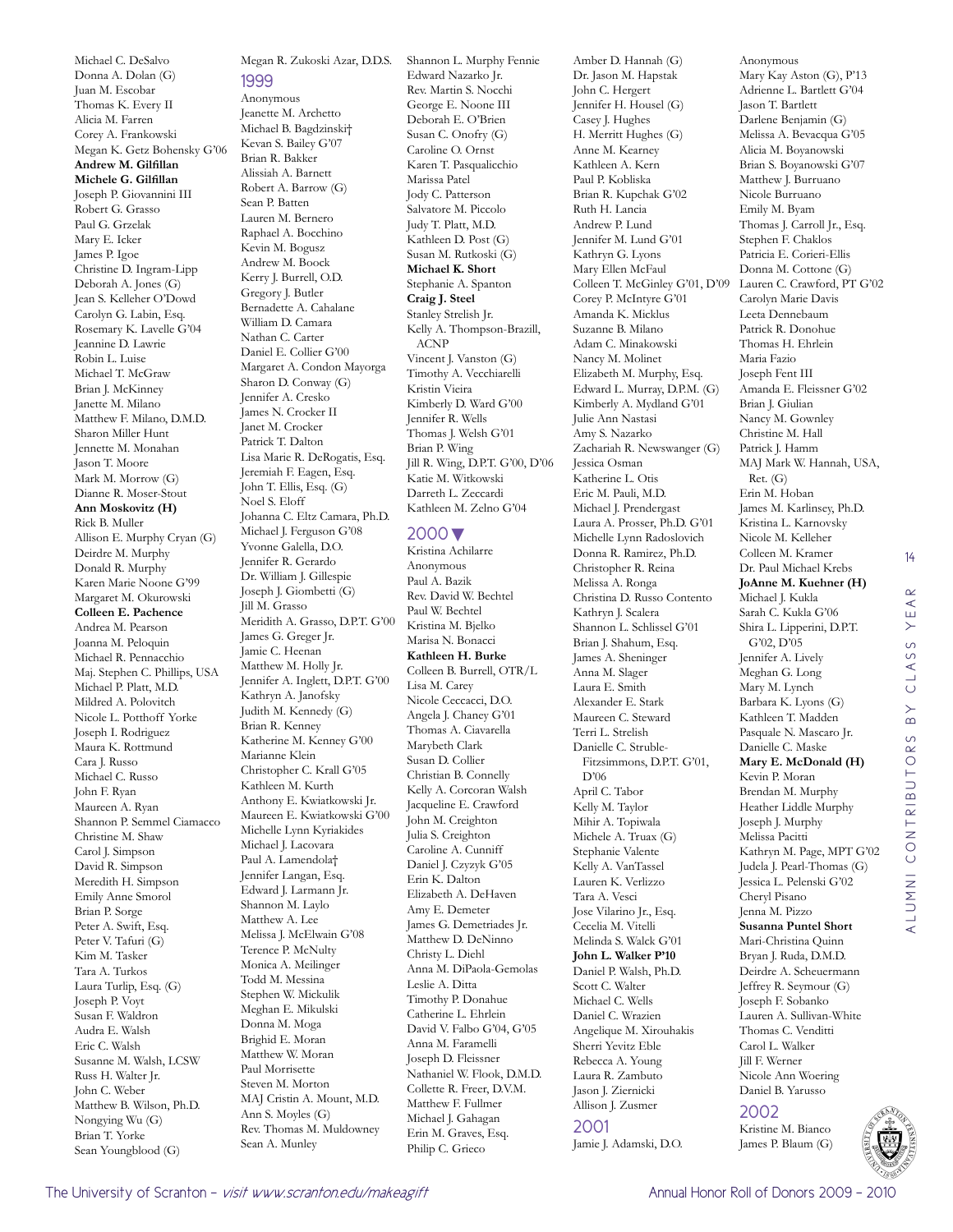Sandra L. Bocchino Rachel L. Bott Joseph T. Boylan Kathryn L. Buscaglia Christopher B. Cianci, D.O. Sara L. Colosimo Julia A. Corwin Kristen Donohue G'07 **Lauren Dowd G'03** Ryan W. Duffy Brian A. Eltz G'05 Sharon C. Eltz, M.D. John J. Errigo III Anthony P. Fesken Sara A. Freeman Gretchen C. Fritz Christopher M. Geadrities Jill Ann Glenn (G) Erin R. Gourley† Christopher N. Growney Katherine A. Halsey Kelly Henry Geoffrey K. Higgins Patricia A. Higgins Michelle A. Hiller, OTR/L Kristy R. Huggler G'04 Brian D. Hughes Brian V. Jauntig Alison L. Keefe Matthew P. Keefe, D.D.S. Michael P. Kroiss Lindsay M. Lepore, D.M.D. **Ronald E. Madden Jr.** Jeffrey J. Manganaro Kimberly A. Martin-Chaklos Joseph J. McDonald Rory P. McGee Annemarie T. McInerney Maria K. Mesaros Angelina M. Moretti-Lynch, R.N. Evan J. Morrison Daniel J. Nebzydoski Michael E. O'Connor Joy Theresa Oliver, Ph.D. Ann R. Phillips (G) Devon M. Ponticello Michael M. Quinn Faithe Rassias Kalisperis, D.P.T. G'03, D'07 Lisa M. Rosato-Crayton Joseph P. Rusincovitch (G) Kristen A. Semanision, D.O. Adrienne H. Simonds G'03 Erick B. Simonds Patti J. Stanco P'13 Loren L. Stone, MHA (G) Pamela Q. Taffera, D.O. Sara Hanna Tompkins, R.N. April L. Troy, M.D. Bradley J. Troy Bradford R. Tully Cynthia D. Vincenti Amanda D. Viti Rev. Christopher T. Washington Russell M. Watkins Kristen Woytach Elizabeth F. Wrazien

#### 2003

Melissa A. Altamura Marie-Therese S. Alvir Anonymous Melinda B. Banick (G)

Rev. Michael John Bartholomew Elizabeth H. Baumbach G'04 Allison L. Bednarski, D.P.T. G'04, D'08 Scott L. Blakiewicz John C. Brady Kerin M. Brown Kristina A. Brown Leslie J. Carter, Esq. Timothy J. Casey† Jennifer A. Crockett, D.V.M. Jana E. Czyzyk-Henderson Robert W. Davis Jr. G'10 Philip M. DeMola, D.O. Gregory J. Dougherty Michelle A. Dougherty G'04 Elizabeth A. Dragone Lauren J. Fardella Christopher G. Farrington John P. Franceski Theresa A. Franz Darrell R. Frederick (G) Joseph R. Garofalo Jonathan M. Goldwasser **Alyssa R. Gurnari** Kyle M. Hatler Tera L. Hatler, CPA Erik M. Helbing, Esq. Brian P. Higgens Lauren S. Hunter Lucie M. Iuzzolino Kristen M. Johannessen Courtney M. Kazmierczak Stephen T. Kazmierczak Jr. Mary E. Kisner (G) Scott J. Klampfer Amy R. Leahy Daniel W. Loftus Ellen E. Loftus Anthony J. Lumbis II Robert J. Lynch John O. Lyons IV Christine M. Maggi Very Rev. Sterry David Mahaffey Jr. G'05 Dana R. Maida, D. P. T. G'04, D'07 Rebecca Rachel Marascalco Berchmans Daniel P. Marck, CRNA (G) Robyn K. Mason Erin C. McNally G'04 Robert P. Meuser **Sandra Montrone (H)** Courtney M. Moore Bradley C. Morgan Michael A. Nardelli G'05 Jennifer E. Noto, D.M.D. Nicole K. Petrin Carey J. Quinton Terence G. Reilly Patricia C. Reina Boyd G'05 Krista M. Reis Erica L. Romann Nicholas M. Santarsiero, D.M.D. Kristin E. Schwarz Meghan A. Sheridan Kelly M. Smith Colleen A. Surace

Ryan M. Surace Anthony M. Vigliotta Wesley T. Walthour Kenneth P. Yoder Janice Zygmunt G'04

#### 2004

Meredith T. Amole Nicole A. Archer Anthony Balzano Charles C. Bartels Richard J Burke (G) Elizabeth J. Campbell Maureen S. Campbell Kevin R. Carden **Brandon Chivinski** CPT. Kaitlyn M. Cogan Michael V. Connallon Christopher J. Corey G'05 Justin V. Cozza Steven R. D'Ambola (G) Jason Davitt Russell R. Donnelly Mary F. Donohue Bernadette A. Duffy Shalissa M. Ferguson, Esq. Christine M. Frawley Anthony D. Giancatarino II Catharine A. Giancatarino Jillian F. Giliberto Patricia A. Gould Stephen J. Grable Brian Patrick Grady Terri A. Harchar Michael P. Higgins James J. Hornberger Kelly M. Jackson Cozza CPT Kimberly A. Johnson, USA Lillian R. Kayal Stacy M. Kearney Kristin F. King G'05 Michael E. Klingele Elizabeth J. Kloczko G'05 Martha Ann Kokinda (G) Jennifer M. Kreider G'05 Ann I. Kushmerick Cameo G. Lerro Brian J. Lipski Lauren M. Loftus Jennifer M. Lyons G'05 Richard K. MacWilliams Jr. Frank T. Madalone Judith A. Marcic Amanda Mariano Timara J. Marquis Brian D. McKenzie Rachael E. Miller Monica Mizsak Joseph J. Montalto Joseph J. Mulhall Colleen E. Murphy Colin J. O'Boyle Elizabeth A. O'Connor Robert F. Olinits (G) **Jane Oppenheim (H)** Lauren E. O'Shea Ariane Palmasani Conaboy, M.D. William R. Peoples, D.P.T. G'05, D'08 Benjamin H. Persett **Robin M. Raju** Sheila Schalk William F. Schimpf Ashley B. Sefecka, D.P.T. G'05, D'08 Erin K. Sloan Kristen J. Smith G'07 Frank R. Sobocinski

Cynthia Stone G'09 Clare M. Strockbine Patricia A. Suttmiller G'06 Alicia Tanacredi G'05 Mark A. Tomaszewski Jennifer L. Toth-Valdez, Esq. Jose Valdez Daenel A. Vaughn-Tucker (G) Richard S. Verde Dr. Laura P. Virtue-Delayo Kathleen L. Wall Candra L. Wiley Keith R. Williams (G) Amy M. Yablonski G'05 Jane K. Yeomans (G) Dr. Kelli M. Young

#### 2005▼

Brenda F. Aldine G'06 Lori Algar G'06 Brian D. Alvaro Anonymous Kathryn M. Barnes Diana Bernal-Silva Theresa M. Biolsi Caitlin Boyle Emily E. Bradshaw Patrick J. Brennan Kathleen M. Brennecke Mary R. Britton Matthew Brown, D.D.S. Teresa M. Buldo Kathryn E. Burg G'06 Maria Caporrino Michael A. Carroll John P. Castellano Megan M. Collins Michelle C. Colucci Elizabeth M. Connolly, J.D. Brendan C. Connors Ronald E. Coons Jr. Katherine Luzi Costantini Kim H. Dang Nicholas J. DeBarbrie John T. Dellamalva (G) Stephen P. DeMarco **Louis A. DeNaples (H)** William J. Dennis Jr. Carrie A. DePasquale Michael P. Desch Margaret T. Diamond Dr. Gregory Dodson Katrina Banfe Dodson Katy Dotson Ryan M. Dougherty Nadia L. Dunn G'06 Kathleen E. Eufemio (G) Lauren C. Farrell G'06 John M. Fitzsimmons John J. Flanagan Anne D. Flynn CPT. Patrick J. Flynn Sarah Fridirici Katie E. Garrison Sarah J. George Mary Giovinazzo Jillian R. Giresi Lee Gonzalez G'07 Tracy A. Granozio Katherine M. Hack Jessica L. Hendricks Capt. Catherine E. Hildreth, USAF Kristen A. Hill

Rene Holterman (G) Melissa Honeywell Katie L. Horst Megan M. Hosey Lauren E. Hughes Robert J. Huylo Erin E. Jennings (G) Soshini Jeyakumar Sudharshini Jeyakumar Jillian L. Jones Christopher Ryan Joyce James R. Judge G'07 Mary Elizabeth Katinas Lisa J. Kelly Philip J. Kinney III Stephanie A. Klassner, D.M.D. Mary E. Kmitch Kristine L. Kuschman Han Li Christine A. Madalone Colleen A. Madden Elizabeth Mahon Lauren J. Mahoney Donald F. Mammano Jr. Kristina F. Mardjokic-Brezicha Amy L. Martino Julie Martino Daniel T. Marvin, J.D. Gregory P. Marx William J. McCabe Joseph R. McCormack Kyle J. McGee Mary U. McGraw Megan McMurdo Brian P. Meares Gina C. Mediago Sarah A. Migonis Michael V. Minetti Lauren Mirro William D. Morgan Patricia K. Morris Helene B. Moyles Michelle Natafalusy Katelyn E. Nee Daniel A. Nelson, M.D. William J. Newman, Esq. **Lawrence J. O'Brien IV** Brian P. O'Donnell G'06 George P. Olexa Tiffany V. Ott Holly K. Palka Melissa A. Palka Meghan A. Passo G'06 Brian A. Peterkin Karla M. Pingicer Patrick E. Pingicer Helen B. Powers Anthony J. Primerano G'06 Brigid A. Reilly Caroline Reilly Jennifer A. Rizzo Kathryn T. Robinson G'07 Erin L. Ryan Theresa P. Sandrowicz P'10 Alicia M. Savarese James F. Schalk G'07 John F. Schalk G'07 Fred W. Schank Megan C. Schilling Todd J. Schlanger Mary K. Sheehan Sarah K. Shenton Brian A. Skrip Jillian Skrip



15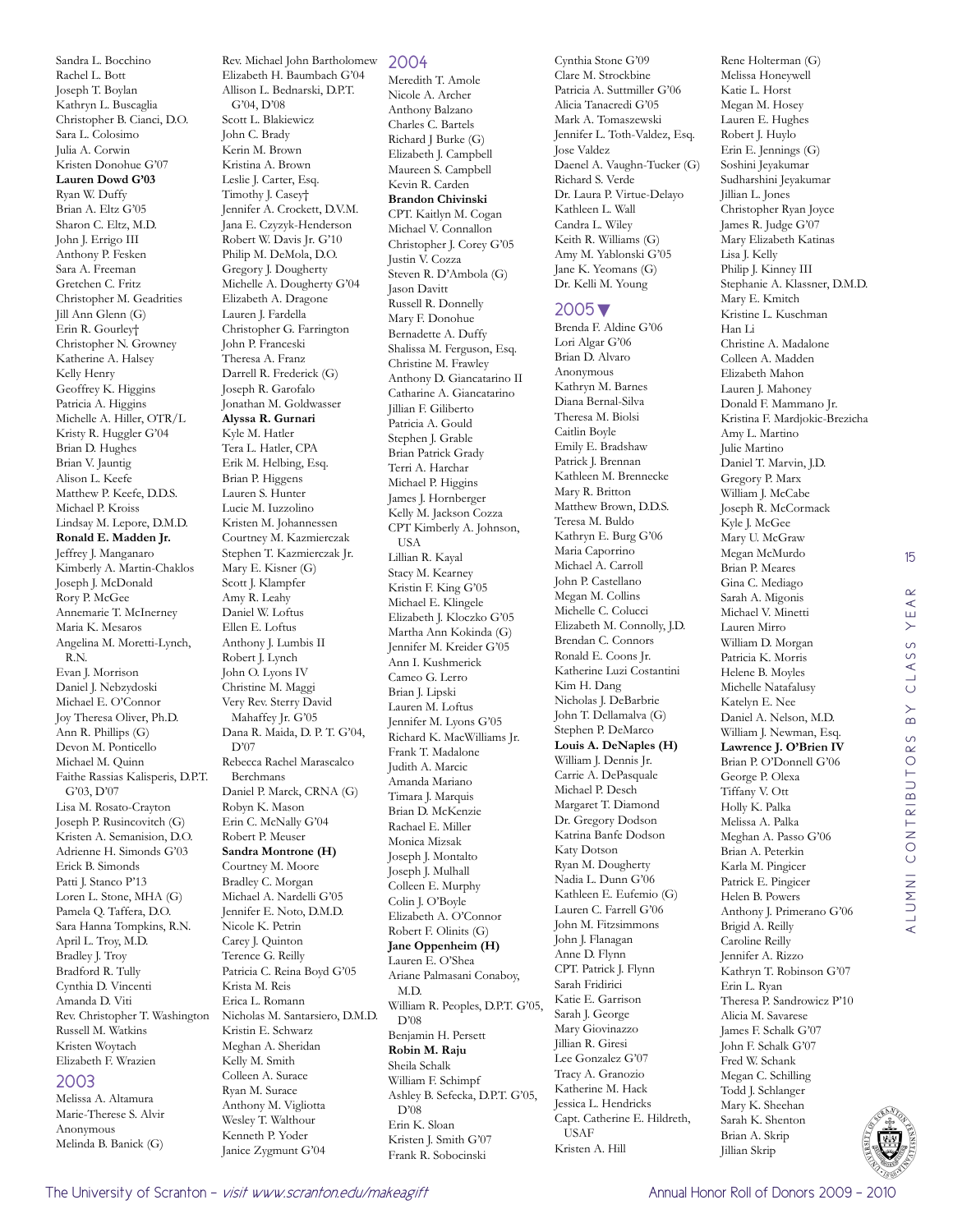Jennifer A. Slick G'08 Sara K. Suchoski G'08 Jonathan B. Sutter Jennifer A. Swarts-Honick Francis A. Tepper III Emily C. Thorp Alice M. Towle Matthew A. Tritton Jessica M. VanStone Sara B. Visintainer Patrick C. Wherry Lauren E. Winters Michael Wong Marie A. Yezzo Lauren E. Zefran

#### 2006

Dr. Joseph T. Adams Allison M. Ahl G'07 Casey L. Aiello Mahailey A. Albain (G) Nicholas A. Alfier Ryan J. Algeo G'07 Anonymous Gregory V. Aughenbaugh, Esq. Melissa M. Badenhop Deborah A. Bailey (G) Joshua M. Bearer G'07 Holly A. Benedict Stephen E. Bielecki Kelly A. Birmingham Karl Adrian C. Biscocho Janine M. Blasioli Marianne N. Blendick Heather M. Bradley G'09 Kelly A. Brannan Julia C. Braunstein G'07 Colleen L. Brennan Jennifer L. Brierley Katharine R. Brogan Peter E. Buechner William F. Burke Kara E. Burns Patricia A. Campbell Sabina L. Carri G'07 Andres A. Cevallos G'08 Annemarie Champagne G'07 Ryan P. Champagne Salvatore J. Cherra III Dana M. Ciccarello Drew G. Clancy Megan M. Collelo Nicholas A. Costanzo Shannon K. Coughlin Erin P. Creaghe Jason M. Cullari (G) Thomas R. Damiano Andrew J. Davis Alan W. Deckel Teresa L. DeLaurentis Denise B. DellaSperanzo Michael I. Dessove Dennis N. Di Giovanni Chelsea M. DiDonato Sarah A. Dillmuth Elizabeth M. Dobrowolski Kristin E. Doelp Nancy M. Duda G'07 CPT Patrick M. Dunn, USA Caitlin Dyer Courtney G. Esposito Adrienne M. Fallon G'07 Sarah A. Fargo G'08 Regina A. Felice (G)

John P. Ficucello G'07 Brittany D. Finch G'07, D'10 Erica A. Fischer Kelly F. Fisher Kelly A. Fitzgerald G'07 Susan E. Flounders Sarah L. Frey Kristy A. Frick G'08 Kimberly A. Friend Tara M. Fueshko Rachel M. Galati G'09 Brian T. Gardner Alyssa M. Garnich Janet Garofalo Barbara A. Ginty Christina M. Giorgio Caitlin E. Gluck G'07 Lauren M. Gobbo John L. Gownley Elizabeth A. Gruffi Jennifer C. Guglielmi Keith R. Guglielmi Emily D. Hantsch Meghan A. Haring Lindsey H. Hayde G'10 Robert W. Hein Meredith R. Heine Colin R. Hendsey John Heppler Jannien E. Herron John E. Herron Caitlyn M. Hollingshead G'09 Jessica L. Huelbig Julianne A. Hunisch Carrie L. Inkrott Syed Hasan Jafree (G) Katherine J. Jaworski G'07 Michael J. Jenkins Steven A. Jenks G'08 Jennifer Lynn Johnson Sarah N. Johnson Thomas Johnson Jeffrey M. Joseph Pamela Kalinowski-Bressi Brian J. Kelly Paul Klebon Michelle M. Kline Richele A. Kolcun Amy S. Kordek Kerri A. Kornobis Daniel P. Kottke Bridget M. Lally Michelle Layland Margaret C. Leuzarder Christina M. Lifshey Robert A. Lyons Jr. Jennifer L. Malloy Robert J. Mancuso II (G) Danielle N. Masek Amanda R. Massaro Marianne C. Maxwell Natalie McCann G'07 Colleen McEntee Chelsea A. McGee Robert W. McGill Jr. Karen A. McGuigan Kathryn M. McKenna, M.D. Patrick J. McKenzie Mary E. McNamara Lindsey M. Meade G'08 Thomas J. Mehldau Tricia A. Mesaris Jonathan A. Miknis, CEN Matthew T. Monaco

Michael J. Montgomery Katharine M. Moore Julie A. Morley Cheryl B. Mrazik Chad P. Mullen Ann E. Nealon G'07 Trevor P. Needham Kyleen A. Newlander Thomas B. Noonan Danielle N. Normann Carolyn C. Novak Meagan A. O'Grady Erin L. Orben Meghan E. O'Rourke Scott Donald Pachuta Jennifer M. Park Christopher M. Patchoski Neil Patel, M.D. Stephen B. Pendrak G'10 Scott A. Peslak Hannah M. Phillips Meghan E. Piatak Nicole M. Porpora Valerie P. Pracilio Michelle C. Primerano Laura T. Principio G'07 Lauren M. Puzen Timothy W. Rainsberger Lauren E. Rawls G'07 Vanessa S. Recio G'08 Ronald A. Reiprich Nora J. Roberti G'07 Jacqueline Rohrer Amber L. Rugletic Anthony J. Russoniello III Rebecca L. Ryman (G) Laura B. Salomon Noelle N. Scarpulla Mary Laura Sewatsky John A. Sheehan Jason A. Shrive, Esq. Stephanie Louise Shupp Sarah M. Sitoski Allison M. Smith Katherine V. Sporre Elizabeth A. Steinmetz Cristina M. Stolten Eric W. Stolten Sarah K. Stunkard Megan L. Sweeney Dawn M. Sweerus Christopher J. Szewczyk Alexander B. Tarnef Kristin A. Thomas Cara T. Thurlow Paige E. Tintle Jonathan A. Torre Lynne A. Torre Peter J. Toscano Jr. Clare E. Trelease Jessica E. Troy Nicholas P. Truncale G'07 Stephanie M. Tulaney Joseph C. Ulichny Thomas P. Umile (G) Allison K. Unterstein G'07, D'10 Christa A. Venery Tracey L. Vieira Lauren S. Wade Amy P. Wagner G'07 Annette L. Walker (G) Patricia M. Webb

Adam L. Weikel

#### **Sarah E. Werther O'Brien**

**G'07** Ryan J. White Diane M. Wilson-Wren (G) Kimberly A. Wolter Chad J. Zack Gabrielle A. Zack Susan E. Zengel

#### 2007

Anonymous Michael R. Artigliere (G) Bradley W. Baer Anthony C. Betancourt Amanda H. Brace **Loretta Brennan Glucksman** 

**(H)** Alissa D. Burneyko G'08 Michael D. Bussow (G) Joseph A. Butash Kevin M. Carbonetti Gabrielle A. Carney (G) Elizabeth B. Carroll Joseph P. Casey Lois E. Cheraz (G) Julie M. Congiusti Angela M. Croteau CatherineClaire Davis Robert J. Dean Kevin A. DeCastro Ryan M. Devlin Stephanie M. Dobitsch Mark J. Doyle Christopher T. Errico Sanford J. Feld (G) Michelle L. Ferri CPT. Meghan M. Flynn Christina M. Haggerty (G) Brandon Hatler Carole J. Homolash (G) Peter K. Janson (G) Sarah M. Johnson Christy J. Joswick Brian J. Kelly Brad Kerr IV Jacqueline M. Kosmo Clair L. Long (G) Joegi G. Mathew Janelle L. Matsago Elizabeth A. McDyer Kathryn A. Melnick Patrick H. Monachino Nicole H. Myslinski Daniel L. Navins (G) Meghan E. Nee Rochelle A. Paquette Amanda Parisi Laurie W. Peslak Sarah M. Piccini G'10 Andrew C. Portelli Christina M. Rakowski Steven T. Ranton† Thomas P. Regan Daniel S. Riff Erin M. Ripp Janell A. Rodgers Bridget A. Rooney Michael J. Schickner Joseph M. Schifano (G) Sharon A. Secola Elizabeth A. Shackel Matthew E. Silva Julie H. Skowronski Mary Ann V. Smith G'09

Timothy P. Smith Erica D. Sonzogni Alyssa Sta. Ana Maureen E. Stack G'08 Andrea C. Stellatella G'08 Heather A. Strunk Kristen Sullivan Amanda M. Szewczyk Kristin Valvano Maria C. Virbitsky G'09 Mara A. Vitali (G) Michael R. Vogt Esther J. Wacker Catherine L. Wojtowicz G'08 Kristen A. Zalewski

#### 2008

Tara N. Abdalla Allison M. Amole G'09 John T. Angelo Anonymous Ashley R. Aritz Martine A. Baptiste Alison T. Bauer G'10 Jonathan L. Beech, nSJ Michael G. Bershefsky (G) **Jeanne A. Bovard (H)** Amelia Boylan Tiffany E. Broedel Shawn M. Brothwell Noel F. Browning Nina M. Cabo Stephanie Marie Caffrey **Nancy A. Caldwell** Bridget E. Callahan Samuel J. Castellino (G) Ana Maria Chanaba Melanie Cheever Linda Chorba (G) Maureen E. Clark Valerie A. Clark (G) Stephanie A. Cloman Elizabeth M. Cockerill (G) Joseph B. Colantuono William Colona Elizabeth C. Cruciani (G) Claire M. Davis Clare F. Devine Michael Dillon Mark A. DiPippa (G) Edward Dylewski Mary Heather Earley Elizabeth L. Fischer Andrena M. Forlenzo Heather A. Gaule Alex B. Gero Erin J. Ginty Raymond P. Girnys II Allison M. Greco R. Bradley Green II Ryan T. Griffin Judith A. Grisi (G), P'10 Dana M. Harris (G) Megan I. Henry Brooke L. Hinkley Paula Jabbour Christopher J. Jennings Sean J. Keily Kathleen A. Kelly Mary E. Kelly Steven R. Kelly Elizabeth A. Killeen



Victoria A. Kocis Brian G. Konzman, N.S.